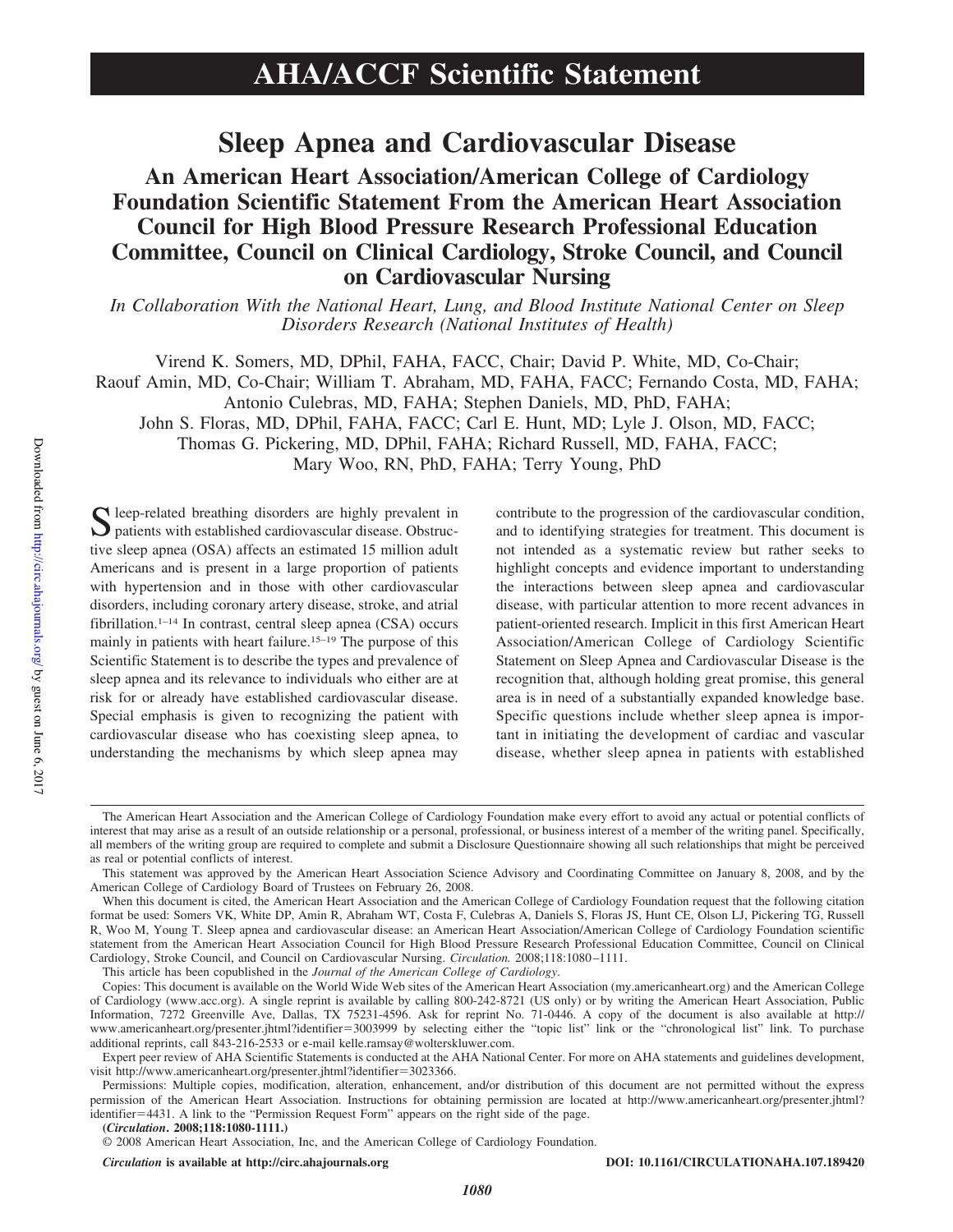

**Figure 1.** Partial and complete airway obstruction resulting in hypopnea and apnea, respectively. Reprinted from Hahn PY, Somers VK. Sleep apnea and hypertension. In: Lip GYH, Hall JE, eds. *Comprehensive Hypertension*. St. Louis, Mo: Mosby; 2007:201–207. Copyright Elsevier 2007. Used with permission.

cardiovascular disease accelerates disease progression, and whether treatment of sleep apnea results in clinical improvement, fewer cardiovascular events, and reduced mortality.

Experimental approaches directed at addressing these issues are limited by several considerations. First, the close association between obesity and OSA often obscures differentiation between the effects of obesity, the effects of OSA, and the effects of synergies between these conditions. Second, multiple comorbidities, including cardiovascular disease, metabolic syndrome, and diabetes, often are present in patients with sleep apnea. Hence, it becomes unclear whether abnormalities evident in the sleep apnea patient with cardiovascular disease are secondary to the sleep apnea, the cardiovascular condition, or both. The third consideration relates to randomization of sleep apnea patients to active or no treatment. Although this is a reasonable strategy for identifying the mechanistic and prognostic consequences of sleep apnea per se, it is limited by the difficulties inherent in any placebo-controlled treatment study of sleep apnea and the need to consider treatment in patients with severe daytime somnolence, even in the absence of associated cardiovascular disease.

# **Definitions, Classifications, Diagnosis, and Pathophysiology**

## **Obstructive Sleep Apnea**

OSA is characterized by repetitive interruption of ventilation during sleep caused by collapse of the pharyngeal airway. An obstructive apnea is a  $\geq 10$ -second pause in respiration associated with ongoing ventilatory effort. Obstructive hypopneas are decreases in, but not complete cessation of, ventilation, with an associated fall in oxygen saturation or arousal. A diagnosis of OSA syndrome is accepted when a patient has an apnea-hypopnea index (AHI; number of apneas and hypopneas per hour of sleep)  $>5$  and symptoms of excessive daytime sleepiness<sup>20</sup> (Figure 1 and Table 1; see Table 25 for definitions of terms).

Although hypopneas constitute the majority of disordered breathing events, there is some controversy regarding the optimal criteria for definition of hypopneas. A recent analysis of data from  $>6000$  adults participating in the Sleep Heart Health Study noted that hypopneas accompanied by oxyhemoglobin desaturation of  $\geq 4\%$  were associated with prevalent cardiovascular disease independently of confounding covariates.21 In contrast, no association was observed be-

## **Table 1. Obstructive Sleep Apnea**

| Signs, symptoms, and risk factors                                                                                                                                                                    |
|------------------------------------------------------------------------------------------------------------------------------------------------------------------------------------------------------|
| Disruptive snoring                                                                                                                                                                                   |
| Witnessed apnea or gasping                                                                                                                                                                           |
| Obesity and/or enlarged neck size                                                                                                                                                                    |
| Hypersomnolence (not common in children or in heart failure)                                                                                                                                         |
| Other signs and symptoms include male gender, crowded-appearing<br>pharyngeal airway, increased blood pressure, morning headache, sexual<br>dysfunction, behavioral changes (especially in children) |
| Screening and diagnostic tests                                                                                                                                                                       |
| Questionnaires                                                                                                                                                                                       |
| Holter monitoring                                                                                                                                                                                    |
| Overnight oximetry                                                                                                                                                                                   |
| Home-based/ambulatory unattended polysomnography                                                                                                                                                     |
| In-hospital attended overnight polysomnography                                                                                                                                                       |
| <b>Treatment options</b>                                                                                                                                                                             |
| Positional therapy                                                                                                                                                                                   |
| Weight loss                                                                                                                                                                                          |
| Avoidance of alcohol and sedatives                                                                                                                                                                   |
| Positive airway pressure                                                                                                                                                                             |
| Oral appliances                                                                                                                                                                                      |
| Surgery                                                                                                                                                                                              |
| Uvulopalatopharyngoplasty                                                                                                                                                                            |
| Tonsillectomy                                                                                                                                                                                        |
| Tracheostomy                                                                                                                                                                                         |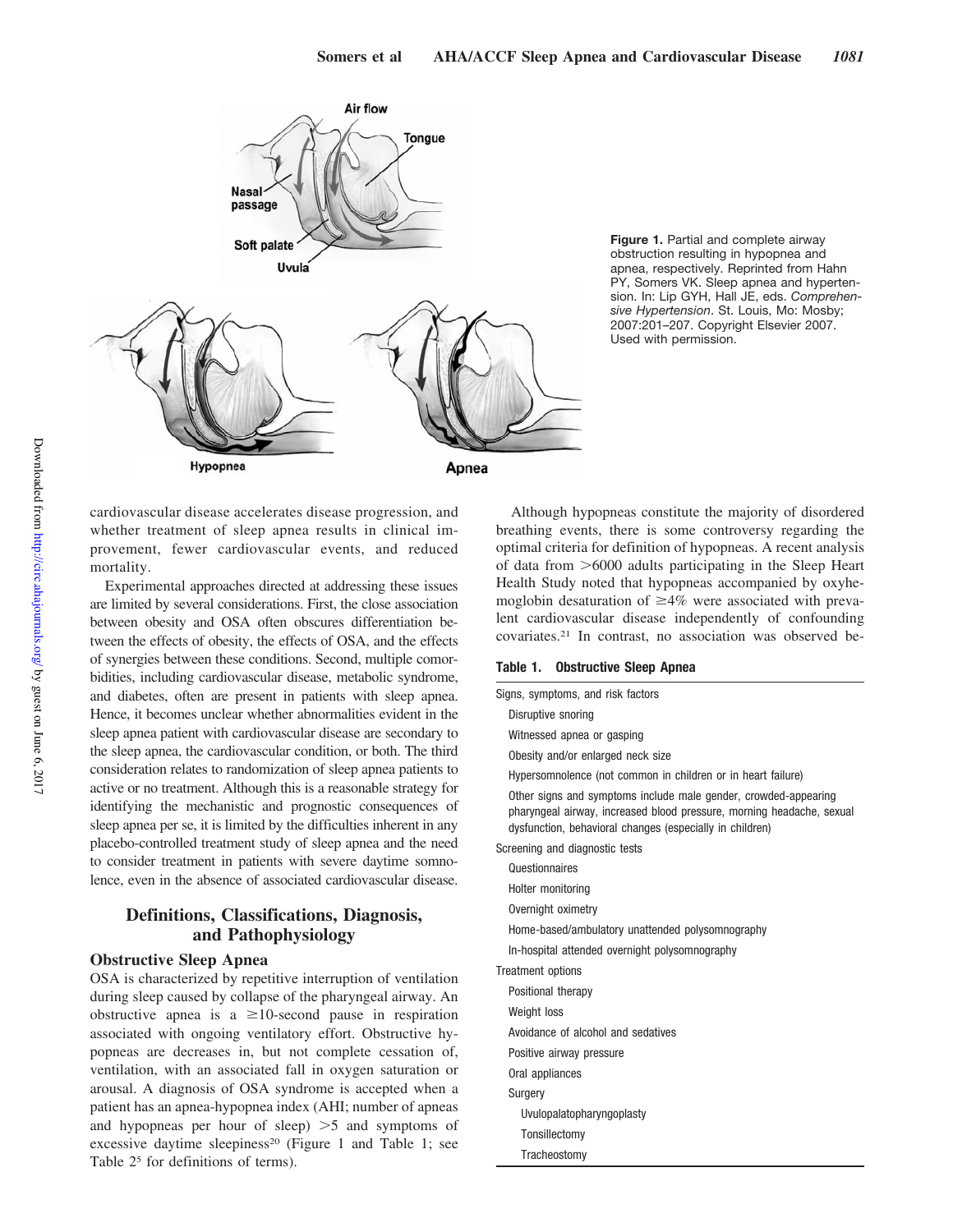## **Table 2. Definitions of Terms5**

| Term                 | Definition                                                                                                                                                                                                                          |
|----------------------|-------------------------------------------------------------------------------------------------------------------------------------------------------------------------------------------------------------------------------------|
| Apnea                | Cessation of airflow for $>10$ s                                                                                                                                                                                                    |
| Hypopnea             | A reduction in but not complete cessation of<br>airflow to $<$ 50% of normal, usually in<br>association with a reduction in<br>oxyhemoglobin saturation                                                                             |
| AHI                  | The frequency of apneas and hypopneas per<br>hour of sleep; a measure of the severity of<br>sleep apnea                                                                                                                             |
| OSA and hypopnea     | Apnea or hypopnea resulting from complete or<br>partial collapse, respectively, of the pharynx<br>during sleep                                                                                                                      |
| CSA and hypopnea     | Apnea or hypopnea resulting from complete or<br>partial withdrawal of central respiratory drive,<br>respectively, to the muscles of respiration<br>during sleep                                                                     |
| Oxygen desaturation  | Reduction in oxyhemoglobin saturation, usually<br>as a result of an apnea or hypopnea                                                                                                                                               |
| Sleep apnea syndrome | At least 10 to 15 apneas and hypopneas per<br>hour of sleep associated with symptoms of<br>sleep apnea, including loud snoring, restless<br>sleep, nocturnal dyspnea, headaches in the<br>morning, and excessive daytime sleepiness |
| Polysomnography      | Multichannel electrophysiological recording of<br>electroencephalographic, electroculographic,<br>electromyographic, ECG, and respiratory activity<br>to detect disturbance of breathing during sleep                               |
| <b>NREM</b> sleep    | Non-rapid eye movement or quiet sleep                                                                                                                                                                                               |
| <b>REM</b> sleep     | Rapid eye movement or active sleep; associated<br>with skeletal muscle atonia, rapid movements of<br>the eyes, and dreaming                                                                                                         |
| Arousal              | Transient awakening from sleep lasting $<$ 10 s                                                                                                                                                                                     |

Reprinted from Bradley et al,<sup>5</sup> with permission from Lippincott Wiliams & Wilkins. Copyright 2003, American Heart Association.

tween cardiovascular disease and hypopneas associated with milder desaturation or arousals. The investigators noted several limitations of their data, including the facts that causality cannot be inferred from their cross-sectional analysis and that additional cross-sectional and longitudinal studies are needed to compare interactions between event definitions and other sleep-disordered breathing (SDB)–related consequences.

Pharyngeal collapse in patients with OSA generally occurs posterior to the tongue, uvula, and soft palate or some combination of these structures. This portion of the pharyngeal airway (from the posterior nasal septum to the epiglottis) has relatively little bony or rigid support and is therefore largely dependent on muscle activity to maintain patency. The primary abnormality in patients with OSA is an anatomically small pharyngeal airway resulting from obesity, bone and soft tissue structures, or, in children, tonsils and adenoids.22 During wakefulness, this leads to increased airflow resistance and greater intrapharyngeal negative pressure during inspiration. Mechanoreceptors located primarily in the larynx respond reflexively to this negative pressure and increase the activity of a number of pharyngeal dilator muscles, thereby maintaining airway patency while

awake.22,23 However, during sleep, the reflex pharyngeal muscle activity that drives this neuromuscular compensation is reduced or lost, leading to reduced dilator muscle activity and ultimately to pharyngeal narrowing and intermittent complete collapse.24 During the subsequent apnea or hypopnea, hypoxia and hypercapnia stimulate ventilatory effort and ultimately arousal from sleep to terminate the apneic event. Thus, an upper airway that requires reflex-driven muscle activation to maintain patency during wakefulness may be vulnerable to collapse during sleep.

The pathophysiology of obstructive apneas is complex and varies between patients. Although deficient pharyngeal anatomy and variable upper airway dilator muscle control awake and asleep are likely the predominant causes of pharyngeal collapse in most patients with OSA, other mechanisms also likely contribute.<sup>25–28</sup> Loss of lung volume during sleep reduces longitudinal traction on the upper airway, rendering it more collapsible. In addition, ventilatory control system instability is associated with cycling respiratory output to ventilatory pump muscles and upper airway dilator muscles. As a result, at the nadir of such cycling, the pharyngeal airway may collapse completely or partially, yielding obstructive apneas or hypopneas. Accordingly, in the individual with ventilatory control instability, apneas/hypopneas may be central or obstructive, depending on the collapsibility of the upper airway. Finally, mechanisms such as variable surface tension in the pharyngeal airway, arousal threshold, and asynchronous timing of activation of upper airway versus pump muscles may contribute to apnea pathogenesis.

Screening of patients for SDB can be accomplished by several different methods, although the sensitivity and specificity of these have not been well documented, particularly in cardiovascular patients, and may be expected to be affected by pretest probability. Some of these options include the Epworth Sleepiness Scale,<sup>29</sup> the Berlin questionnaire,<sup>30</sup> overnight oximetry, and devices combining limited respiratory assessment, ECG, and oximetry.31 Specialized analysis of 24-hour ECG recordings also has been proposed as a possible screening tool.32 The available options have many shortcomings. The most often used in clinical practice is overnight oximetry.

In patients with suspected OSA, a definitive diagnosis often requires spending a night in a sleep laboratory during which multiple physiological variables are continuously recorded (polysomnography). These variables generally include sleep staging using the electroencephalogram, electromyogram, electrooculogram, respiration (flow, effort, oxygen saturation), and snoring. With these signals, disordered breathing, in addition to its effect on sleep and oxygenation, can be precisely quantified. The importance of the cardiovascular response to sleep has been recognized in the recently revised Sleep Scoring Manual from the American Association of Sleep Medicine (AASM),<sup>33</sup> which now includes scoring of a continuous-lead ECG as a recommended component of polysomnography.34

There is controversy as to whether disordered breathing during sleep can be adequately assessed using fewer signals recorded in the home. Most of these systems are limited to monitoring the respiratory channels listed above and do not include sleep staging or other nonrespiratory signals. After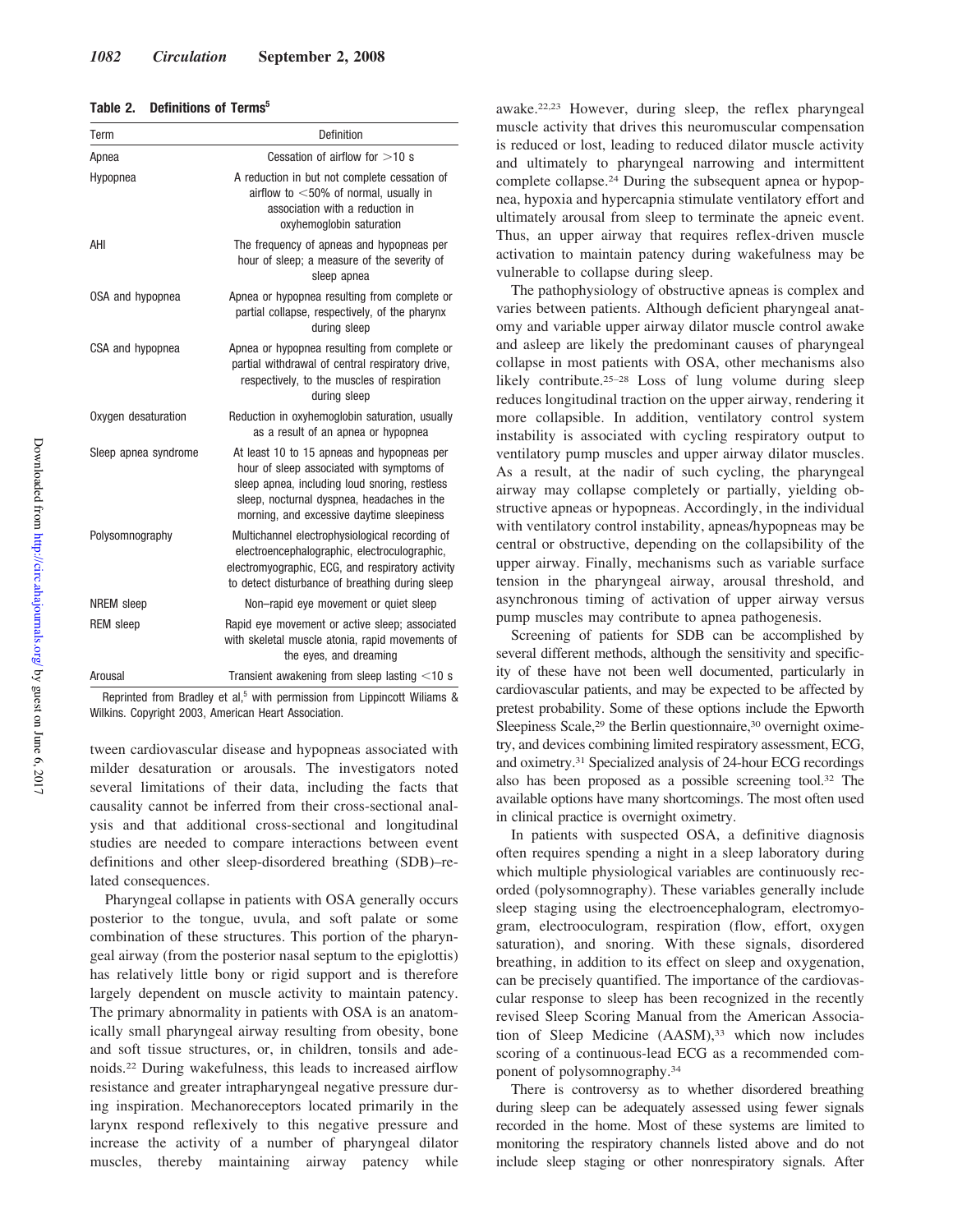

**Figure 2.** Schematic outlining possible mechanisms underlying development of CSA and the possible feedback from CSA resulting in exacerbation of heart failure.16 Reproduced with permission.

careful assessment, the American Academy of Sleep Medicine concluded that certain home diagnostic methodologies probably do have a role in the diagnosis of obstructive sleep apnea if used by an experienced clinician.<sup>35</sup> Although this remains controversial, the Center for Medicare Services recently decided to pay for CPAP when the diagnosis of OSA was made with portable systems in the home. Thus, the use of such methodologies will likely increase in the future.

## **Central Sleep Apnea**

CSA is characterized by repetitive cessation of ventilation during sleep resulting from loss of ventilatory drive. A central apnea is  $a \ge 10$ -second pause in ventilation with no associated respiratory effort. Generally,  $>5$  such events per hour are considered abnormal. CSA syndrome is present when a patient has  $>5$  central apneas per hour of sleep and the associated symptoms of disrupted sleep (frequent arousals) and/or hypersomnolence during the day.20 Because central apneas also may occur in an individual with obstructive apneas, care must be exercised in deciding that CSA rather than OSA is the principal problem. Although there is no absolute standard in this regard, studies of patients with CSA require that  $>50\%$  of all events be central, with  $>80\%$ central events often being required.

CSA does not have any single cause (Figure 2). As a result, a number of syndromes have emerged, each of which may have somewhat different underlying pathophysiological mechanisms. Cheyne-Stokes respiration (CSR) generally occurs in patients with heart failure, although it has been described in association with neurological disorders, including neurovascular disorders and dementia. It is characterized by a crescendo-decrescendo pattern of breathing with a central apnea or hypopnea at the nadir of ventilatory effort. In patients with heart failure, CSR is believed to result from a high-gain ventilatory control system (increased hypercapnic responsiveness) combined with a prolonged circulation time.15,36 This combination leads to unstable ventilatory control and this particular pattern of periodic breathing. Idiopathic CSA37 also is characterized by unstable ventilation, which is due to a very steep ventilatory response to hypercapnia. Unstable ventilatory control in patients with both CSR and idiopathic CSA can promote obstructive events (apneas and hypopneas) in an individual with a collapsible pharyngeal airway resulting from diminished upper airway muscle activation at the nadir of the cycling respiration. Thus, both central and obstructive events are commonly seen in these patients, as discussed later.

The diagnosis of CSA may not be readily recognized by the clinician and currently requires a full-night polysomnogram to determine the frequency and pattern of central apnea (Table 3). Simplified monitoring systems or oximetry alone in the diagnosis of CSA has not been broadly accepted; full-night polysomnography remains the standard. Some patients with heart failure will demonstrate a periodic breathing pattern even during wakefulness and exercise.<sup>38,39</sup> In this case, a polysomnogram is often helpful to exclude concurrent obstructive apnea and to guide treatment for the nocturnal periodic breathing.

## **Table 3. Central Sleep Apnea**

| Signs, symptoms, and risk factors                                                                                                                                                               |
|-------------------------------------------------------------------------------------------------------------------------------------------------------------------------------------------------|
| Congestive heart failure                                                                                                                                                                        |
| Paroxysmal nocturnal dyspnea                                                                                                                                                                    |
| Witnessed apnea                                                                                                                                                                                 |
| Fatique/hypersomnolence                                                                                                                                                                         |
| Other signs and symptoms include male gender, older age, mitral<br>regurgitation, atrial fibrillation, CSR while awake, periodic breathing<br>during exercise, hyperventilation with hypocapnia |
| Screening and diagnostic tests                                                                                                                                                                  |
| Overnight oximetry                                                                                                                                                                              |
| Ambulatory (unattended) polysomnography                                                                                                                                                         |
| In-hospital (attended) polysomnography                                                                                                                                                          |
| Treatment options                                                                                                                                                                               |
| Optimize treatment of heart failure                                                                                                                                                             |
| Positive airway pressure                                                                                                                                                                        |
| Supplemental oxygen                                                                                                                                                                             |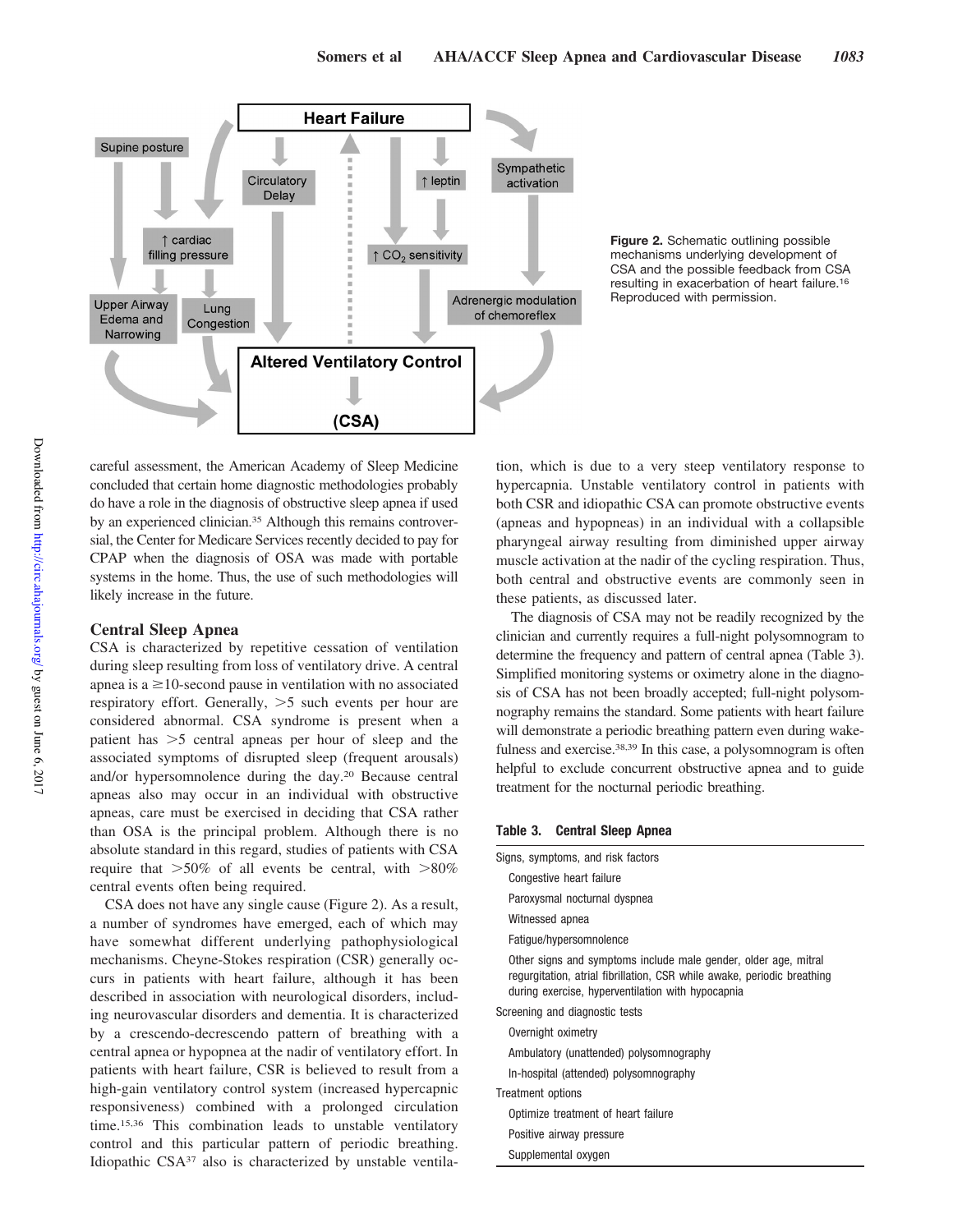## **Obstructive Sleep Apnea**

## **Epidemiology**

The high prevalence and wide spectrum of severity of OSA in adults have been well documented by several populationbased cohort studies conducted in the United States, Europe, Australia, and Asia. Although measurement techniques and definitions have varied, most of these studies have shown that  $\approx$ 1 in 5 adults has at least mild OSA (eg, AHI  $\ge$ 5) and 1 in 15 has moderate or severe OSA (eg, AHI  $\geq$ 15). Two population studies with AHI measured longitudinally have shown significant progression in OSA over time. In the Wisconsin Sleep Cohort,<sup>40</sup> the mean 8-year increase in AHI was greatest for habitual snorers compared with nonhabitual snorers, those with body mass index (BMI)  $\geq$  30 versus < 30  $kg/m<sup>2</sup>$ , and those 45 to 60 versus 30 to 45 years of age at baseline. In the Cleveland Family Study, the change in median AHI was similarly highest for those 41 to 54 versus 11 to 40 and  $>54$  years of age and BMI  $\geq 31$  versus  $< 31$  $kg/m<sup>2</sup>.<sup>41</sup>$ 

However,  $>85\%$  of patients with clinically significant and treatable OSA have never been diagnosed, and referral populations of OSA patients represent only the "tip of the iceberg" of OSA prevalence.42,43 In addition to emphasizing the large burden of untreated OSA in the general population, the low level of medical detection demands caution in generalizing observations of OSA patients diagnosed in sleep clinics to cardiovascular disease patients with occult OSA. Understanding predictors of OSA free from sleep clinic referral bias is necessary to recognize cardiovascular disease patients likely to have OSA. When OSA was initially being documented as a diagnosable condition, patients were collectively described as "Pickwickian": morbidly obese, sleepy, middle aged, and male. This stereotype has undoubtedly influenced case finding and led to an overrepresentation of these characteristics in OSA patient populations. Large studies of OSA detected in population-based screening have shown that although male sex and obesity are clearly risk factors for OSA (associated with 2- and 4-fold-higher prevalences, respectively), clinically significant OSA is not rare in women or in nonobese persons and is even more common in older age compared with middle age. Furthermore, in contrast to the high prevalence of pathological sleepiness in OSA patient populations, excessive daytime sleepiness and OSA are not strongly correlated in general population studies.<sup>40,44,45</sup>

Few studies characterizing OSA in cardiovascular patients have been conducted. Available data indicate that OSA prevalence is 2 to 3 times higher than in reference populations without cardiovascular disease.<sup>11,46</sup> Risk factors for undiagnosed OSA in heart failure patients may differ from those based on observations of other OSA patients. In 450 heart failure patients referred for polysomnography, the odds ratio (OR) for OSA with male gender (OR, 2.8) was similar to that seen in population studies.<sup>47</sup> However, for men, only obesity was significantly related to OSA, and for women, age but not obesity was related to OSA. Of particular importance, and for reasons that are not well understood, OSA may not manifest with sleepiness in heart failure patients.<sup>48,49</sup>

Population-based epidemiology studies and observations of OSA patients have consistently shown the prevalence of hypertension, type II diabetes, cardiovascular disease, and stroke to be higher in people with OSA.<sup>7,10,46,50-57</sup> Because all these conditions are chronic, have multifactorial and overlapping origins, and have long latent periods before symptoms appear, identifying a causal role of OSA is difficult. In cross-sectional studies that rely on a diagnosis of cardiovascular disease as the end point, subjects with preclinical and asymptomatic disease will be missed. Risk factors or causes common to both conditions, including male sex, age, overweight, central body fat deposition, alcohol, smoking, and lack of exercise, explain some but not all of the correlation between OSA and cardiovascular disease. In addition to concern about these as "confounding" factors in investigating the independent role of OSA in promotion of cardiovascular disease, there also is interest in the concurrent presence of the constellation of OSA, cardiovascular disease, and their common risk factors.10,51,58

Before widespread use of continuous positive airway pressure (CPAP) as a standard of care,59,60 patients with OSA treated conservatively had increased mortality compared with OSA patients who had undergone tracheostomy, even though the latter group had a higher BMI (34 versus 31 kg/m<sup>2</sup>) and more severe OSA (AHI, 69 versus 43).<sup>61</sup> Most deaths were cardiovascular. Similarly, another study showed that mortality in OSA patients with an AHI  $>$  20 was 0% over 8 years in those treated with tracheostomy or nasal CPAP, significantly lower than those treated with uvulopalatopharyngoplasty or those left untreated.62 Population-based longitudinal studies with objective measurement of OSA, initiated over the past 15 years, have begun to clarify the nature of the OSA– cardiovascular disease link. An 11-year follow-up of older residents in San Diego (Calif) showed the mortality rate for cardiovascular disease to be higher for those with OSA (35% for AHI  $\leq$ 15, 56% for AHI  $\geq$ 15).<sup>46</sup> Prospective analyses of the Wisconsin Sleep Cohort Study indicate that OSA increases the risk of incident hypertension.56 Snoring, as a marker of OSA, predicted hypertension, cardiovascular disease, and type II diabetes in the Nurses Health Study, 50,53,54 as did short sleep duration.63 In 1995, the Sleep Heart Health Study was initiated to investigate the role of OSA in cardiovascular disease using in-home polysomnography; baseline and follow-up data have been collected on a sample of  $\approx$  3000 adults, and longitudinal analyses are now underway.64

## **Clinical Presentation**

OSA affects male individuals more commonly than female individuals and may present with a number of signs and symptoms suggestive of the disorder (Table 1) or with no symptoms whatsoever. However, clinical judgment ultimately must be used in deciding which patients deserve further evaluation. For example, virtually all patients with OSA snore, but not all snorers have sleep apnea.

Signs and symptoms apply to large patient cohorts that include patients with and without cardiovascular disease, raising the question of whether there are specific indications for apnea evaluation in patients with cardiac or vascular disease. The answer is likely "yes," given the high prevalence of OSA in hypertension, including resistant hypertension (requiring  $\geq$ 3 medications), atrial fibrillation, and nocturnal angina. Both OSA and CSA occur commonly in patients with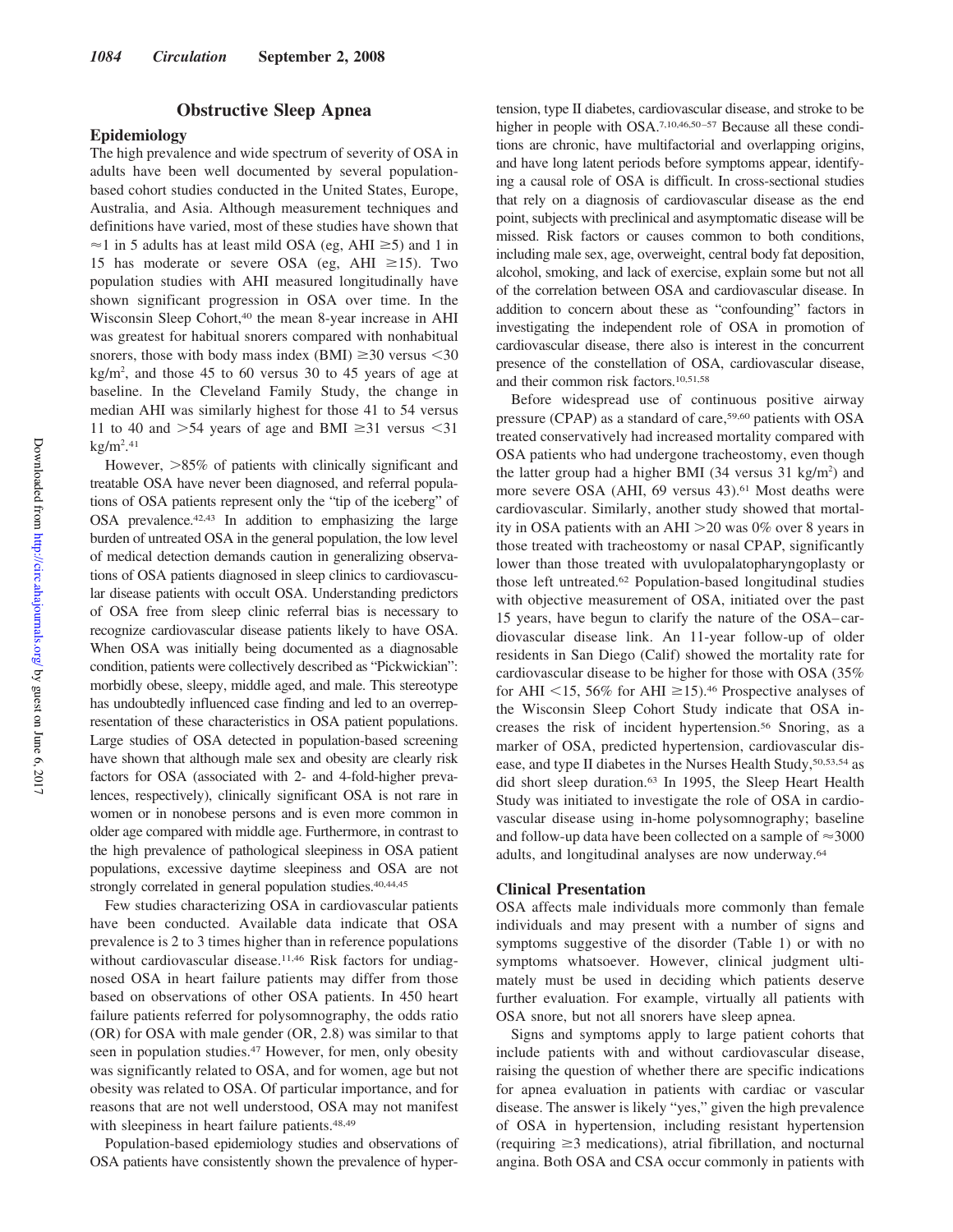

**Figure 3.** Schematic outlining proposed pathophysiological components of OSA, activation of cardiovascular disease mechanisms, and consequent development of established cardiovascular disease.

heart failure and may contribute to disease progression. Treating sleep apnea may be particularly relevant in these patients, and the diagnosis should be carefully considered. However, this does not imply that all patients with hypertension, atrial fibrillation, nocturnal angina, or heart failure should undergo formal testing for sleep apnea. If other indicators also are present (witnessed apneas, disruptive snoring, obesity, waking hypersomnolence) or if the cardiovascular condition is refractory to standard therapy, there should be a low threshold for pursuing this diagnosis.

Early studies suggested the interesting and clinically relevant possibility that OSA may have more deleterious cardiovascular consequences in subjects  $\leq 50$  years of age.<sup>62</sup> This concept has found support in more recent data showing that younger people with OSA may be more likely to have hypertension<sup>65</sup> and atrial fibrillation<sup>66</sup> and to suffer greater all-cause mortality.67 These data may argue in favor of a more aggressive diagnostic and therapeutic strategy in younger and middle-aged subjects with OSA. Differential effects of race, gender, and other demographics also merit consideration and require further investigation.

## **Mechanisms of Disease and Associated Cardiovascular Risk**

Obstructive apneas may induce severe intermittent hypoxemia and  $CO<sub>2</sub>$  retention during sleep, with oxygen saturation sometimes dropping to  $\leq 60\%$ , disrupting the normal structured autonomic and hemodynamic responses to sleep.<sup>68</sup> Apneas can occur repetitively through the night and are accompanied by chemoreflex-mediated increases in sympathetic activity to peripheral blood vessels and consequent vasoconstriction.69,70 Toward the end of apneic episodes, blood pressure (BP) can reach levels as high as 240/130 mm Hg.71 This level of hemodynamic stress occurs at a time of severe hypoxemia, hypercapnia, and adrenergic activation. Nocturnal apneas initiate a range of pathophysiological mechanisms outlined below, which may act to promote cardiac and vascular disease (Figure 3).

## *Sympathetic Activation*

Heightened sympathetic drive elicited by recurrent apneas during sleep persists into normoxic daytime wakefulness.<sup>71</sup>

Sympathetic traffic to peripheral blood vessels is increased even in people with OSA who are otherwise healthy independently of obesity.72 Patients with OSA also have faster heart rates during resting wakefulness, suggesting that there also is increased cardiac sympathetic drive.73 The mechanisms for this heightened sympathetic activation are not known. One possibility is that increased chemoreflex gain in OSA results in tonic chemoreflex activation even during normoxia, with consequent increased sympathetic activity. Administration of 100% oxygen (to eliminate tonic chemoreflex drive) significantly lowers sympathetic activity, heart rate, and BP in OSA patients during daytime wakefulness.74

## *Cardiovascular Variability*

Compared with similarly obese control subjects, resting awake OSA patients have diminished heart rate variability and increased BP variability.73 In patients with cardiovascular disease, reduced heart rate variability is associated with poorer outcomes.75–77 The Framingham Heart Study has implicated lower heart rate variability as a precursor to the development of future hypertension,78 and increased BP variability has been implicated in increased risk of end-organ damage in patients with hypertension.79

#### *Vasoactive Substances*

Recurrent hypoxemic stress induces increased release of vasoactive and trophic substances that may elicit vasoconstriction persisting for hours. Endothelin is released in cell culture during hypoxia.80 In patients with OSA, untreated severe sleep apnea lasting several hours results in increased endothelin levels, which fall after 4 hours of treatment with CPAP.81 More recent data support a role for endothelin in raising BP in OSA patients.82 A positive correlation also has been reported between aldosterone and OSA severity, but this correlation was true only for patients with resistant hypertension and was not evident in normotensive controls.<sup>83</sup>

#### *Inflammation*

Hypoxemia appears to be an important mechanism for triggering systemic inflammation. Healthy subjects at altitude manifest increased levels of inflammatory molecules such as interleukin-6 and C-reactive protein.84 Sleep deprivation also may trigger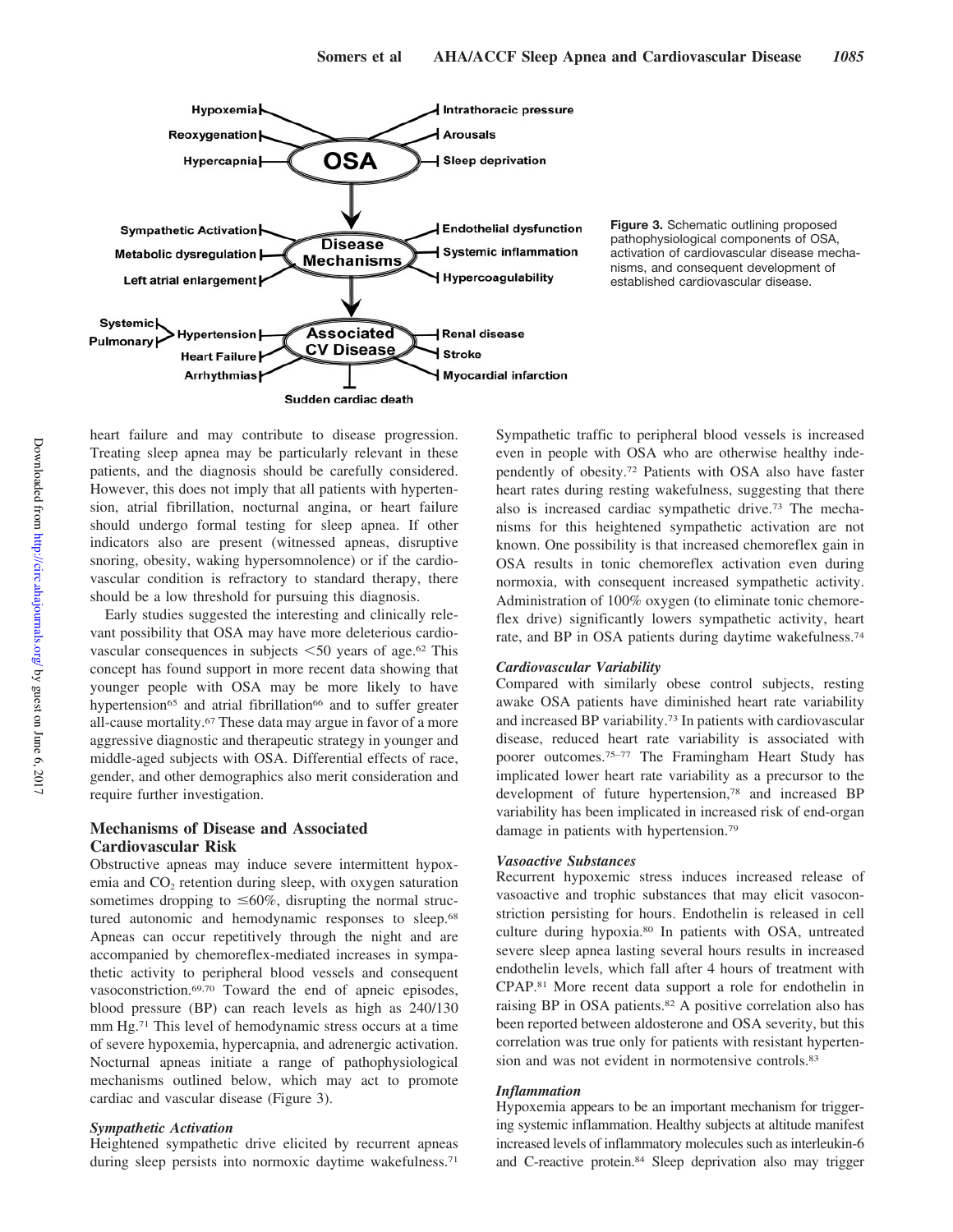systemic inflammation.85,86 The combination of repetitive hypoxemia and sleep deprivation in OSA patients may be associated with increased levels of plasma cytokines, adhesion molecules, 87,88 serum amyloid A, 89 and C-reactive protein. 88,90-92 Although the increase in C-reactive protein in OSA appears to be independent of adiposity,<sup>92</sup> this question remains controversial.<sup>93</sup> There also is evidence for enhanced leukocyte activation in OSA.94,95 Monocytes from OSA patients bind more actively to cultured endothelial cells than do monocytes from control subjects, and treatment by CPAP attenuates this monocyte binding.<sup>94</sup> Ryan et al<sup>96</sup> reported that in vitro, intermittent hypoxia and reoxygenation selectively activated the proinflammatory transcription factor nuclear factor- $\kappa$ B, whereas the adaptive regulator hypoxia-inducible factor- $1\alpha$  was not activated. Related studies in OSA patients also noted increased circulating tumor necrosis factor- $\alpha$  levels (which decreased after 6 weeks of CPAP) but not in erythropoietin and concluded that the intermittent hypoxia of OSA selectively activated inflammatory over adaptive pathways.

#### *Oxidative Stress*

The repetitive hypoxemia and reoxygenation that characterize sleep in OSA patients may be implicated in the triggering of oxidative stress mechanisms.97–99 Some studies have reported increased levels of thiobarbituric acid reactive substances, isoprostanes, and oxidized low-density lipoprotein in OSA,100 although these changes have not been confirmed in other studies.101 Circulating free nitrotyrosine, a marker of nitrosative oxidative stress, is not elevated in OSA patients.102 Microarray measures of gene transcription in OSA subjects before and after sleep suggest the activation of several mechanisms that may modulate and adapt to any increased reactive oxygen species developing in response to overnight hypoxemia.103

#### *Endothelial Dysfunction*

Systemic inflammation, sympathetic activation, pressor surges, and oxidative stress may all contribute to the development of endothelial dysfunction. However, evidence for endothelial dysfunction in OSA patients has not been consistent, and studies have been limited to relatively modest numbers of subjects. A selective impairment of resistance vessel (small vessel) endothelial function but not conduit vessel (brachial artery) endothelial function was reported in otherwise healthy OSA patients compared with similarly obese subjects proven to be free of sleep apnea.81 However, other studies using correlative approaches in patients with comorbidities reported an inverse relationship between brachial artery flow-mediated dilation and sleep apnea severity.<sup>104</sup> Conflicting findings with regard to resistance vessel endothelial function in OSA105,106 speak to the importance of careful exclusion of comorbidities in studies of OSA patients. Nevertheless, recent data suggest not only that conduit vessel endothelial function may be impaired in OSA but also that the impairment may be related to endothelial cell apoptosis and that treatment with CPAP may improve endothelial function.107,108

## *Insulin Resistance*

Increased catecholamines, sleep deprivation,<sup>109</sup> and other pathophysiological characteristics of OSA may be associated with insulin resistance. Indeed, data from several studies suggest an association between OSA and glucose intolerance independently of BMI.<sup>110-112</sup> Vascular and other adverse effects of insulin resistance may contribute to cardiovascular disease in OSA. However, although some studies suggest that CPAP therapy may reduce insulin resistance in OSA,<sup>113</sup> a systematic review of 24 earlier reports, while confirming a probable independent link between SDB, glucose intolerance, and insulin resistance, also concluded that studies on the treatment of SDB with CPAP yielded inconsistent results and did not reveal an improvement in the metabolic disturbance after treatment.114 Finally, related metabolic dysregulation such as leptin resistance and the metabolic syndrome also have been linked to OSA.<sup>51,115</sup>

## *Thrombosis*

OSA also been associated with increased platelet activation, increased fibrinogen, and other potential markers of thrombotic risk.116 However, additional studies are needed to more definitively evaluate the role of hemostatic mechanisms and to confirm any hypercoagulable state in OSA.117

## *Intrathoracic Pressure Changes*

Obstructive apnea causes repetitive forced inspiration against a closed upper airway (the Mueller maneuver), which generates very substantial negative pressures in the chest cavity, to levels approaching  $-65$  mm Hg. This negative intrathoracic pressure increases transmural gradients across the atria, ventricles, and aorta<sup>118,119</sup> and disrupts ventricular function<sup>118</sup> and autonomic and hemodynamic stability.120 Consequences may include increased wall stress, increased afterload, increased atrial size,121,122 impaired diastolic function,121,123 thoracic aortic dilation, and propensity toward dissection.124 Whether repetitive nocturnal increases in transmural gradients may contribute in the longer term to ventricular hypertrophy and remodeling and associated clinical consequences remains to be established.

## **Cardiovascular Diseases and OSA**

#### *Hypertension*

## *The Prevalence of OSA in Hypertension*

Both OSA and hypertension are common, and many individuals have both conditions. About 50% of OSA patients are hypertensive,<sup>125</sup> and an estimated 30% of hypertensive patients also have OSA, often undiagnosed.<sup>126-130</sup> In the Wisconsin Sleep Cohort Study, Hla et al<sup>131</sup> and Young et al<sup>132</sup> found a linear relationship between 24-hour BP and AHI that was independent of confounding factors such as BMI. Those patients with an attenuated nocturnal BP decline (nondippers) may be more likely to have coexisting OSA.133 Nocturnal sympathetic activation and consequent higher sleep-related BPs71 may attenuate the nocturnal dipping of BP. A blunted nocturnal BP decline has been associated with greater leukoaraiosis (white matter disease).134 Recent data in almost 4000 subjects show an increase in all-cause mortality in those with a blunted (hazard ratio, 1.30; 95% CI, 1.00 to 1.69) or absent (hazard ratio, 1.96; 95% CI, 1.43 to 2.96) nocturnal BP fall.135

## *OSA and the Origin and Progression of Hypertension*

Animal studies in rats and dogs have identified possible mechanisms by which OSA might lead to hypertension such as intermittent hypoxemia, chemoreceptor stimulation,136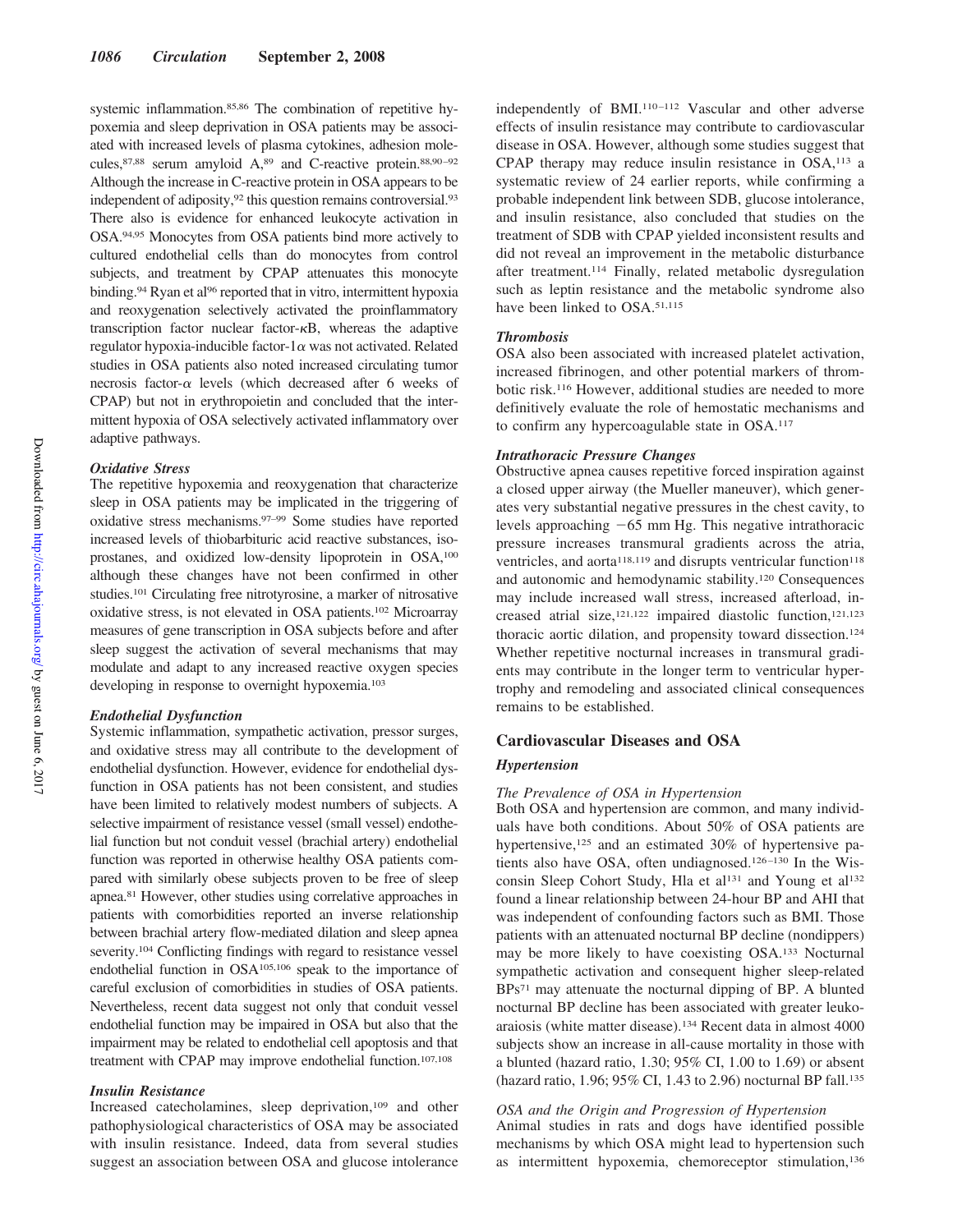sympathetic activation,<sup>136,137</sup> and the renin-angiotensin system. In dogs, obstructing a tracheostomy to simulate apnea causes an acute increase in BP of  $\approx$  20 mm Hg, which persists for several hours and is exacerbated by prior sleep deprivation.138 The BP increase can be attenuated by pharmacological blockade of the autonomic nervous system with hexamethonium, indicating that it is mediated by the sympathetic nervous system rather than by mechanical factors related to changes in intrathoracic pressure. Longer-term (1 to 3 months) maintenance of repetitive nocturnal airway occlusion to mimic OSA more closely resulted in daytime hypertension in a dog model of OSA. Repetitive nocturnal arousal resulting from an acoustic stimulus delivered without airway occlusion did not elicit daytime hypertension, underscoring the importance of the hypoxemic stress.139

OSA has been proposed as an independent risk factor for the development of essential hypertension because it can precede and predict the onset of hypertension. This has been demonstrated by the Wisconsin Sleep Cohort Study, which noted a consistent OSA-BP dose-response relationship, even after controlling for age, sex, BMI, and antihypertensive medications.56 Effects of OSA on hypertension may be especially evident in middle-aged compared with older subjects, and OSA may predominantly raise systolic BP.<sup>65</sup> Although OSA has also been implicated in pregnancy-associated hypertension,<sup>140-142</sup> the etiologic interactions need to be more clearly defined. In the third trimester of pregnancy, snoring is increased and the upper airway diameter is narrow compared with postpartum.143 The severity of sleep apnea and the associated BP responses measured in the third trimester improve significantly  $(P=0.03)$  after parturition, further supporting the concept that pregnancy may exacerbate sleep apnea.144

To determine the interaction between OSA in patients with drug-resistant hypertension, defined as a clinic BP of  $\geq$ 140/ 90 mm Hg while taking a combination of  $\geq$ 3 antihypertensive drugs titrated to maximally recommended doses, Logan et al145 noted that the prevalence of OSA, defined as an AHI of  $\geq$ 10, was 83%. In another study,<sup>146</sup> sleep apnea was found to be an independent predictor of uncontrolled hypertension in patients <50 years of age. Increased aldosterone has been suggested as a possible contributor to resistant hypertension in sleep apnea.83,147,148

The weight of evidence has led the most recent Joint National Committee on the Detection and Management of Hypertension to identify OSA as an important identifiable cause of hypertension.149

#### *Treatment of OSA: Effects on Hypertension*

Effective treatment of OSA by CPAP has been shown to markedly and acutely decrease BP and sympathetic traffic during sleep.71 Chronic effects of CPAP treatment are less clear because of the relative lack of robust longitudinal controlled studies. Many of the early studies had no control group or did not include 24-hour ambulatory BP recording. In an observational study of CPAP-treated versus CPAPintolerant patients, no significant differences were evident in the development of new cases of hypertension in the treated versus untreated group.150 In addition, short-term CPAP

treatment in patients with well-controlled hypertension did not elicit any BP improvement.151

Recent studies have more often been placebo controlled,152–154 comparing CPAP with either placebo pills or with sham CPAP. BP reduction is either modest or absent in normotensive subjects but may be more evident in hypertensives. Three studies reporting a fall in BP used subtherapeutic (sham) CPAP in the control arm. The largest of all the studies (118 patients)155 reported a reduction of 3.4/3.3 mm Hg (slightly larger during the day than during the night). In patients taking antihypertensive drugs, the 24-hour mean BP fall was about twice as large (6.7 versus 3.3 mm Hg), and the benefit was greater in patients with more severe OSA. The second study156 found that both placebo CPAP and real CPAP reduced daytime BP equally well but that only real CPAP lowered the nighttime pressure. The third study found that therapeutic CPAP lowered daytime BP by 10.3/11.2 mm Hg more than subtherapeutic CPAP and nighttime pressure by 12.6/11.4 mm Hg.157 However, in another study comparing the effects of CPAP in hypertensives with and without OSA, CPAP lowered the nighttime pressure in those with OSA but had no effect on the daytime pressure.158 A randomized placebo-controlled study of 1 month of therapeutic CPAP versus subtherapeutic CPAP on ambulatory BP showed no significant changes in systolic, diastolic, daytime, or nighttime BP.159

Finally, 3 meta-analyses of the effect of treating OSA with CPAP on BP have been published recently. One was restricted to trials involving ambulatory BP recordings,<sup>160</sup> the other to trials with treatment duration of  $>2$  weeks. The second included OSA patients with heart failure and OSA patients with normal systolic function.161 Overall, the net reduction in BP ( $\approx$ 2 mm Hg) was significant but modest. A third meta-analysis<sup>162</sup> included randomized controlled trials that reported systolic and diastolic BPs before and after CPAP/control and noted modest ( $\approx$ 1.5 mm Hg) decreases in both systolic BP  $(P=0.23)$  and diastolic BP  $(P=0.06)$ . In 6 trials that evaluated more severe OSA (AHI  $>30$ ), CPAP reduced systolic BP by  $\approx$ 3 mm Hg (*P*=0.10) and diastolic BP by 2 mm Hg  $(P=0.05)$ .

Considered together, these studies suggest that there are moderate and variable effects of CPAP on BP in patients with OSA. Patients with more severe OSA, difficult-to-control hypertension, and better CPAP compliance may have more substantial BP reduction with CPAP. The greater changes in BP seen in 1 study<sup>157</sup> may have a number of explanations: The duration of CPAP use was longer, the subjects were more hypertensive, and the device used to record BP may have caused less interference with sleep. CPAP also may improve BP control in patients with refractory hypertension.163 In those hypertensive patients who cannot tolerate CPAP, oral appliances that effectively attenuate OSA also may lower BP.164,165

#### *Treatment of Hypertension: Effects on OSA*

It is likely that antihypertensive drugs will have different effects in patients with OSA, but there are few systematic data. Clonidine has been reported to suppress rapid eye movement (REM) sleep and hence to suppress the apneas occurring during REM, which resulted in lessened nocturnal hypoxemia.166 Cilazapril, an angiotensin-converting enzyme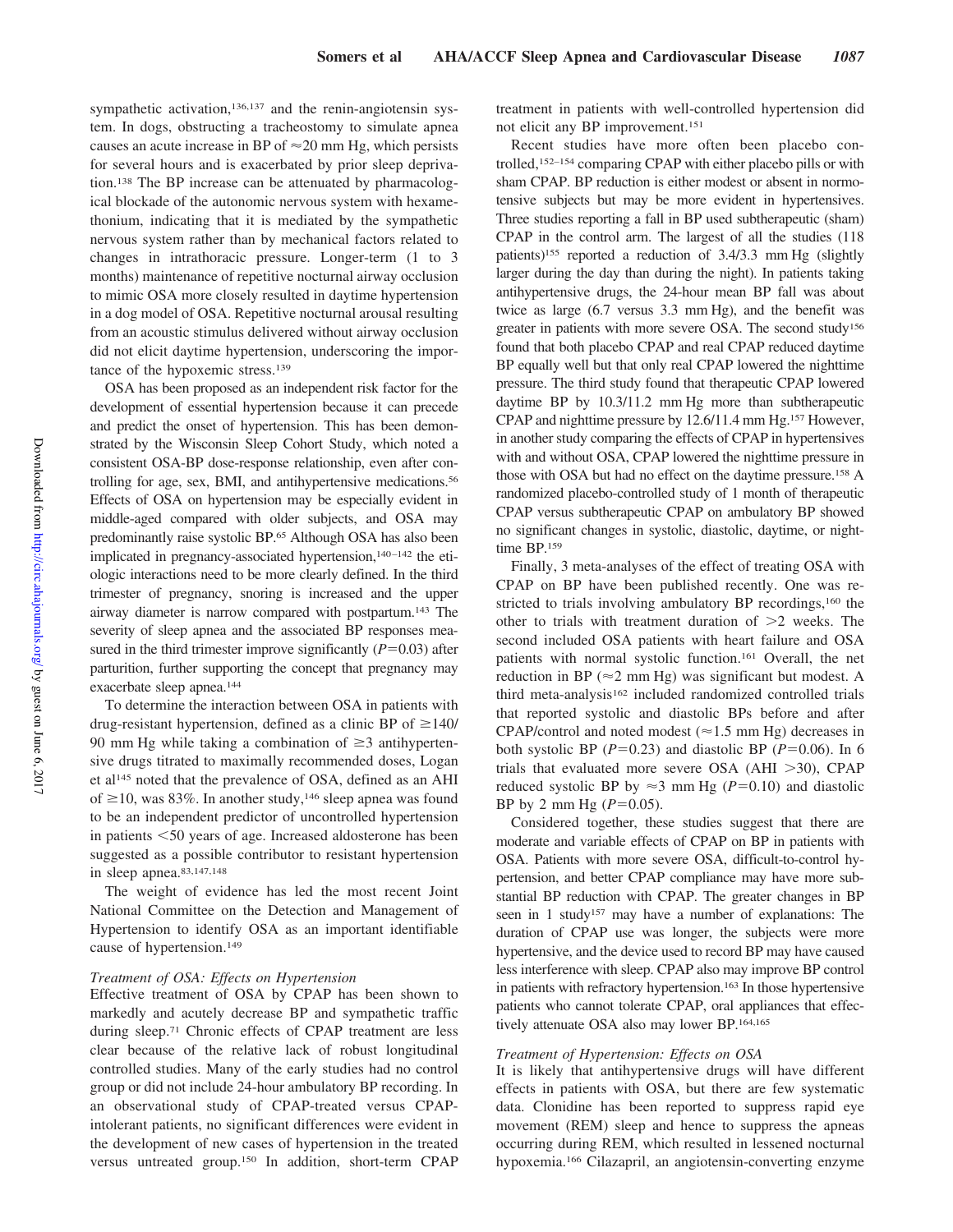inhibitor, had no effect on the AHI but lowered BP during sleep,<sup>167</sup> whereas celiprolol, a  $\beta$ -blocker, decreased daytime BP but had relatively little effect during the night.168 A comparison of the effects of 5 commonly used antihypertensive drugs (atenolol, amlodipine, enalapril, losartan, and hydrochlorothiazide) on BP and sleep architecture<sup>169</sup> showed no effect on the severity of the sleep apnea. The drugs had similar effects on daytime BP, although atenolol reduced the nocturnal pressure slightly more than the other drugs. Thus, there is no current evidence that any specific antihypertensive drug has direct effects on attenuating sleep apnea severity. Conversely, a recent report suggests that cough and rhinopharyngeal inflammation induced by angiotensin-converting enzyme inhibitors may worsen the AHI, which decreases after discontinuation of the drug.170

## *Heart Failure*

## *Prevalence of OSA in Heart Failure*

In 2 large case series, OSA was detected in 37% of 45047 and 11% of 8148 patients with heart failure resulting from systolic dysfunction who were referred for polysomnography. Only a minority of such patients complain of excessive daytime sleepiness.48,49 The prevalence of OSA in heart failure was greater in men (38% versus 31%; *P* < 0.005).<sup>47</sup> In men, the main risk factor for OSA was obesity, whereas in women, it was older age.<sup>47</sup>

However, these prior descriptions of disease frequency are limited by referral bias. To address this concern, Wang et al171 performed a prospective study in which polysomnography was performed on all consenting patients newly referred to a tertiary hospital heart failure clinic for assessment and management. Of the 218 patients studied, OSA with an AHI  $\geq$ 15 was detected in 26%. OSA also has been noted in  $>$ 50% of heart failure patients with preserved systolic function.172 Three months of CPAP was reported to attenuate abnormalities in diastolic function,123 suggesting a potential etiologic role of OSA in diastolic heart failure.

#### *OSA and the Origin and Progression of Heart Failure*

The most direct mechanism by which long-standing OSA might induce left ventricular systolic dysfunction is by raising BP. Hypertension is the most common risk factor for ventricular hypertrophy and failure.<sup>173</sup> Nocturnal oxygen desaturation is an independent predictor of impaired ventricular relaxation during diastole.174 In the Framingham study, increased BMI, an important predisposing factor for OSA, also was associated with greater risk of developing heart failure.175

It has been suggested that left ventricular hypertrophy is more closely linked to hypertension during sleep than during wakefulness.<sup>176</sup> Thus, the higher nocturnal BP in hypertensive patients with OSA than in those without<sup>133</sup> may place such individuals at greater risk in the long term for left ventricular hypertrophy and failure. In patients with heart failure, the coexistence of OSA may be associated with higher sympathetic nerve activity and higher systolic BP during wakefulness, despite more intense antihypertensive therapy.177 Responses to cytokines, catecholamines, endothelin, and other growth factors produced in OSA also may contribute to ventricular hypertrophy independently of hypertension. Indeed, there is evidence to suggest that OSA is associated with altered cardiac structure and function121,123,178,179 and that some of these changes may be reversible with effective CPAP treatment.

OSA could potentially contribute to the progression of heart failure through several pathological mechanisms: (1) by eliciting greater sympathetic outflow to the heart, kidney, and resistance vessels during wakefulness and sleep; (2) by increasing left ventricular afterload both acutely and chronically; (3) by inducing hypoxia and secondary increases in right ventricular afterload; and (4) by increasing the risk of myocardial infarction.180 Recent studies using tissue Doppler imaging during dobutamine stress echocardiography have also raised the possibility that patients with OSA have depressed myocardial contractile reserve.181 Finally, data obtained in heart failure patients with OSA, using cardiac C-11 acetate positron emission tomography, suggest a potential role for CPAP therapy in modulating myocardial energetics and metabolic efficiency in the failing heart.182,183

Heart failure patients with coexisting OSA are exposed to adrenergic activation during sleep<sup>5</sup> and when awake. BP rises above, rather than descends below, waking values.184 Thus, myocardial oxygen demand increases at times of recurrent hypoxia. Consequent metabolic mismatch could directly reduce myocardial contractility.185 These stresses may place the patient with OSA and heart failure at greater risk of myocardial ischemia,186 worsening ventricular function, arrhythmias, and death.

The repetitive generation of up to  $-65$  mm Hg intrathoracic pressure against the occluded pharynx induces striking hemodynamic and autonomic responses<sup>120</sup> and is a cardiac load unique to OSA.187 When subjected to such abrupt increases in left ventricular transmural pressure (ie, afterload) and therefore myocardial oxygen demand, patients with systolic heart failure experience more profound and prolonged reductions in stroke volume<sup>188</sup> and greater reflex increases in central sympathetic outflow<sup>189</sup> than control subjects with normal left ventricular function. Because these obstructive events may occur hundreds of times over the course of the night, these abrupt increases in left ventricular transmural pressure could play an important role in the development of myocardial ischemia, myocyte slippage, contractile dysfunction, and ventricular dilation.190

However, yet to be established is whether OSA can cause heart failure. In addition, whether the presence of OSA in heart failure accelerates mortality remains unclear. In 78 patients with congestive heart failure being evaluated for possible heart transplantation, the presence of OSA did not affect long-term (52 months) survival.191 On the other hand, more recent data suggest that the presence of untreated OSA  $(AHI > 15)$  in patients with heart failure is associated with an increased risk of death compared with patients with an AHI  $15$  independently of confounding factors.<sup>171</sup>

#### *Treatment of OSA: Effects on Heart Failure*

OSA patients are advised to reduce weight and to abstain from alcohol and sedatives that predispose to pharyngeal collapse during sleep; these general measures may reduce the severity of heart failure and the severity of OSA.192,193 There have been no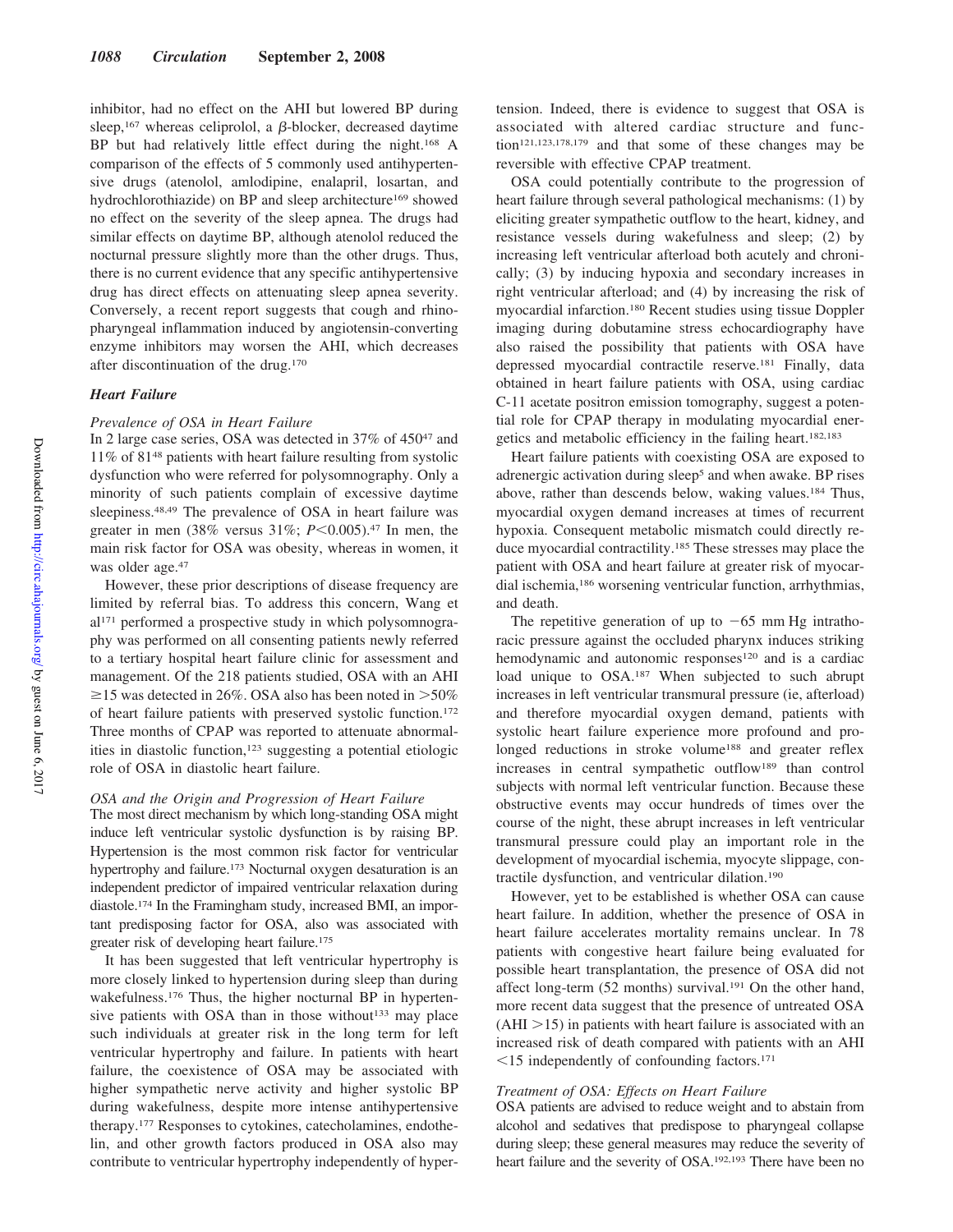controlled studies of mandibular advancement devices or upper airway surgery involving OSA patients with heart failure. To date, randomized trials in heart failure have evaluated the impact of treating OSA on surrogate cardiovascular end points such as left ventricular ejection fraction rather than on hospitalization rates and mortality. Acutely, treatment of coexisting OSA by CPAP can eliminate recurrent hypoxia and reduce nocturnal BP and heart rate.184 The first study to examine the effects of CPAP on left ventricular function during the awake state was uncontrolled. Eight patients with idiopathic dilated cardiomyopathy and coexisting OSA were studied. After 1 month of CPAP, mean left ventricular ejection fraction increased from 37% to 49% and dyspnea was reduced significantly,187 but these responses dissipated within a week of withdrawal of CPAP. In the first randomized trial involving 24 patients with heart failure (mean left ventricular ejection fraction  $\leq 45\%$ ) and moderate to severe OSA (mean AHI  $\geq$ 20), 30 days of CPAP lowered daytime heart rate and systolic BP and increased ejection fraction by 9%. In contrast, there was no change in any of these variables in the 12 patients in the control group.194 In a second larger randomized cohort with heart failure (mean left ventricular ejection fraction  $\leq 55\%$ ) and OSA (mean AHI  $>5$ ), there was a more modest 5% increase in ejection fraction after 3 months of CPAP treatment in the 71% of randomized patients who completed this trial.195 Mean BP did not fall. It is notable, however, that a third randomized study, and the only one that used a crossover design, showed no effects of autotitrating CPAP compared with subtherapeutic CPAP on peak  $\dot{V}$ O<sub>2</sub>, 6-minute walk distance, plasma catecholamines, or left ventricular ejection fraction, although there was a decrease in daytime sleepiness.196 Differences in methodology and in patient characteristics may help explain some of the inconsistent findings from studies evaluating OSA treatment in congestive heart failure patients.<sup>197</sup> Recent observational data suggest a trend  $(P=0.07)$ to a lower mortality rate in heart failure patients with CPAPtreated OSA compared with untreated OSA.171 However, whether CPAP treatment of patients with OSA and heart failure leads to mortality benefit has yet to be tested in a randomized clinical trial.198

## *Treatment of Heart Failure: Effects on OSA*

Fluid retention in heart failure would be expected to potentiate airway obstruction. Prolonged recumbent posture, as occurs during sleep, would predispose to congestion of upper airway soft tissue structures. Consequent airway narrowing and increased airway resistance would require increased generation of negative intrathoracic pressures to maintain flow, thus theoretically predisposing to upper airway occlusion.199 Indeed, in healthy volunteers, rapid displacement of  $\approx$  340 mL of fluid from the legs to the upper body, elicited by lower-body positive pressure, increased neck circumference and pharyngeal resistance to airflow, and reduced upper airway cross-sectional area.200,201 Hence, decreased intravascular volume and attenuated venous congestion resulting from heart failure treatment could potentially reduce OSA severity. However, there is no systematic evidence that specific drugs used to treat heart failure have any direct influence on the severity of OSA,169 apart from an increase in

AHI reported in the setting of cough and airway inflammation with angiotensin-converting enzyme inhibitors.<sup>170</sup>

## *Stroke*

#### *The Prevalence of OSA in Stroke*

Studies evaluating the prevalence of OSA in patients with stroke are inherently biased in terms of studying only stroke survivors. Other limitations include selection criteria such as evaluation only of those transferred to a rehabilitation unit. Furthermore, because vascular injury to the respiratory and other centers may precipitate CSA and/or OSA, poststroke sleep apnea characteristics cannot be assumed to have been present before stroke. Sleep breathing characteristics also may change significantly in the poststroke period.

Several studies have noted a high prevalence of sleep apnea in subjects studied shortly after stroke.202,203 However, a recent study from Sweden noted that of 132 patients admitted for in-hospital rehabilitation who underwent overnight cardiorespiratory sleep monitoring, only 23 patients had OSA, 28 had CSA, and 2 patients had mixed apnea.204 Body position is important in interpreting polysomnographic findings after stroke because poststroke AHI often is highest when patients are maintained in the recumbent position, especially within the first 24 hours of stroke.205,206 Bassetti and Aldrich<sup>206</sup> found an AHI  $\geq$ 10 in 62% of transient ischemic attack patients compared with 12% of control subjects, suggesting that SDB may precede the onset of stroke. This was not confirmed in a case-control study of 86 transient ischemic attack patients, in whom the likelihood of sleep apnea was similar to that in control subjects.<sup>207</sup>

#### *OSA and the Origin and Progression of Stroke*

The concept of sleep apnea as a risk factor for primary ischemic stroke is mostly inferential and derives from evidence implicating sleep apnea in hypertension and heart disease, both of which are risk factors for stroke. Mechanisms that have been implicated in any increased risk of stroke in OSA include BP swings, reduction in cerebral blood flow, altered cerebral autoregulation, impaired endothelial function, accelerated atherogenesis, and prothrombotic and proinflammatory states. For example, blunted cerebral blood flow in response to hypoxia in patients with OSA has been described and has been reported to normalize after 4 to 6 weeks of CPAP therapy.208 Epidemiological studies suggest that habitual snoring, a possible marker for OSA, is a risk factor for brain infarction independently of confounding factors such as obesity and age.209 Similarly, excessive daytime sleepiness identified with the Epworth Sleepiness Score was significantly associated with stroke (OR, 3.07; 95% CI, 1.65 to 6.08) in a case-control study of 181 patients.210 The authors suggested that daytime sleepiness was possibly the consequence of OSA. Some studies<sup>211</sup> noted a high prevalence of leukoaraiosis in those stroke patients who had sleep apnea, suggesting that OSA may lead to leukoaraiosis and consequently to stroke. In a cross-sectional study of Japanese men, brain magnetic resonance imaging revealed silent brain infarction in 25% of patients with moderate to severe OSA but in only 8% of patients with mild OSA and in 6% of control subjects, suggesting that OSA may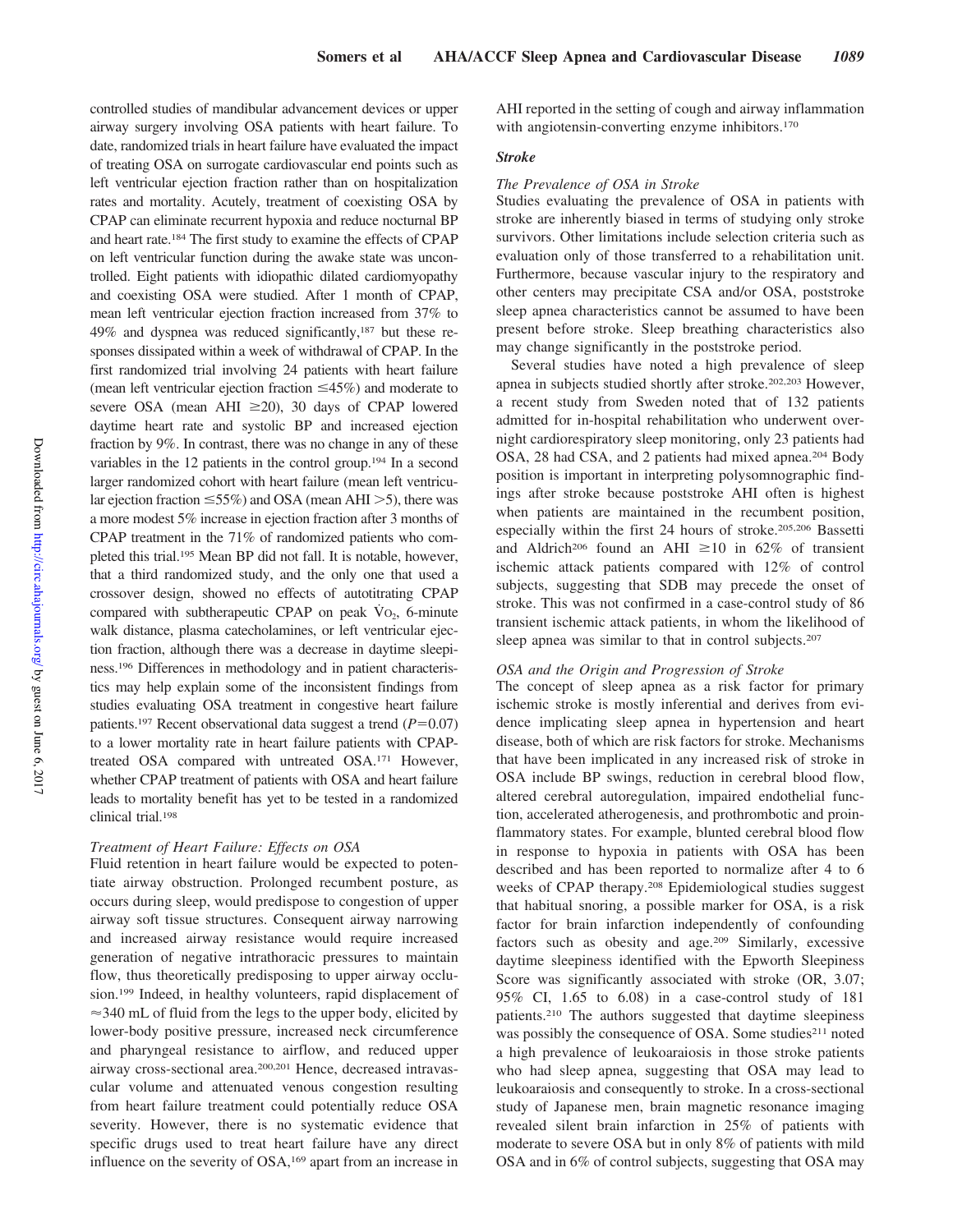elicit early and asymptomatic cerebrovascular damage.<sup>88</sup> Available data often are limited by the use of oximetry rather than complete polysomnographic studies and by the relatively small numbers of subjects studied. Furthermore, the broad spectrum of comorbidities and pharmacological intervention in poststroke patients constrains identification of any independent premorbid etiologic role of sleep apnea.

In a cross-sectional analysis of  $>6000$  subjects from the Sleep Heart Health Study, the OR of prevalent stroke was modestly greater (1.58) among those subjects with sleep apnea with an AHI  $\geq$ 11.<sup>57</sup> More recent data obtained in large population samples have provided newer insights into sleep apnea as a potential cause of stroke. SDB with an AHI of  $\geq 20$ was associated with an increased risk of suffering a first-ever stroke over a 4-year follow-up in a cross-sectional analysis. However, in the prospective longitudinal analysis of these data, after adjustment for age, sex, and BMI, the OR was still elevated but no longer statistically significant (OR, 3.08; 95% CI, 0.74 to 12.81;  $P = 0.12$ ).<sup>212</sup>

Recent 10-year follow-up data of patients with stroke show an increased risk of death in those patients with OSA (adjusted hazard ratio, 1.76; 95% CI: 1.05 to 2.95; *P*=0.03) that is independent of age, sex, BMI, smoking, hypertension, diabetes mellitus, atrial fibrillation, Mini-Mental State Examination Score, and Barthel Index of Activities of Daily Living. In contrast, CSA was not accompanied by increased poststroke mortality compared with control subjects (adjusted hazard ratio, 1.07; 95% CI: 0.65 to 1.76; *P*=0.80).<sup>204</sup> In an analysis of the effects of OSA on the composite outcome of stroke or death,<sup>213</sup> another study reported that increasing severity of sleep apnea was associated with an increased risk of stroke or death independently of age, sex, race, smoking, alcohol, BMI, diabetes, hyperlipidemia, atrial fibrillation, and hypertension. Although many patients were receiving some type of treatment for sleep apnea over the course of this observational study, the hazard ratio for those with severe OSA (AHI  $>36$ ) was 3.3 (95% CI, 1.74 to 6.26).213 This high risk of stroke or death even in the setting of apparent treatment for OSA suggests that the risk would have been even greater in the absence of treatment; an alternative that has to be considered is that treatment of OSA may have had only modest, if any, beneficial effects on the prevention of stroke or death.214

## *Treatment of OSA: Effects on Stroke*

The application of noninvasive positive airway pressure ventilation offers patients with sleep apnea a window of opportunity to increase the rehabilitation potential after stroke. Unfortunately, CPAP compliance has not been good in patients recovering from stroke, and beneficial effects have not been confirmed.<sup>215</sup> Tolerability and compliance with CPAP after stroke may be limited compared with patients without stroke.216 In a prospective study of patients after acute ischemic stroke, Bassetti et al203 found that only 15% of those with sleep apnea continued CPAP chronically. On the other hand, Wessendorf et al<sup>217</sup> prospectively studied 105 stroke patients with OSA to evaluate the effectiveness and acceptance of treatment with CPAP. They found that 70% of patients continued treatment at home. The authors concluded that stroke patients with OSA can be treated effectively with CPAP and show improvement and acceptance

similar to those of OSA patients without stroke. Whether patients with stroke and OSA benefit from treatment with CPAP remains to be determined.

Several studies suggest that OSA in the poststroke patient reduces motivation, decreases cognitive capacity, and may increase the risk of recurrent stroke and death. Dyken et al<sup>218</sup> noted that patients after stroke have a high prevalence of OSA and that those stroke patients with OSA had a markedly diminished poststroke survival. Similar findings regarding survival and limited rehabilitation success<sup>219,220</sup> have been reported by other investigators. Direct studies of the interaction between sleep apnea and rehabilitation outcome after stroke that used overnight pulse oximetry to evaluate the respiratory disturbance index suggested that hypoxic events during sleep predicted poorer recovery, especially in patients with poor function at admission. In polysomnographic studies of stroke patients in a rehabilitation unit, a high prevalence of sleep apnea, predominantly OSA, was accompanied by worse functional impairment and a longer time spent in hospital and rehabilitation.221

## *Effects of Stroke on Sleep Apnea*

Immediately after an acute stroke, CSA may be more common than OSA222 and may influence stroke outcome, whereas in the postacute recovery phase and during rehabilitation, OSA predominates.220 The site of brain lesion, magnitude of injury, effects on upper airway tone, effects of supine posture during polysomnography, consequences of transient mental obtundation, and medications may have striking effects on the presence and severity of sleep apnea. The prevalence of sleep apnea several months after stroke, although still high, is less than that evident in the acute poststroke phase.<sup>203</sup>

## *Arrhythmias*

## *Prevalence of Arrhythmias in Sleep Apnea*

Cardiac arrhythmias are reportedly more frequent in persons with OSA and increase with the number of apneic episodes and the severity of the associated hypoxemia.223–225 Nocturnal arrhythmias have been shown to occur in up to 50% of OSA patients. The most common arrhythmias during sleep include nonsustained ventricular tachycardia, sinus arrest, seconddegree atrioventricular conduction block, and frequent  $(>=2$ bpm) premature ventricular contractions.<sup>226-230</sup> A tracheostomy can suppress these arrhythmias, except for premature ventricular complexes.230 Controversy remains as to whether OSA is a primary etiologic factor for tachyarrhythmias because of the high incidence of cardiovascular comorbidities in persons diagnosed with OSA. However, recent data from the Sleep Heart Health Study, comparing 228 subjects with SDB and 338 subjects without SDB, suggested that those with severe SDB had a 2- to 4-fold-higher risk of nocturnal complex arrhythmias. Even after adjustment for age, sex, BMI, and prevalent coronary artery disease, patients with SDB had increased likelihoods of atrial fibrillation (OR, 4.02; 95% CI, 1.03 to 15.74), nonsustained ventricular tachycardia (OR, 3.40; 95% CI, 1.03 to 11.20), and complex ventricular ectopy (OR, 1.74; 95% CI, 1.11 to 2.74).231

*Bradyarrhythmias.* Prolonged apnea and hypoxemia in OSA elicit the diving reflex, which results in cardiac vagal activa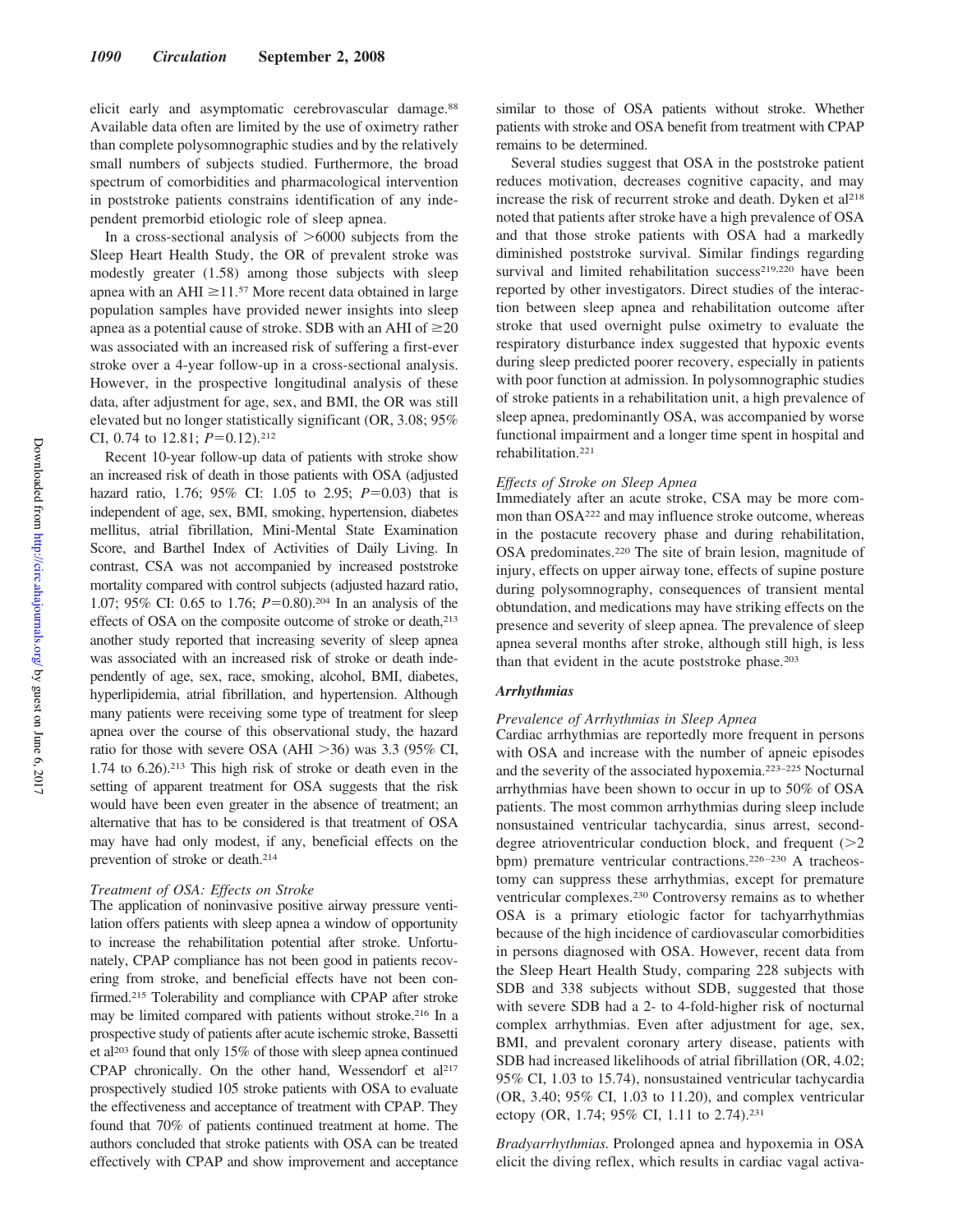tion, with simultaneous sympathetic activation to the peripheral blood vessels, including muscle, renal, and splanchnic but not cerebral vasculature.232–234 Although the vagal response often will elicit a discernible bradycardia, in a minority of OSA patients (perhaps  $\approx$  10%), bradyarrhythmias such as atrioventricular block and asystole may develop, even in the absence of cardiac conduction disease. These are most likely to occur during REM sleep and with a drop in oxygen saturation of at least 4%.226,235 Electrophysiological characteristics of the sinus node and atrial conduction system in OSA subjects with nocturnal bradyarrhythmias were normal or nearly normal while awake, and CPAP reversed the bradyarrhythmias, suggesting that OSA may have induced the arrhythmias.234,236,237 First-line treatment of bradyarrhythmias in the setting of obstructive apneas and normal conduction would consist of treatment of OSA. Data emerging from the European Multi-Center Polysomnographic Study show a remarkably high prevalence (59%) of sleep apnea syndrome in patients with pacemakers.238 Pacemakers were reprogrammed 12 to 24 hours before polysomnography to promote spontaneous atrial and ventricular rhythm with respect to individual indications for pacing. Sleep apnea syndrome was evident in 68% of patients with atrioventricular block. The authors raised the question of whether primary treatment of sleep apnea would have changed the need for pacing in some of these patients, noted that their patients were less symptomatic than typical sleep apnea syndrome patients, and suggested that paced patients should be systematically evaluated for sleep apnea because of its potential detrimental cardiovascular effects.

*Atrial Fibrillation.* Hypoxemia, sympathetic activation, pressor surges, transmural pressure changes, and systemic inflammation that occur in OSA also may be mechanisms that predispose to the development of atrial fibrillation. Data from Framingham239 and from the Danish Diet, Cancer and Health Study<sup>240</sup> examining independent predictors of atrial fibrillation found obesity to be an important marker. Sleep apnea was not accounted for in either of these studies. However, after adjustment for left atrial enlargement in the Framingham data, the effects of obesity were no longer significant.239 Sleep apnea has been associated with left atrial enlargement.121,122 That OSA leads to atrial fibrillation is an appealing but presently unproven hypothesis. In a retrospective cohort study of  $>3500$  adults without past or current atrial fibrillation who underwent complete overnight polysomnography, both obesity and nocturnal oxygen desaturation were independent predictors of incident atrial fibrillation, but only in subjects  $\leq 65$  years of age.<sup>66</sup>

Continuous cardiac monitoring with an implanted atrial defibrillator showed that episodes of persistent atrial tachyarrhythmias in OSA patients are more likely to occur at night.241 Postoperative atrial fibrillation also may be more likely to occur in patients with OSA.242 An estimated 50% of atrial fibrillation patients presenting for cardioversion are likely to have OSA compared with an  $\approx 30\%$  likelihood of OSA in a general cardiology clinic population.243 The role of atrial fibrillation in any increased risk of stroke in patients with OSA remains to be determined.214

*Ventricular Arrhythmias.* Ventricular arrhythmias, primarily premature ventricular contractions, have been reported in up to 66% of patients with sleep apnea, which is significantly higher than the rates reported in persons without sleep apnea  $(0\%$  to  $12\%)$ . <sup>226,227</sup> However, there are no conclusive data demonstrating a primary etiologic role for OSA in ventricular arrhythmias.

In most OSA patients, ventricular arrhythmias appear most often during sleep, with the greatest frequency occurring during apneic periods.<sup>244-246</sup> This is a very different pattern of ventricular arrhythmia distribution compared with individuals without OSA. Recent data suggest that in heart failure patients with OSA and in normal sinus rhythm, ventricular ectopic beats occur more frequently during the apneic phases than during hyperpnea.247 This is in contrast to those patients with CSA, in whom ventricular ectopy was noted to occur more frequently during hyperpneas than apneas. Although investigators may disagree on whether OSA patients without coexisting cardiovascular disease are more susceptible to ventricular arrhythmias compared with the non-OSA patient population, there is a perception that ventricular arrhythmias are most likely to occur in persons with the more severe forms of OSA and comorbid cardiovascular diagnoses.248 In the Sleep Heart Health Study, a significant relationship was noted between SDB and nocturnal ventricular ectopy ( $P < 0.0003$ ) when it was considered a continuous outcome.<sup>231</sup>

The mechanisms by which OSA induces ventricular arrhythmias are uncertain. However, hypoxemia, bradyarrhythmias, and sympathetic activation induced by apneic events may play important roles. In one of the few studies to identify a specific hypoxemia level and link it to ventricular ectopy, Shepard et al<sup>246</sup> found an increase in the frequency of premature ventricular beats when oxygen saturations fell intermittently below 60%.

## *Treatment of Sleep Apnea: Effects on Arrhythmias*

There are no conclusive epidemiologic or longitudinal intervention studies relating specifically to prevalence, severity, and consequences of cardiac arrhythmias and effects of OSA treatment. For bradyarrhythmias certainly, apneic events may be a primary cause in the absence of other coexisting pathology. Note, however, that bradyarrhythmias have been reported in REM sleep even in healthy young subjects.249 If the underlying cardiac conduction system is normal and there is no significant thyroid dysfunction, bradyarrhythmias or heart block, both of which occur during apneic periods, may be treated effectively with CPAP or, if necessary, with tracheostomy.230,244,245,250 Observational data suggest that the presence of untreated OSA in patients after successful cardioversion for atrial fibrillation is associated with an 82% risk for recurrence of atrial fibrillation within 1 year, about double the risk seen in effectively treated OSA patients after cardioversion.251 Treatment of OSA may decrease the incidence and severity of ventricular arrhythmias.244,245 In a randomized controlled trial of 1-month duration involving patients with OSA and systolic dysfunction, abolition of OSA by CPAP resulted in a 58% reduction in the frequency of ventricular premature complexes during sleep and a parallel reduction in nocturnal urinary norepinephrine concentrations.252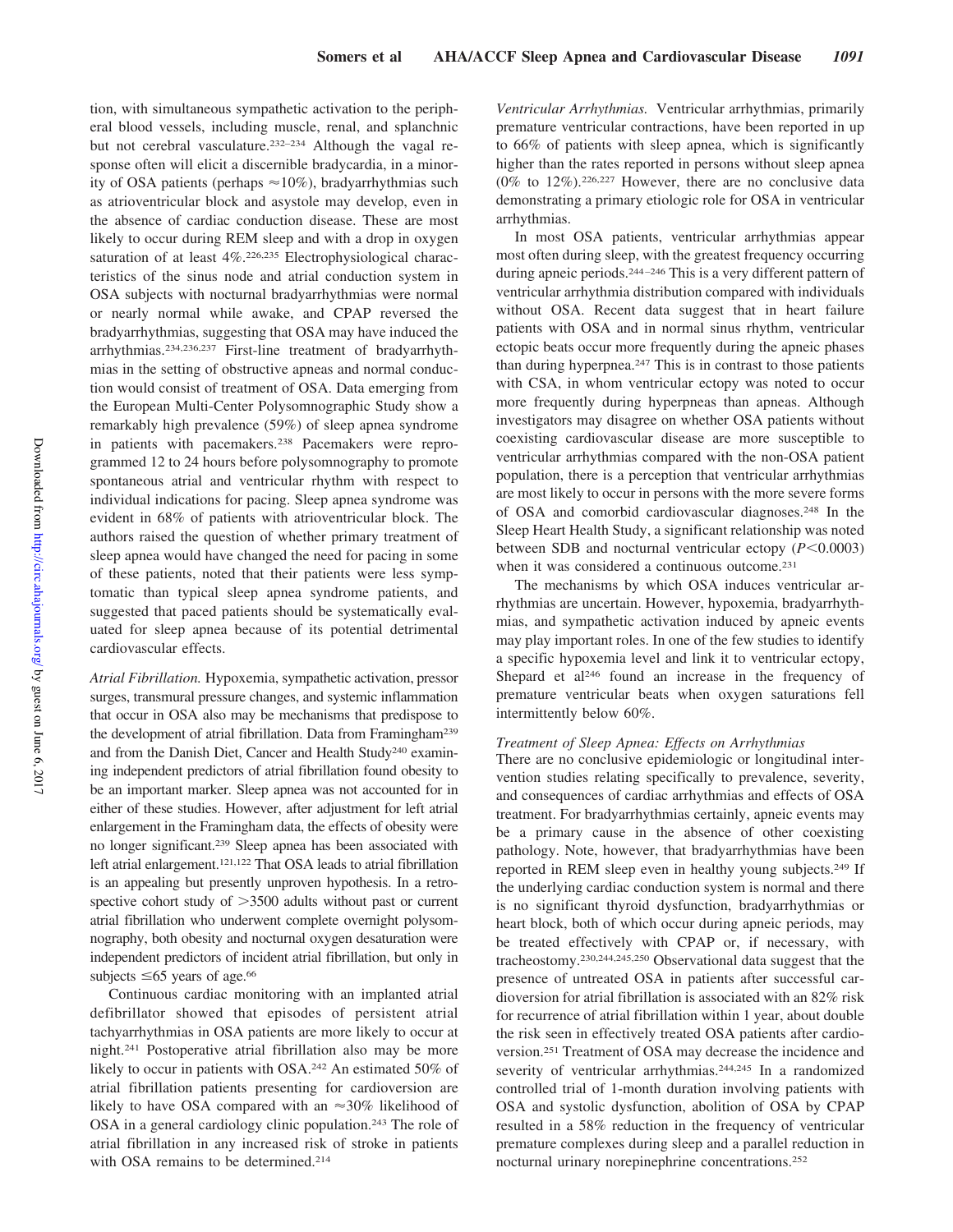## *Treatment of Arrhythmias: Effects on Sleep Apnea*

An initial report of atrial overdrive pacing in patients with pacemaker implantation<sup>253</sup> for bradyarrhythmia demonstrated a 50% reduction in obstructive apneas (from 6 to 3 per hour) and generated considerable interest in the concept of overdrive pacing for the treatment of OSA. However, this finding has not been replicated in subsequent investigations involving somewhat different patient populations.<sup>254-256</sup> In a study comparing atrial overdrive pacing with CPAP, at both 24 hours and 1 month after initiation of treatment in patients with OSA, atrial overdrive pacing had no significant effect on OSA severity, whereas CPAP was highly effective in treating OSA.257 A prospective, single-blinded, randomized crossover trial of overnight temporary atrial pacing at 75 bpm in patients with moderate to severe OSA also showed that pacing did not significantly affect the AHI or the minimum nocturnal oxygen saturation.258 Recent data confirm that despite a mild effect of atrial overdrive pacing on respiratory events in some heart failure patients with OSA, compared with CPAP, atrial overdrive pacing was not therapeutically effective in improving SDB.259 There is currently no definitive evidence to support atrial overdrive pacing as a treatment option for OSA.

## *Myocardial Ischemia and Infarction*

*Prevalence of Sleep Apnea in Coronary Artery Disease* The prevalence of SDB in coronary artery disease patients has been shown to be up to 2-fold greater than in non– coronary artery disease subjects.260 –263

## *Evidence That OSA Contributes to the Origin and Progression of Coronary Artery Disease*

Severe intermittent hypoxemia, acidosis, increased BP, and sympathetic vasoconstriction, in conjunction with simultaneous changes in intrathoracic and cardiac transmural pressures, all argue compellingly for obstructive apneas as a potential trigger for cardiac ischemia. In the longer term, the cardiac and vascular disease mechanisms described earlier, including endothelial dysfunction and systemic inflammation, may promote structural coronary artery damage. In a study of  $>$ 200 consecutive patients without a history of coronary artery disease who underwent electron-beam computed tomography within 3 years of polysomnography, the median coronary artery calcification score (Agatston units) was 9 in OSA patients and 0 in non-OSA patients  $(P<0.001)$ .<sup>264</sup> Median calcification score increased as OSA severity worsened ( $P$  for trend by AHI quartile  $\leq 0.001$ ). Multivariate analysis confirmed an independent association between OSA and subclinical coronary artery disease, as measurable by coronary artery calcification.

Sleep apnea has been implicated in patients with nocturnal angina pectoris. Nocturnal angina and ST depression are diminished during treatment of sleep apnea by CPAP.186,265 Similarly, Hanly et al<sup>266</sup> noted the ST depression occurred in about a third of patients with severe OSA. ST depression was markedly attenuated during nasal CPAP. However, these patients did not have proven coronary artery disease, and artifactual ST changes related to breathing patterns may have contributed. In patients with established coronary artery disease and moderate or severe OSA ( $AHI > 15$ ), there was no evidence of nocturnal myocardial injury detectable by measurements of cardiac troponin T.267

In longer-term studies, SDB in patients with coronary artery disease was associated with a significant increase in the composite end point of death, myocardial infarction, and cerebrovascular events at a 5-year median follow-up interval.268 This composite end point occurred in 28% of men with SDB and in 16% of men without SDB. The corresponding percentages for women were 20% and 14%. However, neither oxygen desaturation index nor AHI was independently predictive of single end points of myocardial infarction or death.268 In a case-control study, there was a graded increase in the odds of acute myocardial infarction with increased sleep apnea severity, even after adjustment for possible confounding factors.<sup>269</sup> A recent study of  $>500$  subjects reported that people with OSA are more likely than those without OSA to have a family history of premature death from coronary artery disease independently of gender, BMI, and personal history of coronary artery disease (OR, 2.13; 95% CI, 1.04 to 4.66; *P*=0.046).<sup>270</sup>

Although much is known about the association between sleep apnea and stroke, arrhythmias, coronary artery disease, and myocardial ischemia and infarction, the data provide mostly observational, albeit valuable, insights. Although longitudinal data regarding independent effects of sleep apnea on stroke, cardiac ischemia, and lethal ventricular arrhythmias are limited, recent evidence suggests that in patients experiencing sudden cardiac death, those proven to be free of OSA have the greatest likelihood of death between 6 and 11 AM, the traditional window of cardiovascular vulnerability.271 In striking contrast, more than half of sudden cardiac deaths in patients with proven OSA occur during the sleeping hours, between 10 PM and 6 AM. Thus, OSA appears to affect the timing of sudden cardiac death; however, it is not yet known whether OSA increases the overall risk of sudden cardiac death.

## *Treatment of OSA: Effects on Myocardial Ischemia and Infarction*

An observational study suggested that in patients with combined OSA and coronary artery disease, treatment of OSA was associated with a decrease in the occurrence of new cardiovascular events.272 A second prospective observational study assessed the incidence of fatal and nonfatal cardiovascular events in healthy men, snorers, and patients with treated and untreated OSA. In men with severe untreated OSA (AHI  $>$ 30), both fatal and nonfatal cardiovascular events were markedly increased. In contrast, fatal and nonfatal cardiovascular events in treated OSA patients approached levels seen in simple snorers.180 In a third observational study comparing cardiovascular outcomes in 107 CPAP-treated and 61 CPAPintolerant patients, total cardiovascular deaths were more common in the untreated group  $(P=0.0009)$ .<sup>150</sup> Several mechanisms and even benefits from intervention have been inferred from the available observational data.273 However, there are no randomized trials of the effects of treatment of OSA on risk of developing coronary artery disease, risk of myocardial infarction, or risk of cardiovascular death.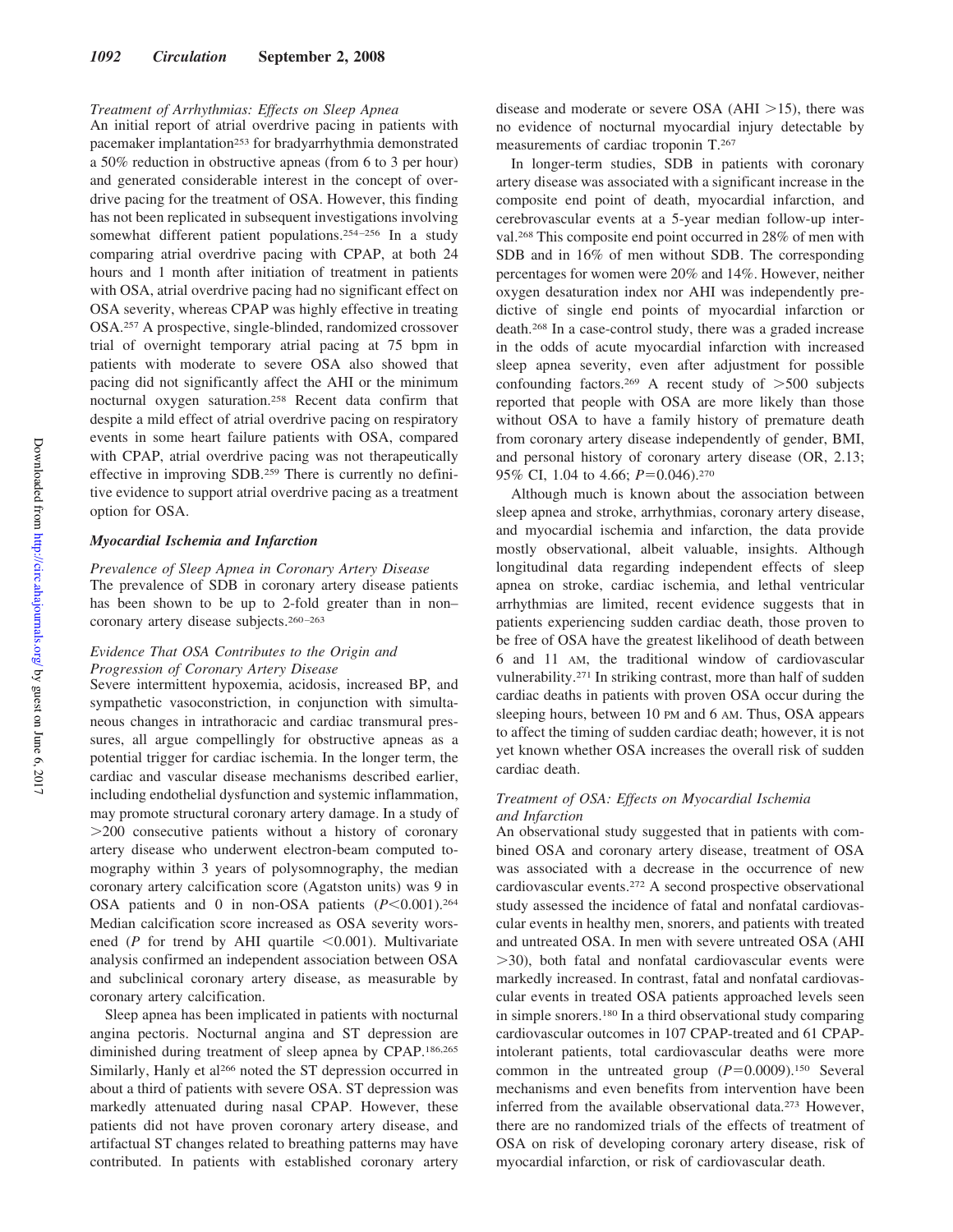## *Treatment of Coronary Artery Disease: Effects on Sleep Apnea*

Although anecdotal reports from patients' spouses describe marked changes in sleep patterns, snoring severity, and witnessed apneas after bypass surgery and sometimes even after angioplasty, this phenomenon awaits more comprehensive study. Any improvement in left ventricular function from relief of cardiac ischemia could potentially attenuate airway obstruction and CSA, as discussed earlier.

## *Pulmonary Arterial Hypertension*

## *The Prevalence of OSA in Pulmonary Arterial Hypertension*

There are frequent episodes of increased pulmonary artery pressure during sleep in patients with OSA. It is less certain whether daytime pulmonary arterial hypertension also occurs in patients who do not have coexisting pulmonary or heart disease. Most of the studies that have addressed this question have used echocardiography to estimate pulmonary artery pressure, but some have used more precise right heart catheterization. In 1 series of 220 consecutive patients with OSA and an AHI  $>20$ , pulmonary arterial hypertension (mean arterial pressure  $>20$  mm Hg) was found in 17% of patients.274 However, it was relatively mild (only 2 of 37 patients had a pulmonary artery pressure  $>35$  mm Hg). These patients also tended to be more obese and to have hypoxemia and hypercapnia while awake, and some may have had underlying chronic obstructive pulmonary disorder. Other smaller series of patients with OSA but no clinical history of chronic obstructive pulmonary disorder have reported daytime pulmonary arterial hypertension in 20% to 42% of cases.275–277

## *OSA and the Origin and Progression of Pulmonary Arterial Hypertension*

The most likely primary mechanism for any OSA-related pulmonary arterial hypertension is hypoxemia, which is known to reflexively induce an acute increase in pulmonary arterial pressure.278,279 However, there is debate as to whether OSA can be a primary cause of sustained pulmonary arterial hypertension. The most direct evidence comes from observations that treatment of OSA with CPAP may lower daytime pulmonary artery pressure.280 The pulmonary arterial hypertension seen in association with OSA is generally mild and can be attributed to an elevated pulmonary vascular resistance because cardiac output and capillary wedge pressure are normal, at least at rest.274 Pulmonary hypertensive OSA patients appear to have increased pulmonary vascular reactivity to hypoxia compared with patients without pulmonary arterial hypertension,281 and CPAP has been reported to decrease pulmonary vascular reactivity to hypoxia.280 An unresolved issue is whether nocturnal hypoxemia can lead to daytime pulmonary arterial hypertension or whether daytime hypoxemia, which is commonly observed in these patients, also is required. Two confounding factors that may contribute to daytime hypoxemia are severe obesity (obesityhypoventilation syndrome) and chronic obstructive pulmonary disorder in association with OSA (the so-called overlap syndrome).<sup>281</sup> Thus, despite acute nocturnal increases in pulmonary artery pressure associated with obstructive apneas, proof that OSA causes pulmonary arterial hypertension has been limited by obesity, technical concerns regarding noninvasive measurements of pulmonary artery pressure in obese OSA patients, comorbidities and medication use in this population, and difficulties in identifying suitable control subjects.<sup>6</sup> Nevertheless, the most recent clinical classification of pulmonary hypertension identifies SDB in the category of respiratory disorders associated with pulmonary hypertension.282

#### *Treatment of OSA: Effects on Pulmonary Arterial Hypertension*

Sleep studies are probably an appropriate part of the evaluation of the patient with pulmonary arterial hypertension.283 When elevated in patients with OSA, pulmonary artery pressures have been reported to fall after treatment with CPAP.280,284,285 In an early study of 6 patients with OSA, tracheostomy was associated with marked declines in pulmonary artery pressure measured during sleep.286 However, other studies have found less consistent changes, but in many patients, the pulmonary artery pressure was normal before CPAP was begun.287 In a recent randomized crossover study of 12 weeks of effective versus sham CPAP in 23 patients with OSA, effective CPAP was associated with decreases in echocardiographic measurements of pulmonary artery systolic pressure.288 Two patients who could not tolerate therapeutic CPAP were excluded from analysis. Pulmonary artery pressures were especially reduced in those patients with pulmonary hypertension or left ventricular diastolic dysfunction at baseline. Larger randomized studies are needed to identify more definitively any sustained effects of CPAP therapy on pulmonary hypertension and right heart function and to better establish any role for CPAP as one of the rapidly evolving therapeutic options for pulmonary hypertension.

## *End-Stage Renal Disease*

## *Prevalence of OSA in End-Stage Renal Disease*

Excessive daytime sleepiness is reported by most patients with end-stage renal disease (ESRD). The general area of sleep disorders in ESRD has been reviewed recently by Perl and colleagues.289 ESRD patients often exhibit a mixed SDB pattern with both obstructive and central components.<sup>290-292</sup> When studied by polysomnography in a few small series of selected subjects, the prevalence of OSA in ESRD ranged from 40% to 60%.<sup>290-292</sup>

## *OSA and the Origin and Progression of ESRD*

The most direct mechanism by which long-standing OSA might contribute to the origin of ESRD is by inducing chronic elevations in BP. OSA could further contribute to the progression of ESRD by acutely increasing sympathetic nerve discharge directed at the kidney and other vascular beds, raising BP during episodes of upper airway occlusion, and chronically accelerating the progression of renal damage,293,294 with sustained elevations in BP during the awake state.295,296 OSA has also been linked to glomerular hyperfiltration.297 Whether OSA is an independent predictor of proteinuria is controversial.298,299

Importantly, coexisting OSA may increase the likelihood of cardiovascular complications, which are the principal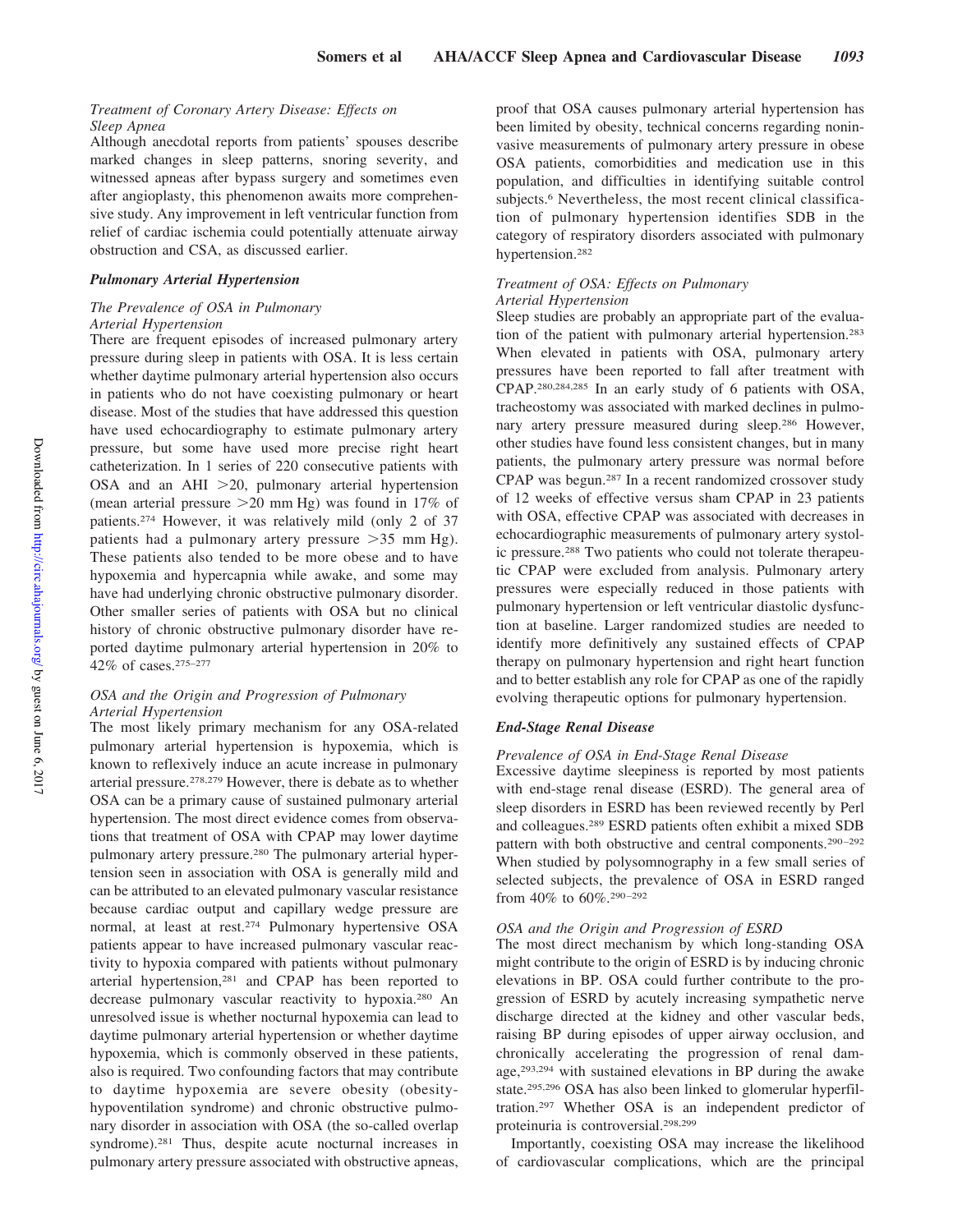cause of morbidity and mortality in ESRD patients.295,300 For example, in the ESRD population, systemic hypertension,<sup>301</sup> increased sympathetic activity,302 nocturnal hypoxemia,303 and left ventricular hypertrophy304 may independently increase the risk of subsequent cardiovascular events. Furthermore, the frequency of arousal from sleep resulting from periodic limb movements also may be associated with premature mortality.305

## *Treatment of OSA: Effects on ESRD*

Whether treatment of OSA affects the progression of renal disease is not known.

## *Treatment of ESRD: Effects on OSA*

Although ESRD patients have a high prevalence of OSA, uremia itself may contribute independently to the pathophysiology of OSA by destabilizing central ventilatory control and causing edematous upper airway narrowing,290 and increased pharyngeal resistance to airflow.200,201 Although there are case reports of resolution of sleep apnea after renal transplantation,306,307 the prevalence of OSA in ESRD patients remains similar before and after the introduction of peritoneal or conventional hemodialysis.308 However, it would appear that the severity of OSA can be attenuated with nocturnal309 or more aggressive dialysis. When 14 ESRD patients were studied before and after conversion to nocturnal home hemodialysis, which increases both the dose and frequency of dialysis by performing this procedure 6 nights per week for 6 to 8 hours per night, there was a marked reduction in the average AHI from  $25\pm25$  to  $8\pm8$ . Seven of these patients were found to have OSA, with an AHI  $>15$  while on conventional dialysis. Institution of nocturnal home hemodialysis led to significant increases in minimum and mean  $O_2$ saturation during sleep. Nocturnal heart rate also fell.<sup>310</sup> A reduction in the volume of extracellular fluid in the upper airway was proposed as a mechanism to explain the alleviation of OSA.309 Recent data support the concept that nocturnal peritoneal dialysis is superior to chronic ambulatory peritoneal dialysis in attenuating sleep apnea as a result of better fluid clearance during sleep.311

## **Treatment Options in OSA**

Obesity is the single most important cause of OSA. Weight loss can lead to a decrease in AHI, improved sleep efficiency, decreased snoring, and improved oxygenation. The most dramatic results have been reported with surgical weight loss.312–314 In addition, apnea often is worse in the supine posture, with some patients having OSA only in that position.315,316 For patients with "positional apnea," behavioral techniques aimed at keeping the patient in the lateral posture during sleep (an uncomfortable object sewn into the back of the nightshirt or positional alarms) may offer benefit.

CPAP, applied via a nasal mask, continues to be the primary therapy for patients with OSA.59,60 The device consists of a mask connected to a blower that maintains positive airway pressure at the desired level, acting as a pneumatic splint for the pharyngeal airway.317,318 The prescribed CPAP pressure is generally determined in the sleep laboratory as that pressure required to eliminate all snoring, apneas, and hypopneas during all sleep stages and in all body

positions. There is evidence supporting improvements in measures of OSA, daytime sleepiness, and neurocognitive function with nasal CPAP.<sup>319-324</sup>

Despite the effectiveness of CPAP in treating OSA, adherence to therapy continues to be a major problem.325,326 This relates primarily to the facial interface (mask) and the pressure required to prevent airway collapse, with some patients finding CPAP intolerable. Most evidence suggests that proper introduction of and education regarding CPAP, in both the sleep laboratory and the physician's office, are important. Proper humidification of the inspired air, careful selection of the appropriate mask, and the addition of a pressure ramp all may improve compliance. In addition, the use of bilevel positive airway pressure (higher pressure on inspiration than expiration) or a constantly adjusting, autotitrating device may improve patient acceptance.

When CPAP proves unacceptable, oral appliances should be considered. Most such appliances lead to anterior mandibular repositioning, which acts by pulling the lower jaw (and thus the tongue) forward, thereby enlarging the pharyngeal airway.327,328 With the adjustable devices, anterior displacement is minimal at first but is increased slowly over weeks until snoring and OSA are relieved or until side effects (primarily temporal mandibular joint pain) occur. Most need to be custom prepared by a dentist with considerable experience in the use of these devices. A recent analysis by the American Academy of Sleep Medicine reported oral appliances to be preferred over CPAP by many patients and to be successful in improving snoring, but only 52% were successful at relieving OSA (AHI  $\leq$ 10).<sup>329</sup>

Surgery continues to be a viable approach to apnea therapy in some patients, with most procedures designed to enlarge the pharyngeal airway or bypass the obstruction.330 Tracheostomy was the first surgical procedure used in the treatment of apnea and, although effective, is rarely performed now because of its social stigma and discomfort.<sup>62</sup> Uvulopalatopharyngoplasty was the first procedure introduced to enlarge the posterior pharyngeal airspace and to prevent airway collapse during sleep. However, efficacy has been somewhat limited.331 A modified uvulopalatopharyngoplasty procedure using a  $CO<sub>2</sub>$  laser in the outpatient setting, called laserassisted uvuloplasty, appears also to be of limited efficacy in the treatment of apnea.332

There are currently no widely applicable, effective medical therapies for OSA, except the treatment of predisposing factors such as hypothyroidism and acromegaly; treating the underlying condition can significantly improve the AHI.333 No therapy for sleep apnea is easily accomplished and acceptable to all patients. Nevertheless, OSA should be considered a treatable condition. Therapy must be individualized on the basis of the severity of the disease, patient preferences, and anatomy of the upper airway.

## **Central Sleep Apnea**

#### **Epidemiology**

The cause of CSA, apart from its occurrence as a prevalent comorbid condition of heart failure, stroke, and late-life aging,15,334 is not completely understood. The prevalence of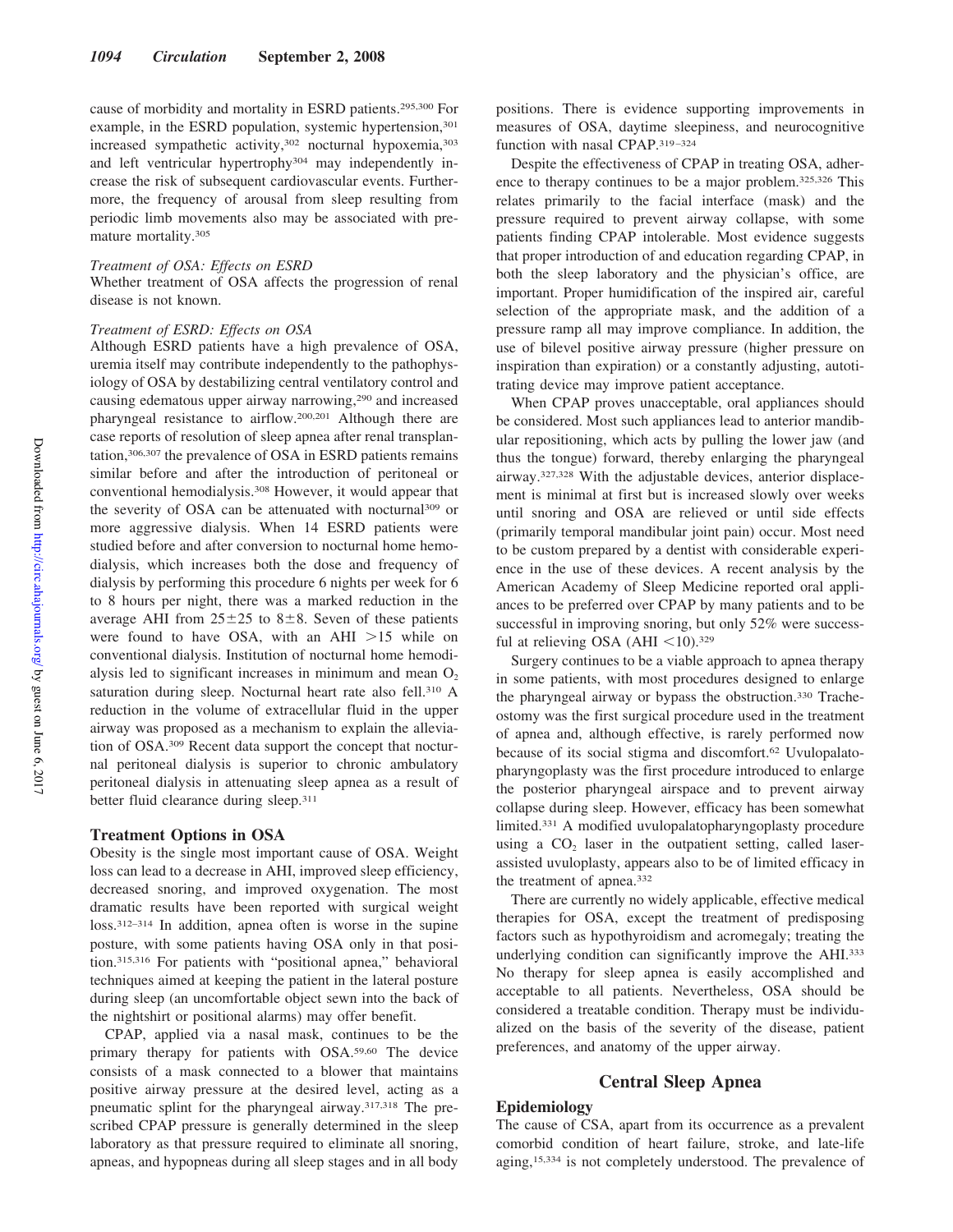CSA in the general population has been estimated in 2 population cohorts. In a southern Pennsylvania cohort, CSA at a severity level of  $\geq$ 20 apneas per hour (central apnea index [CAI]  $\geq$ 20) was not seen in men <65 years of age or women of any age.<sup>44,45</sup> In men  $>65$  years of age, the prevalence was 5%. For CAI  $\geq$ 2.5, the prevalence estimates for men in groups 20 to 44, 45 to 64, and 65 to 100 years of age were 0%, 1.7%, and 12%, respectively. The steep rise in CSA with older age was accompanied by a decrease in severity of OSA. In the Sleep Heart Health Study, in which age ranged from 40 to 97 years, the prevalence of CAI  $\geq$ 1 was 9%.335 Regardless of the threshold used, prevalence was higher in those with diabetes compared with those without diabetes; eg, for CAI  $\geq$ 4, prevalence was 2.5% and 1.6%, respectively.336 The demographics and other correlates of CSA in the general population have not been characterized.

A high frequency of CSA in heart failure, left ventricular dysfunction (even in the absence of overt heart failure), and stroke has been widely noted.11,46,334,337 For reasons yet to be elucidated, fewer women with heart failure have CSA.<sup>47,49,338,339</sup> CSA defined by a CAI  $\geq$ 15 was found in 40% of a sample of 81 male heart failure patients unselected for sleep apnea symptoms,<sup>48</sup> in 29% of 450 patients referred for polysomnography from a heart failure clinic,  $47$  and in  $21\%$ of 218 patients referred subsequently from the same clinic in a prospective survey.171 Compared with heart failure patients with OSA, those with CSA may be more likely to be male and older and to have a lower BMI47,334 and a higher pulmonary capillary wedge pressure.340 Little is known about risk factors for CSA in persons without heart failure, and data on the prevalence and characteristics of CSA in other types of cardiovascular disease are sparse.

## **Clinical Presentation**

There are considerably fewer published reports on patients with CSA. Patients with heart failure and CSA may complain of paroxysmal nocturnal dyspnea and frequent nocturnal arousals and awakenings. CSA may manifest in the typical crescendo/ decrescendo pattern of CSR. However, snoring, excessive daytime sleepiness, and obesity are less common than in patients with OSA. Compared with heart failure patients without CSA/ CSR, heart failure patients with CSA/CSR were more likely to be older  $( >60$  years of age) and male and to have atrial fibrillation, lower arterial Pco<sub>2</sub> ( $\leq$ 38 mm Hg),<sup>47</sup> and heightened sensitivity to  $CO<sub>2</sub>$ .<sup>36</sup> Oscillatory breathing patterns evident in heart failure patients during wakefulness<sup>341</sup> and exercise<sup>38,342</sup> also may predict both the presence of CSA and poorer prognosis.<sup>39</sup> Thus, in patients with heart failure and  $\geq 1$  of these characteristics, a diagnosis of CSA/CSR should be strongly considered, and a careful sleep history should be obtained. If sleep apnea is suspected (frequent arousals and awakenings, witnessed apnea, or paroxysmal nocturnal dyspnea), diagnostic polysomnography should be considered.

# **Mechanisms of Disease and Associated Cardiovascular Risk**

Patients with asymptomatic left ventricular dysfunction and CSA have evidence for greater cardiac electric instability compared with patients with asymptomatic left ventricular

dysfunction without CSA.337 In patients with heart failure, high levels of resting sympathetic drive increase even further during episodes of central apnea.343 Urine and plasma norepinephrine levels and muscle sympathetic nerve traffic during wakefulness are greater in heart failure patients with CSA compared with those without CSA.177,344 However, it has been proposed that heightened sympathetic drive in heart failure patients with CSA may simply be a consequence of more severe heart failure rather than a direct consequence of CSA.345 The role of inflammatory and other mechanisms in CSA remains unclear, in contrast to OSA, in which hypoxemia is usually more severe. Clarification of these mechanisms is especially difficult because of the multiple other comorbidities and medications that may influence these measurements in heart failure patients.

## **CSA in Heart Failure**

Although OSA has been identified as a possible independent risk factor for the development of heart and vascular disease, CSA more often is a consequence of such cardiovascular illness, although it can occur even in healthy subjects, especially at altitude. CSA/CSR is characterized by oscillation of tidal volumes resulting in Paco<sub>2</sub> levels below the apneic threshold. Increases in the respiratory rate, or hyperventilation, seen in association with heart failure or stroke produce  $P_{\text{ACO}_2}$  levels below the threshold, leading to suppression of central nervous system stimulation to the respiratory muscles and hence to central apnea. The overall mechanisms underlying CSA are complex and include chemoreflexes, pulmonary congestion, increased cardiac filling pressures, and prolonged circulation time.346 –348

It is not yet known whether CSA is an epiphenomenon in the setting of heart failure or whether it may itself lead to increased risk or progression of heart failure.337,339,349,350 In a study from Lanfranchi and colleagues,<sup>339</sup> a variety of baseline patient characteristics, including New York Heart Association class, left ventricular ejection fraction, and exercise capacity (determined by metabolic exercise testing), predicted mortality in a group of heart failure patients. Left atrial area and the AHI emerged as the 2 most potent predictors of mortality. On average, nonsurvivors had an AHI that was 2-fold higher than survivors. In particular, an AHI of  $>30$ was associated with very poor outcome, especially in the setting of left atrial enlargement. Thus, the structurally abnormal heart may be less able to tolerate repetitive nocturnal apneas. Other studies also suggest that the higher rates of death and cardiac transplantation seen in patients with heart failure are proportional to the frequency of central apneic events349 and that, along with CSA, other variables predicting survival include low diastolic BP and severe right ventricular dysfunction.351 OSA and CSA also may coexist in patients with heart failure. In 12 heart failure patients with primarily OSA at the onset of sleep, lung-to-ear circulation time rose, Pco<sub>2</sub> fell, and OSA converted to CSA over the course of a single night.352 A similar progression from predominantly OSA to predominantly CSA has been observed over a 1-month time frame in conjunction with a decrease in nocturnal  $PCO<sub>2</sub>$  and an increase in periodic breathing cycle length.353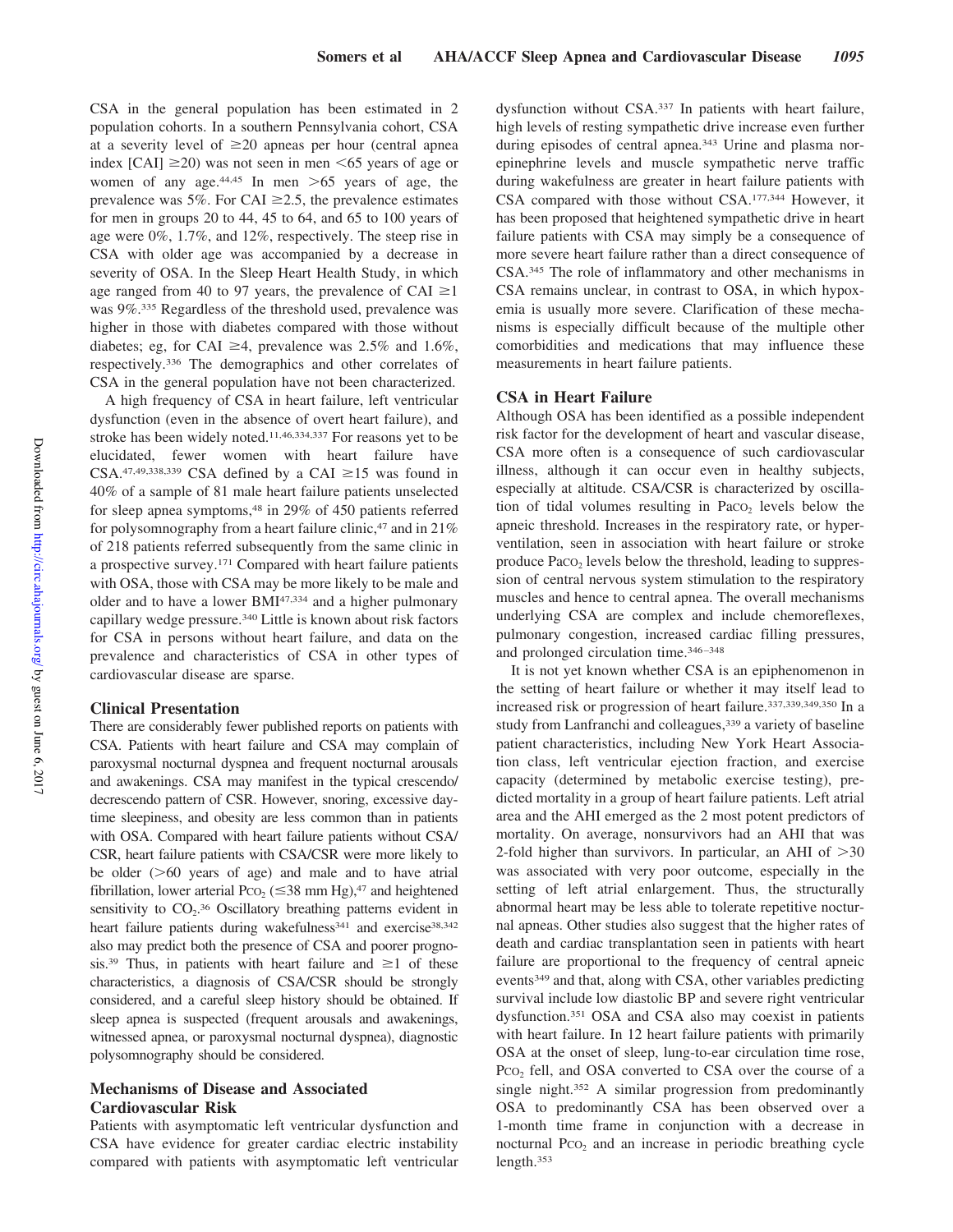## **Treatment Options in CSA**

Because no randomized trials of therapy for CSA in heart failure have established a significant benefit with respect to hospitalization or mortality, there is no consensus as to whether CSA should be treated and, if so, what the optimal therapeutic strategy may be. However, it seems clear that optimizing management of the heart failure can improve CSA. The introduction of angiotensin-converting enzyme inhibition can lower the AHI and reduce the nocturnal desaturation of patients with mild to moderate heart failure.<sup>354</sup> Diuresis with a reduction in cardiac filling pressure also has been shown to reduce the severity of CSA,340 but in some patients, the resulting metabolic alkalosis may promote CSA by narrowing the difference between ambient Paco<sub>2</sub> and the Pac $O_2$  threshold for apnea.<sup>355,356</sup>  $\beta$ -Adrenergic blockade, which counters excess sympathetic activation and may modulate ventilatory responses in heart failure,18 has been reported to decrease AHI in patients with CSA.357 However, the increasing use of such antagonists in heart failure appears not to have altered the prevalence of CSA in this condition.171 Should CSA persist despite intensified heart failure therapy, other interventions may be considered.

Nocturnal supplemental  $O<sub>2</sub>$  has been shown to abolish apnea-related hypoxia, to alleviate CSA, to decrease nocturnal norepinephrine levels over periods of 1 night to 1 month,<sup>291,358,359</sup> and to increase maximum  $O_2$  uptake during a graded exercise test.360 However, when administered for 1 month,  $O_2$  had no impact on cardiac function or quality of life.359 Long-term effects on cardiovascular end points have not been evaluated.

In a 5-day trial, theophylline reduced the severity of CSA but did not cause any improvements in right or left ventricular ejection fraction, quality of life, or clinical variables.<sup>361</sup> The potential adverse consequences of this positive inotropic and proarrhythmic agent preclude recommending it at this time for long-term use in patients with advanced heart failure. In a recent randomized, placebo-controlled, double-blind crossover protocol, a single dose of acetazolamide before sleep reduced CSA and attenuated related daytime symptoms.362 However, at present, there is no evidence to support the long-term use of acetazolamide to suppress CSA.

In randomized trials of 1 day's to 3 months' duration, several forms of noninvasive positive airway pressure, including CPAP, bilevel, and adaptive pressure support servoventilation, have been shown to alleviate CSA in heart failure patients.<sup>363–365</sup> In patients with CSA, short-term application of CPAP reduced the frequency of ventricular ectopic beats.245 In randomized trials, nightly application of CPAP for 3 months increased left ventricular ejection fraction, reduced mitral regurgitation and nocturnal urinary and daytime plasma norepinephrine, and improved quality of life.363,366 Of 29 patients with heart failure and CSA who participated in a randomized trial of CPAP, those who complied with this intervention experienced a significant reduction in the combined rate of mortality and cardiac transplantation over a 5-year period, although intention-totreat analysis did not show significant benefit of CPAP treatment.367 Another prospective study used a randomized parallel design in treating CSR in heart failure patients,

comparing 1 month of therapeutic and subtherapeutic adaptive servoventilation.368 Twenty-six patients completed the trial. Active treatment attenuated daytime sleepiness  $(P=0.014)$ , the primary end point. Although significant decreases in secondary end points of plasma brain natriuretic peptide ( $P = 0.001$ ) and urine metadrenaline ( $P = 0.018$ ) were noted, urine metnoradrenaline did not fall  $(P=0.19)$ .

In a multicenter, randomized trial involving 258 patients with heart failure and CSA (the Canadian Positive Airway Pressure Trial for Patients With Congestive Heart Failure and Central Sleep Apnea [CANPAP]),<sup>338</sup> the application of CPAP reduced nocturnal desaturation and caused a modest but significant improvement in ejection fraction. However, the primary results of CANPAP also raised the possibility of early harm from CPAP, with early divergence of transplantation-free survival (the primary end point) favoring the control group  $(P=0.02)$ . After a mean follow-up period of 2 years, the primary outcome of combined mortality and cardiac transplantation was identical in the treated and control groups. Hospitalization rates also were unaffected by CPAP. Unfortunately, despite only a 15% dropout rate in both arms, this trial was severely underpowered owing to a marked decline in the annual event rate as advances in medical and device therapy of heart failure were incorporated into standard clinical practice. The concerns listed above contributed to early termination of CANPAP, and the role of CPAP in heart failure patients with CSA must now be questioned.

The potential implications of the CANPAP findings are addressed in a recent and informative debate.369,370 Issues of compliance and efficacy may be relevant. At 1 year, CPAP was used for 3.6 hours per night and attenuated AHI by 50%, indicating only a partial reduction in "apnea burden." Bettertolerated and more effective treatment of CSA might have resulted in improved survival.214,371,372 In any event, at this time, CPAP should not be routinely considered as standard therapy for CSA in heart failure patients. Furthermore, the results of the CANPAP study should not be extrapolated to heart failure patients with OSA, which is much more effectively suppressed by CPAP.194,214

The limited effects of atrial overdrive pacing on CSA, including in patients with heart failure, have been discussed earlier. Some data suggest a role for cardiac resynchronization therapy (CRT). In a small, nonrandomized trial of patients with a mean left ventricular ejection fraction of 24%, left bundle-branch block, and CSA, CRT lowered the AHI from 19.2 to 4.6,373 reduced the desaturation index, and shortened the apnea-hyperpnea cycle length, a surrogate for improved cardiac output, by 25%. In another report of patients already on CRT, discontinuation of pacing resulted in increased CSA severity within 1 day, with attenuation of CSA on the following night when CRT was resumed.374 Changes in CSA appeared to be associated with CRT-induced changes in mitral regurgitation. Further studies are required to confirm these early results, to determine the mechanism(s) by which CRT might improve CSA, and to identify which CSA patients with heart failure would benefit from such interventions.

In summary, although CSA has been associated with increased mortality in heart failure patients, a causal role for CSA in the morbidity and mortality of heart failure awaits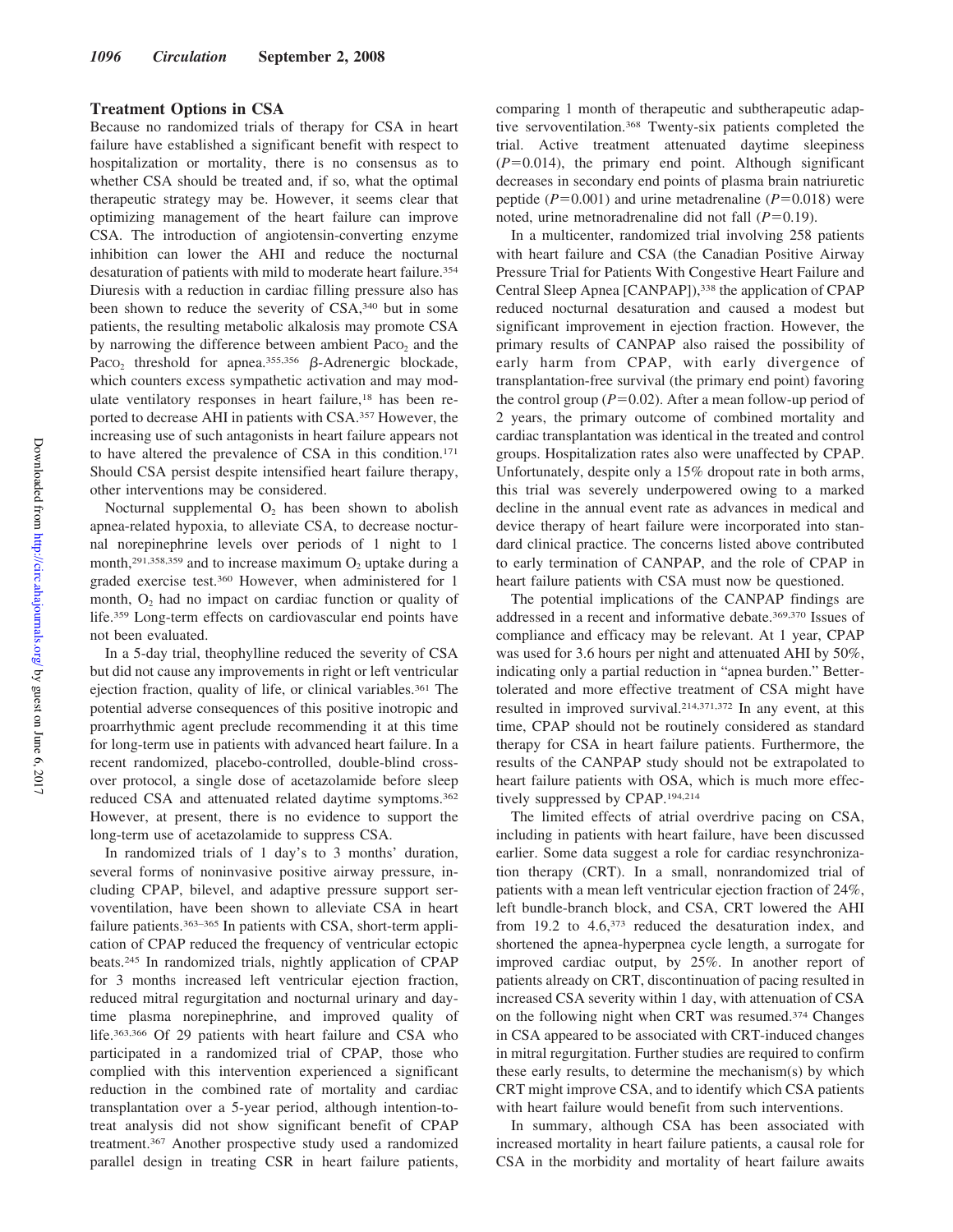more definitive evidence. A number of treatment strategies for CSA have been tested, but presently none is ideal with respect to both efficacy and tolerance, nor has any available therapy been demonstrated to improve survival.

## **OSA in Children**

Childhood SDB encompasses children with OSA syndrome, the syndromes of central hypoventilation, and disorders of respiratory muscles. Children with comorbid conditions such as those with genetic syndromes that may alter airway anatomy, central control of breathing, or respiratory muscle function represent a large percentage of children presenting to pediatric sleep centers with SDB. Most published reports on the cardiovascular morbidity of childhood SDB have included children with various forms of SDB and comorbid conditions. This descriptive literature helped establish a link between SDB and cardiovascular disease in children but has limited the ability to estimate in the general population the cardiovascular risk from each form of SDB.

OSA in children frequently is due to adenotonsillar hypertrophy with airway narrowing, with only a modest role for obesity. Adenotonsillectomy often is an effective treatment. In a recent longitudinal study of serial polysomnography in children after adenotonsillectomy (at 6 weeks, 6 months, and 1 year postoperatively), BMI, rapidity of increase in BMI, and black race each conferred increased risk of recurrence of SDB.375 The epidemic of childhood obesity may be changing the epidemiology of OSA in children.376 There is no clear consensus in the pediatric community regarding which patients deserve an evaluation in the sleep laboratory, and decisions are made on a patientindividualized basis. Therefore, the schematic outlined in Table 1 is not necessarily applicable to children. Here, we focus primarily on the available evidence linking OSA to cardiovascular disease in children.

## **Hypertension**

The effect of simple snoring on BP was examined in a study that included children with snoring but without OSA. Compared with age-, gender-, and BMI-matched control subjects, children with simple snoring had higher daytime resting systolic and diastolic BPs.377 Among 14 children with upper airway obstruction and heart failure, 3 children had severe hypertension, which improved after treatment of OSA.<sup>378</sup>

Nighttime BPs may be higher in children with OSA. BP recorded during polysomnography in 41 children with OSA syndrome and 26 children with primary snoring showed a significantly higher diastolic BP for sleep and wakefulness in the OSA group. Possibly because of the sample size, no difference in prevalence of hypertension between the 2 groups was found.379 A study of 23 Japanese children showed that those with  $AHI > 10$  had higher systolic and diastolic BP indexes during REM sleep and during wakefulness compared with those with  $AHI < 10$ . However, the effect of BMI on BP was not accounted for in this comparison.<sup>380</sup>

In a report on 239 children (51% Hispanic) from the Tucson Children's Assessment of Sleep Apnea study, 6% had hypertension.<sup>381</sup> Systolic and diastolic hypertension and sleep efficiency were independently associated with respiratory disturbance index. However, adjusted ORs for confounding

variables were not reported. Ambulatory 24-hour BP recordings on 39 children with OSA and 21 with simple snoring showed increased BP variability during wakefulness and sleep and less nocturnal BP dipping in children with OSA compared with children with simple snoring.382 In addition to BMI, the frequency of oxygen desaturation during sleep and AHI were significant predictors for daytime and nocturnal BP variability, respectively. However, compared with snoring children, those with OSA did not have higher daytime or nighttime BP. Finally, 24-hour ambulatory BP recordings of 96 snoring children demonstrated an independent association between sleep diastolic BP and frequency of nocturnal oxygen desaturation.383

A common observation among the cross-sectional studies published in the last 10 years is that BP elevation seen in association with childhood OSA syndrome rarely surpasses the 95th percentile. On the basis of the current literature, there is no definitive evidence that established hypertension is a common cardiovascular complication of OSA syndrome in children and adolescents. However, severe hypertension has been described in advanced stages of OSA in anecdotal reports.378,380 –382,384 Furthermore, a recent study examined ambulatory BPs in 140 children 7 to 13 years of age with nightly snoring and tonsillar hypertrophy. In these otherwise healthy children, an  $AHI > 5$  was associated with an increase in morning BP surge, heightened BP load (percentage of BP measurements exceeding the 95th percentile), and higher 24-hour BP.385

It is unlikely that mild OSA in children will lead to significant cardiac dysfunction in the pediatric age range. However, it is not known whether mild OSA during early childhood predisposes to vascular injury and/or BP dysregulation during adolescence and adulthood.386 Whether OSA is an independent risk factor for systemic hypertension in children remains unanswered.

## **Endothelial Dysfunction**

In a study of 30 children (mean age,  $9.5 \pm 2.8$  years) with primary snoring, pulsed-wave velocity over the forearm was higher compared with control children  $(9.7 \pm 1.6$  versus 7.9 $\pm$ 2.0 m/s;  $P = 0.001$ ). Systolic and diastolic BPs also were found to be higher in the snoring children  $(112 \pm 10$  versus  $105\pm8$  mm Hg,  $P=0.001$ , and  $60\pm7$  versus  $53\pm9$  mm Hg,  $P=0.004$ , respectively). Multiple regression analysis identified primary snoring as the only significant factor for increased pulsed-wave velocity.377

Mechanisms of endothelial dysfunction in children have not yet been investigated. However, pediatric studies have described upregulation of inflammatory mediators known to play an important role in vascular injury. P-selectin, C-reactive protein, fibrinogen, interleukin-8, and interferon- $\gamma$ levels were found to be higher in children with snoring and/or OSA compared with control subjects.387–391 In a study of 143 adolescents, mean C-reactive protein level demonstrated a dose-response increase with SDB that was independent of BMI and partially explained by the severity of nocturnal hypoxemia.91 Whether these mediators predict cardiovascular risk in children and adolescents has yet to be demonstrated.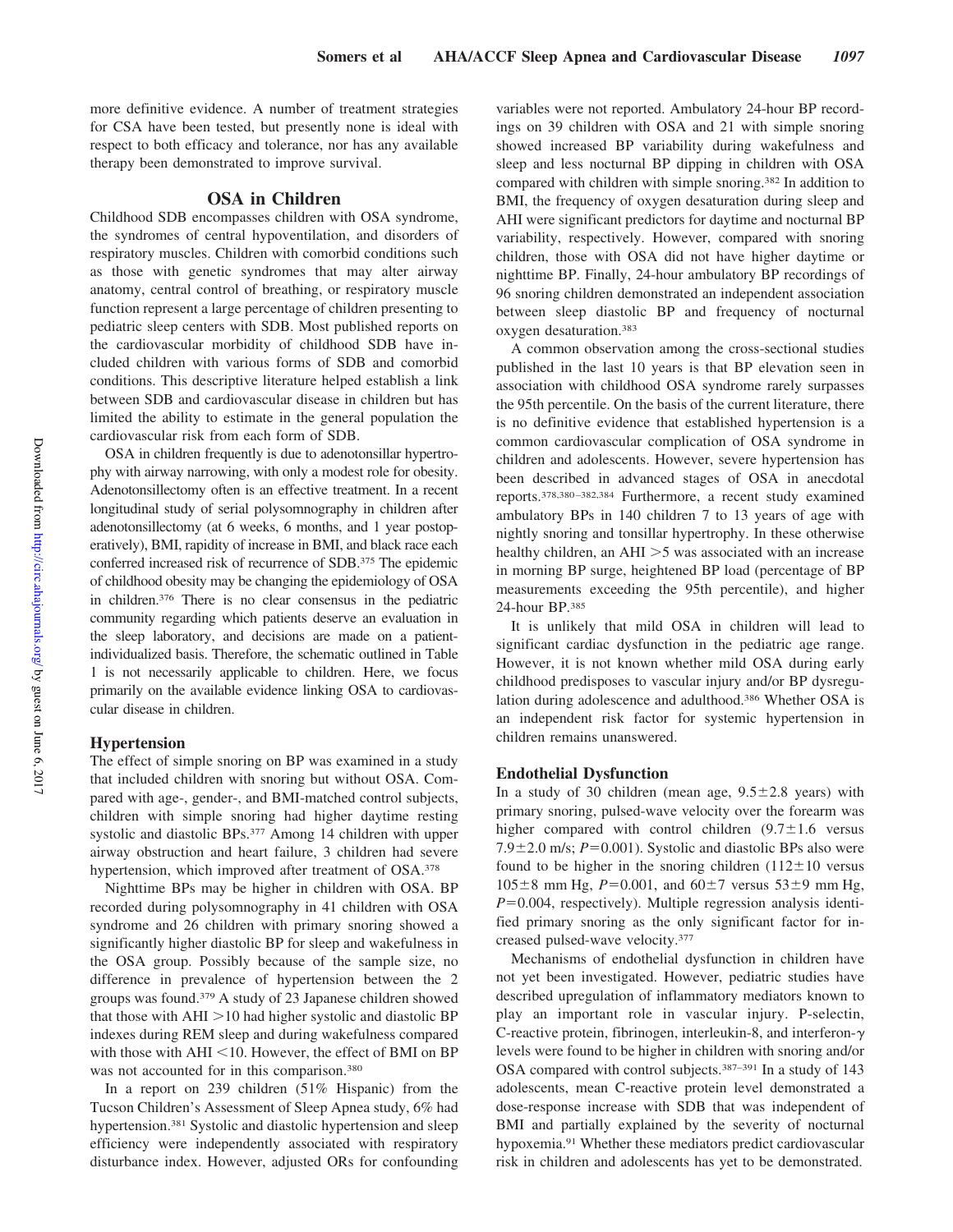## **Left Ventricular Structure and Function**

#### *Evidence Linking OSA to Left Ventricular Changes*

Left ventricular hypertrophy has been described in small case series.384,392 A case-control study showed that left ventricular mass and relative wall thickness were significantly greater in normotensive children with polysomnography-proven OSA compared with children with primary snoring and that an AHI  $\geq$  10 increased 6-fold the risk for left ventricular hypertrophy.<sup>393</sup>

In 29 adolescents with SDB, compared with 11 control subjects, left ventricular posterior wall thickness correlated with respiratory disturbance index, but no difference in left ventricular mass was found between the 2 groups.394 Another study further demonstrated a dose-dependent decrease in left ventricular diastolic function with increased severity of OSA.395 In children with snoring, the overnight increase in brain natriuretic peptide, a hormone released by ventricular myocytes in response to pressure and volume overload, was found to correlate with severity of the disorder.<sup>396</sup> The severity of sleep apnea may thus determine the presence of cardiac functional and structural changes. In otherwise healthy children, those with more severe SDB ( $AHI > 5$ ) had higher activity-adjusted ambulatory BP and echocardiographic evidence of increased left ventricular wall thickness.<sup>385</sup>

## *Effects of Treatment of OSA on the Left Ventricle*

Left ventricular end-diastolic dimension and thickness of interventricular septum were found to be significantly greater in children with adenotonsillar hypertrophy who were clinically diagnosed with OSA on the basis of history and level of oxygen saturation during sleep compared with control subjects.397 Adenotonsillectomy was associated with a reduction in left ventricular dimension and posterior wall and septal thicknesses. However, no statistical analysis was reported for these data. Two other studies have described a trend toward an improvement of left ventricular ejection fraction after surgical treatment of OSA.398,399

The mechanism of left ventricular hypertrophy in children with OSA is not well understood. Similarly, the degree of reversibility of abnormal left ventricular geometry after treatment has not been comprehensively examined. Existing data are largely confounded by a lack of comprehensive evaluation of the presence and severity of OSA in children.

## **Pulmonary Hypertension**

#### *Evidence Linking OSA to Pulmonary Hypertension*

Literature on the relationship between OSA and pulmonary hypertension in children consists of single case reports<sup>400-405</sup> and small case series.<sup>406-411</sup> To date, no controlled studies have examined the prevalence of pulmonary hypertension across the spectrum of severity of OSA. Case series of clinic-based populations of children with OSA described ECG and echocardiographic findings consistent with cor pulmonale. Polysomnography was used in 43% of the reports, whereas the remaining studies relied on the presence of tonsillar hypertrophy and history of snoring to make a diagnosis of OSA.

In a case series of 22 children with polysomnographyproven OSA, 55% had cor pulmonale diagnosed by ECG and chest radiography. Genetic syndromes were present in 27% of the cases, and 2 children had coexistent congenital heart disease.406 In another case series, 16 children who presented with unexplained cor pulmonale were diagnosed with different forms of SDB. OSA was present in 68% and genetic syndromes were present in 45% of the children with OSA.392

The effect of OSA on the pulmonary circulation in children without comorbid conditions was examined in 4 studies.<sup>408-411</sup> Two of these studies, with a total of 64 children, found no evidence of pulmonary hypertension,409,410 whereas another study found that all 17 children with adenotonsillar hypertrophy and symptoms of OSA had pulmonary hypertension.411 The fourth study gave a clinical description of selected children with adenotonsillar hypertrophy and cor pulmonale.408

Direct measurements of pulmonary artery pressure by cardiac catheterization are limited to 2 case reports.412,413 Pulmonary hypertension was diagnosed by cardiac catheterization in 3 children with symptoms of OSA, adenotonsillar hypertrophy, and cardiac failure. Complete reversibility of pulmonary hypertension was shown in 1 case after adenotonsillectomy.412 A second report on 2 children with Down's syndrome and 1 child with Pierre Robin sequence showed evidence of pulmonary hypertension that partially decreased with oxygen supplementation.<sup>413</sup>

## *Effects of Treatment of OSA on Pulmonary Hypertension*

Ten publications (of which 6 were case reports)<sup>400-404</sup> noted an improvement of pulmonary hypertension after treatment of OSA. In a study by Hunt and Brouillette,<sup>392</sup> treatment of 10 children with OSA was associated with complete resolution of cor pulmonale in 9 cases and partial improvement in 1 case. In a series by Brouillette et al,406 12 children with cor pulmonale improved after treatment. Levine and Simpser<sup>414</sup> described 4 children with trisomy 21 who improved after treatment of OSA. In these studies, the cardiovascular outcome after treatment of OSA was determined on the basis of improvement versus no improvement in clinical symptoms, right ventricular hypertrophy, and/or cardiomegaly and thus was descriptive in nature. A single study demonstrated in 17 children a decrease in pulmonary artery pressure measured by echocardiography after treatment of OSA.411

#### *Summary*

The current literature regarding pediatric SDB has a number of limitations. Many studies rely on clinical history alone, which does not discriminate between primary snoring and OSA. This precludes an accurate estimation of cardiovascular morbidity in children with OSA.415 Most reports lack a uniform definition of pulmonary hypertension and used diverse methods of testing for the presence of cor pulmonale. Most studies that found a high prevalence of pulmonary hypertension described children with polysomnographyproven severe OSA or children with clinical signs of cardiac dysfunction. Thus, most cohorts are not representative of the general population. The inclusion in many of the reports of children with comorbid conditions such as those with genetic syndromes, developmental delay, encephalopathy, and coma leaves the literature with a relatively small number of children with uncomplicated OSA. These limitations contribute to the large discrepancy in the reported prevalence of pulmonary hypertension in children with OSA.

Hence, the prevalence of cor pulmonale in children with uncomplicated OSA cannot be estimated. The levels of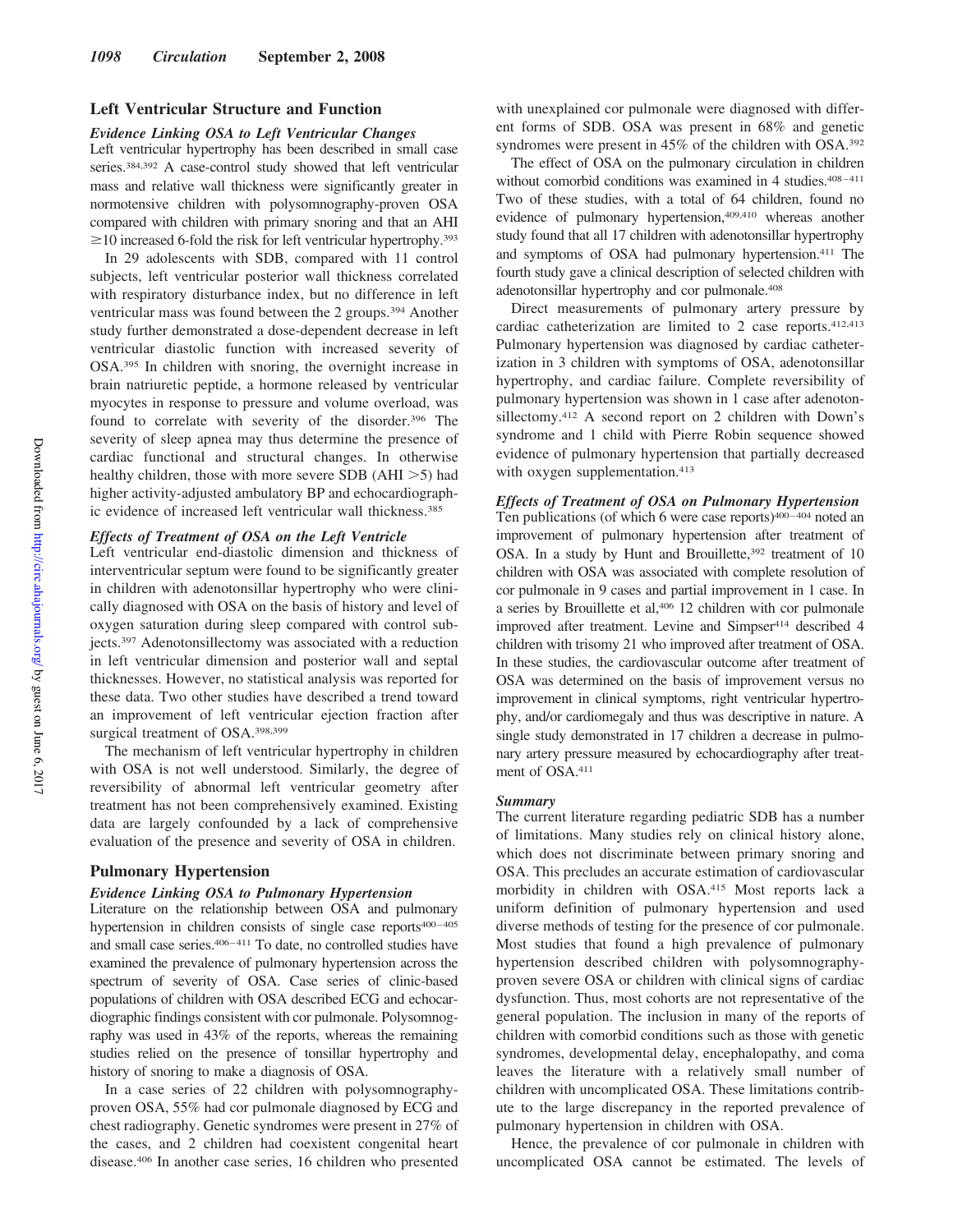severity of OSA and/or intermittent hypoxia associated with any increased risk for cor pulmonale are not known. Whether the risk for pulmonary vascular disease or other adverse cardiovascular changes differs in various pediatric age groups also is unknown. Furthermore, the pathophysiology of cor pulmonale and the contribution of pulmonary venous hypertension to overall pulmonary artery pressure in children with OSA are not well understood.

# **Future Directions: A National Center on Sleep Disorders Research/National Heart, Lung, and Blood Institute Perspective**

The National Center on Sleep Disorders Research (NCSDR) was established by Congress in 1993. Because of the emerging evidence of associations between untreated SDB and cardiovascular disease, the NCSDR was established as a center within the National Heart, Lung, and Blood Institute (NHLBI). National Institutes of Health (NIH) funding of new initiatives related to SDB and cardiovascular disease has progressively increased, stimulated in large part by release of the first National Sleep Disorders Research Plan in 1996. The updated and expanded National Sleep Disorders Research Plan includes prioritized recommendations for future research to address existing gaps in our knowledge regarding SDB and cardiovascular disease. These include the following:

- The interaction between cardiac dysfunction and the ventilatory control system in the pathogenesis of CSR.
- Adequately powered clinical trials, particularly in high-risk populations, to assess the impact of therapy of SDB on hypertension, cardiovascular disease, metabolic syndrome, cardiac dysfunction, quality of life, and survival.
- Longitudinal normative data on sleep and cardiorespiratory patterning in children.
- Genes and gene products that may contribute to the cardiovascular pathophysiology of SDB. Conducting these studies in pediatric populations may have distinct advantages because they are less likely to be "contaminated" by age-associated comorbidities present in adult populations.
- Longitudinal studies to assess the long-term impact of SDB during childhood and into adulthood, especially considering the increasing prevalence of obesity in children.
- New and improved modalities for the treatment of SDB, including pharmacological, surgical, oral appliance, behavioral, muscle stimulation, and alternate strategies to improve efficacy of and compliance with CPAP.
- Novel noninvasive screening/diagnostic methodologies that are less expensive and more widely applicable than standard full polysomnography.

The NCSDR, NHLBI, and Trans-NIH Sleep Research Coordinating Committee encourage clinical investigators to actively address existing gaps in knowledge regarding SDB and cardiovascular disease. In addition to the National Sleep Disorders Research Plan, potential investigators should consult the 2 recent NIH program announcements, Research on Sleep and Sleep Disorders (R01) (http://grants.nih.gov/ grants/guide/pa-files/PA-07-140.html) and Research on Sleep and Sleep Disorders (R21) (http://grants.nih.gov/grants/ guide/pa-files/PA-06-238.html).

## **Summary**

In the context of the current epidemics of obesity, hypertension, atrial fibrillation, and heart failure, the prevalence and consequences of both OSA and CSA are likely to increase. Numerous hurdles face the cardiovascular community in the development of consensus regarding best practice. One objective of this document is to help develop the platform from which, in collaboration with specialists in sleep medicine and related disciplines, such consensus may emerge. Challenges to be met include (1) the general absence of any structured sleep medicine education in cardiovascular training programs; (2) the logistic and economic obstacles to diagnosing and treating sleep apnea; (3) widespread comorbidities, including obesity, that obscure clearer understanding of any independent cardiovascular consequence of sleep apnea per se; (4) treatment options that are varied, predominantly device based, and not easily tolerated, particularly in patients with CSA; and (5) the absence of robust longitudinal interventional studies addressing whether treating sleep apnea confers any tangible benefit in terms of cardiovascular events. We also remain uncertain about what in the apneic patient facilitates cardiovascular disease and its progression. There is no clear evidence as to the best measurement for quantifying the severity of sleep apnea. Is it the frequency of apneas, the severity of desaturation, the overall burden of nocturnal hypoxemia, the arousals, sleep deprivation, or a combination of these and perhaps other characteristics that are key in promoting heart and blood vessel damage? In addition, we do not know the threshold of severity of apnea that we should treat and whether the thresholds for therapy are different in people with cardiovascular disease compared with those who are otherwise healthy.

Recognition that a multidisciplinary strategy is critical to appropriate evaluation of sleep-related disease<sup>416</sup> and heightened interaction between specialists in cardiovascular and sleep medicine hold promise for future improved and integrated patient care. In the meantime, the relative lack of definitive outcomes data to guide clinical practice necessitates a highly individualized approach to evaluation and management of those patients with comorbid cardiovascular disease and sleep apnea.

There will likely be continued rapid evolution in interpretation, dissemination, and implementation of mechanistic, prognostic, and therapeutic data. Evidence of activation of cardiovascular disease mechanisms by sleep apnea and evidence of sleep apnea as an independent etiologic factor in cardiovascular disease should serve as catalysts for definitive intervention studies. Important next steps in understanding and treating SDB as a means of preventing and mitigating cardiac and vascular disease should include further characterizing fundamental disease mechanisms, identifying economical and better-tolerated therapeutic options, confirming whether therapy attenuates cardiovascular morbidity and mortality, and defining appropriate therapeutic targets and cost-effective benefits of such therapy.

## **Acknowledgments**

We wish to acknowledge the superb secretarial and administrative support provided by Debra Pfeifer and Ann Peterson and the technical assistance of Fatima Sert-Kuniyoshi, MSc.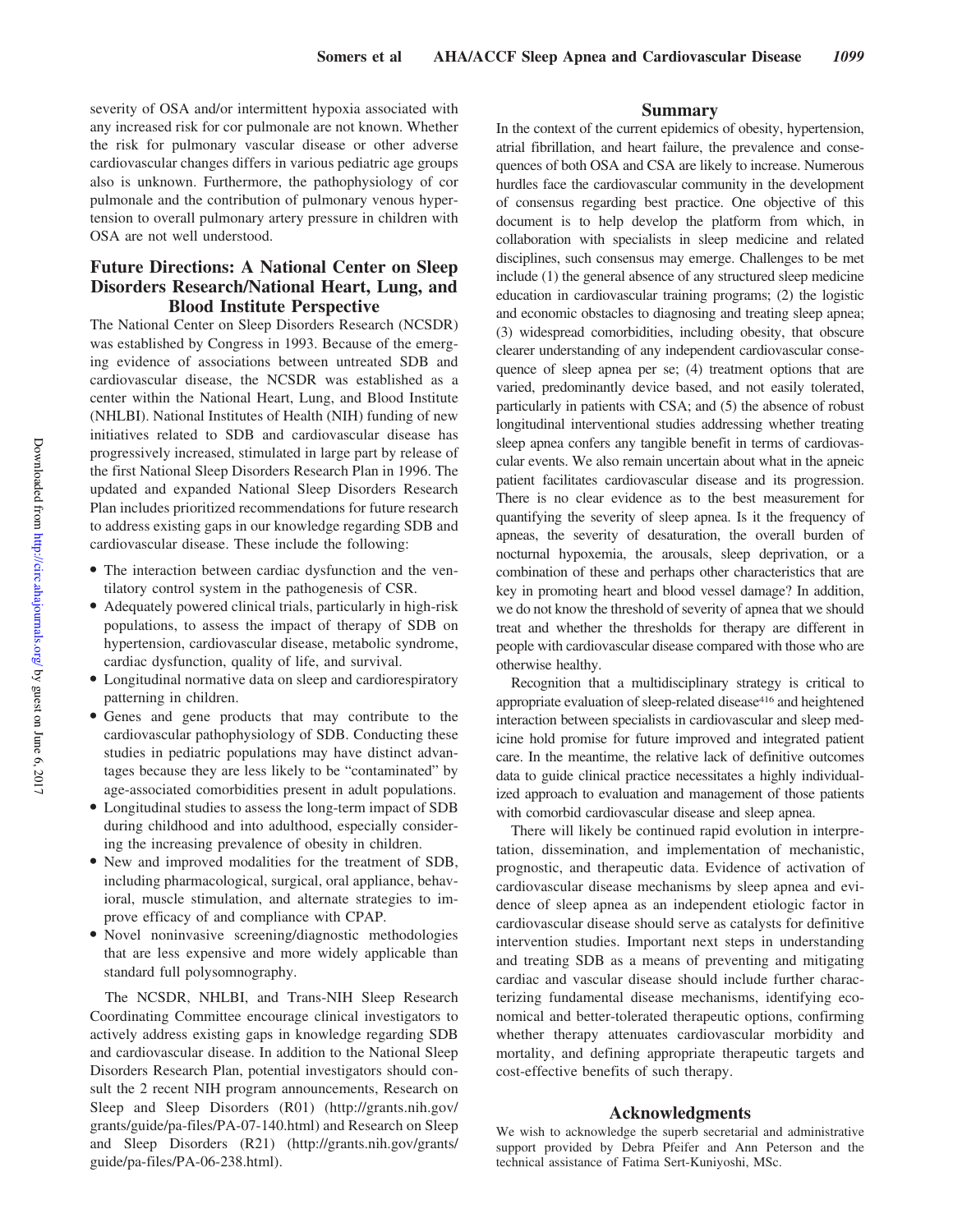# **Disclosures**

## **Writing Group Disclosures**

| <b>Writing Group</b><br>Member | Employment                                                                               | Research Grant                                                                                                                                                                                                                                                   | Other Research<br>Support                                                                                                                                                                                                                                       | Speakers'<br>Bureau/Honoraria                                                                                                                                                                                                                              | Ownership<br>Interest | Consultant/Advisory<br><b>Board</b>                                                                                                                                                                                                                                                                                                            | <b>Other</b>                                                                                         |
|--------------------------------|------------------------------------------------------------------------------------------|------------------------------------------------------------------------------------------------------------------------------------------------------------------------------------------------------------------------------------------------------------------|-----------------------------------------------------------------------------------------------------------------------------------------------------------------------------------------------------------------------------------------------------------------|------------------------------------------------------------------------------------------------------------------------------------------------------------------------------------------------------------------------------------------------------------|-----------------------|------------------------------------------------------------------------------------------------------------------------------------------------------------------------------------------------------------------------------------------------------------------------------------------------------------------------------------------------|------------------------------------------------------------------------------------------------------|
| Virend K.<br>Somers            | Mayo Clinic                                                                              | NIH <sub>T</sub> ; AHA <sub>T</sub> ; Select<br>Research†;<br>Respironics<br>Foundation+                                                                                                                                                                         | Co-I: ResMed<br>Foundation†; Co-I:<br>ELA Medical, Inct                                                                                                                                                                                                         | Medtronic*                                                                                                                                                                                                                                                 | None                  | Cardiac Concepts*;<br>Respironics*; Steering<br>Committee, Serve<br>HF/ResMedt:<br>Sepracor*                                                                                                                                                                                                                                                   | Mayo Health<br>Solutions/partners<br>intellectual<br>property related<br>to sleep and CV<br>disease† |
| David P.<br>White              | Brigham and<br>Women's Hospital<br>and Respironics Inc                                   | None                                                                                                                                                                                                                                                             | None                                                                                                                                                                                                                                                            | None                                                                                                                                                                                                                                                       | None                  | Aspire Medical*;<br>PAVAD*; Itamar<br>Medical*                                                                                                                                                                                                                                                                                                 | Respironics Inc<br>(Chief Medical<br>Officer) <sup>+</sup>                                           |
| William T.<br>Abraham          | Ohio State University<br><b>Medical Center</b>                                           | Amgen*; Biotronik*;<br>CHF Solutions*:<br>GlaxoSmithKline*:<br><b>Heart Failure</b><br>Society of<br>America*; Guidant<br>Corp*; Medtronic<br>Inct: Myogen Inc*:<br>Orgis Medical*;<br>Otsuka Maryland<br>Research Institute*:<br>Paracor Inc*; Scios<br>$Inc^*$ | Amgen*; Biotronik*;<br>CHF Solutions*;<br>GlaxoSmithKline*;<br><b>Heart Failure</b><br>Society of<br>America*; Guidant<br>Corp*; Medtronic<br>Inct: Myogen Inc*:<br>Orgis Medical*;<br>Otsuka Maryland<br>Research Institute*;<br>Paracor Inc*; Scios<br>$Inc*$ | Amgen <sup>*</sup> ;<br>AstraZeneca*;<br>Boehringer<br>Ingelheim*; CHF<br>Solutions*;<br>GlaxoSmithKline*;<br>Guidant Corp*;<br>Medtronic Inct;<br>Merck and Co Inc*;<br>Pfizer*; ResMed*;<br>Respironics*; Scios<br>Inc*; St Jude<br>Medical <sup>+</sup> | None                  | Congestive Heart<br>Failure*; Current<br>Cardiology Reviews*;<br><b>Current Heart Failure</b><br>Reports*; Expert<br>Review of<br>Cardiovascular<br>Therapy <sup>*</sup> ; Journal<br>Watch Cardiology*;<br>PACE-Pacing and<br>Clinical<br>Electrophysiology*;<br>The American Heart<br>Hospital Journal*;<br>The Journal of Heart<br>Failure* | None                                                                                                 |
| Raouf Amin                     | Cincinnati Children's<br><b>Hospital Medical</b><br>Center                               | None                                                                                                                                                                                                                                                             | None                                                                                                                                                                                                                                                            | None                                                                                                                                                                                                                                                       | None                  | None                                                                                                                                                                                                                                                                                                                                           | None                                                                                                 |
| Fernando<br>Costa              | Novo Nordisk Inc                                                                         | None                                                                                                                                                                                                                                                             | None                                                                                                                                                                                                                                                            | None                                                                                                                                                                                                                                                       | None                  | None                                                                                                                                                                                                                                                                                                                                           | None                                                                                                 |
| Antonio<br>Culebras            | <b>Upstate Medical</b><br>University                                                     | None                                                                                                                                                                                                                                                             | None                                                                                                                                                                                                                                                            | Boehringer-<br>Ingelheim <sup>+</sup>                                                                                                                                                                                                                      | None                  | Jazz<br>Pharmaceuticals*                                                                                                                                                                                                                                                                                                                       | None                                                                                                 |
| Stephen<br>Daniels             | University of<br>Colorado                                                                | None                                                                                                                                                                                                                                                             | None                                                                                                                                                                                                                                                            | None                                                                                                                                                                                                                                                       | None                  | Abbott Laboratories*                                                                                                                                                                                                                                                                                                                           | None                                                                                                 |
| John S.<br><b>Floras</b>       | University of Toronto                                                                    | None                                                                                                                                                                                                                                                             | None                                                                                                                                                                                                                                                            | None                                                                                                                                                                                                                                                       | None                  | None                                                                                                                                                                                                                                                                                                                                           | None                                                                                                 |
| Carl E. Hunt                   | <b>NHLBI</b>                                                                             | None                                                                                                                                                                                                                                                             | None                                                                                                                                                                                                                                                            | None                                                                                                                                                                                                                                                       | None                  | None                                                                                                                                                                                                                                                                                                                                           | None                                                                                                 |
| Lyle J. Olson                  | Mayo Clinic                                                                              | Medtronic Inct; ELA<br>Medical Inct                                                                                                                                                                                                                              | None                                                                                                                                                                                                                                                            | None                                                                                                                                                                                                                                                       | None                  | None                                                                                                                                                                                                                                                                                                                                           | None                                                                                                 |
| Thomas G.<br>Pickering         | Columbia University<br>College of Physicians<br>and Surgeons                             | Omron*; Microlife*                                                                                                                                                                                                                                               | None                                                                                                                                                                                                                                                            | None                                                                                                                                                                                                                                                       | None                  | Boehringer-<br>Ingelheim*;<br>Bristol-Myers Squibb*                                                                                                                                                                                                                                                                                            | None                                                                                                 |
| Richard<br>Russell             | Cardiovascular<br>Associates, PC                                                         | None                                                                                                                                                                                                                                                             | None                                                                                                                                                                                                                                                            | None                                                                                                                                                                                                                                                       | None                  | None                                                                                                                                                                                                                                                                                                                                           | None                                                                                                 |
| Mary Woo                       | <b>UCLA School of</b><br>Nursing                                                         | None                                                                                                                                                                                                                                                             | None                                                                                                                                                                                                                                                            | None                                                                                                                                                                                                                                                       | None                  | None                                                                                                                                                                                                                                                                                                                                           | None                                                                                                 |
| <b>Terry Young</b>             | Department of<br><b>Population Heath</b><br>Sciences, University of<br>Wisconsin-Madison | NIH (HL 62252) <sup>+</sup>                                                                                                                                                                                                                                      | None                                                                                                                                                                                                                                                            | None                                                                                                                                                                                                                                                       | None                  | None                                                                                                                                                                                                                                                                                                                                           | None                                                                                                 |

This table represents the relationships of writing group members that may be perceived as actual or reasonably perceived conflicts of interest as reported on the Disclosure Questionnaire, which all members of the writing group are required to complete and submit. A relationship is considered to be "significant" if (a) the person receives \$10 000 or more during any 12-month period, or 5% or more of the person's gross income; or (b) the person owns 5% or more of the voting stock or share of the entity, or owns \$10 000 or more of the fair market value of the entity. A relationship is considered to be "modest" if it is less than "significant" under the preceding definition.

\*Modest.

†Significant.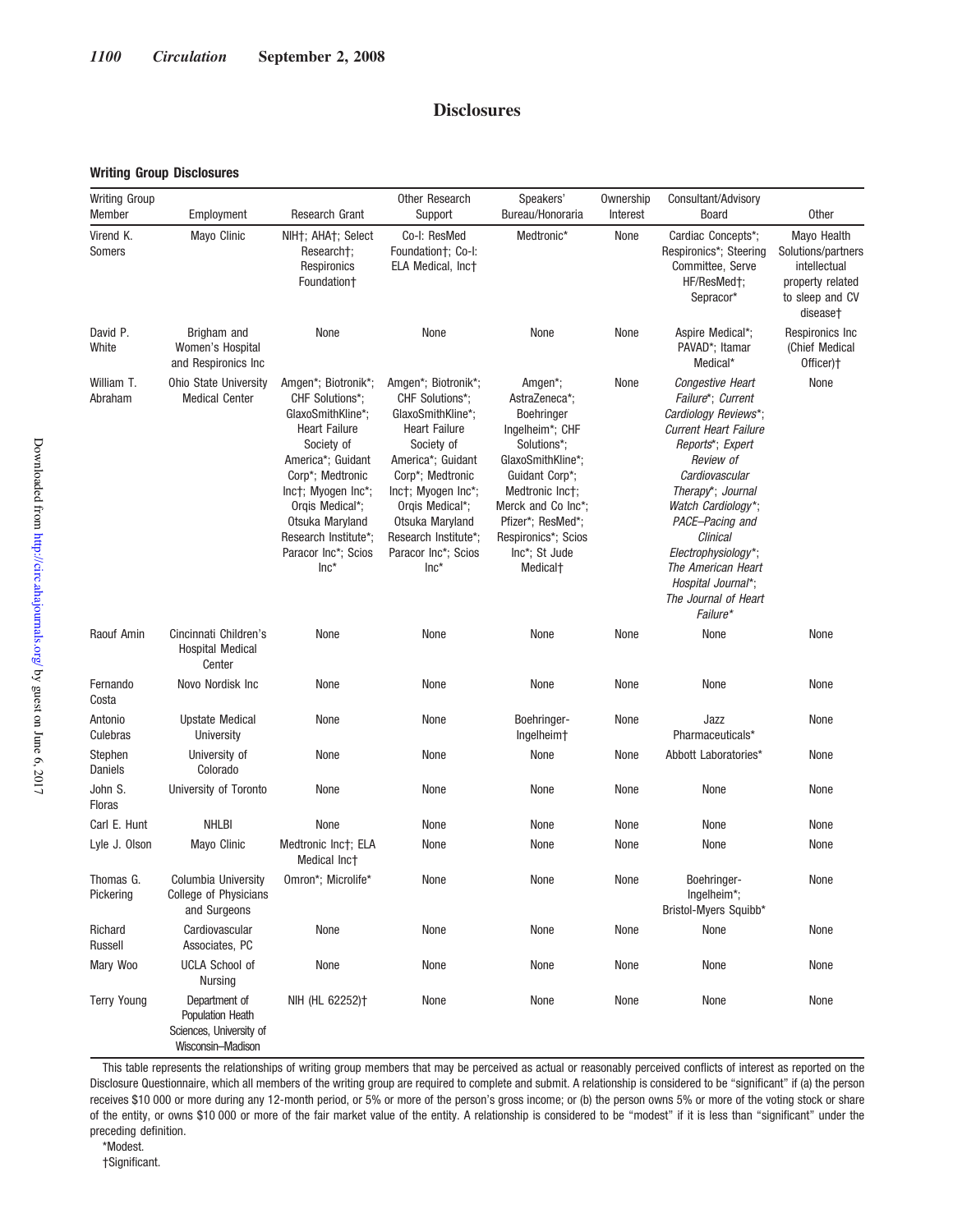## **Reviewer Disclosures**

| Reviewer                    | Employment                                                           | Research<br>Grant                                        | Other Research<br>Support | Speakers'<br>Bureau/Honoraria                                                               | Ownership<br>Interest                                       | Consultant/Advisory<br><b>Board</b>                                                            | <b>Other</b> |
|-----------------------------|----------------------------------------------------------------------|----------------------------------------------------------|---------------------------|---------------------------------------------------------------------------------------------|-------------------------------------------------------------|------------------------------------------------------------------------------------------------|--------------|
| Nancy M. Albert             | <b>Cleveland Clinic</b>                                              | None                                                     | None                      | None                                                                                        | None                                                        | None                                                                                           | None         |
| Jeffrey Anderson            | LDS Hospital Cardiology,<br>Salt Lake City, Utah                     | None                                                     | None                      | None                                                                                        | None                                                        | None                                                                                           | None         |
| Juan M. Aranda, Jr.         | University of Florida                                                | None                                                     | None                      | None                                                                                        | None                                                        | Medtronic*                                                                                     | None         |
| M. Badr                     | Wayne State University                                               | None                                                     | None                      | None                                                                                        | None                                                        | None                                                                                           | None         |
| Vera Bittner                | University of Alabama at<br>Birmingham                               | None                                                     | None                      | None                                                                                        | None                                                        | None                                                                                           | None         |
| Alfred A. Bove              | Temple University School of<br>Medicine                              | Pennsylvania<br>Department<br>of Health+.<br>NIHT, AHRQT | Astellas Pharma*          | Cardiosource-ACC+;<br>Medical Seminars Inc.*:<br><b>Underwater Medicine</b><br>Association* | Insight Telehealth<br>None<br>Systems LLC*;<br>Vasocom Inc* |                                                                                                | None         |
| <b>Vincent Carr</b>         | US Air Force, Medical Corp                                           | None                                                     | None                      | None                                                                                        | None                                                        | None                                                                                           | None         |
| Mark J. Eisenberg           | <b>McGill University</b>                                             | None                                                     | None                      | None                                                                                        | None                                                        | None                                                                                           |              |
| Jerome L. Fleg              | <b>NHLBI</b>                                                         | None                                                     | None                      | None                                                                                        | None                                                        | None                                                                                           | None         |
| Alan D. Forker              | University of Missouri-<br>Kansas City/MidAmerica<br>Heart Institute | Pfizer†;<br>Merckt:<br>Takeda†;<br>Novartis <sup>+</sup> | None                      | Pfizer*; Merck*; Takeda*                                                                    | None                                                        | None                                                                                           | None         |
| Larry B. Goldstein          | <b>Duke University</b>                                               | None                                                     | None                      | None                                                                                        | None                                                        | None                                                                                           | None         |
| Robert Harrington           | <b>Duke University Medical</b><br>Center                             | None                                                     | None                      | None                                                                                        | None                                                        | None                                                                                           | None         |
| James A. Hill               | University of Florida                                                | None                                                     | None                      | None                                                                                        | None                                                        | None                                                                                           | None         |
| Maryl Johnson               | University of Wisconsin                                              | <b>DCRI</b><br>(HF-ACTION<br>trial*)                     | None                      | SmithKlineBeecham*;<br>AstraZeneca*; Pfizer*;<br>Scios*                                     | CareMark*<br>None                                           |                                                                                                | None         |
| Dalane W. Kitzman           | Wake Forest School of<br>Medicine                                    | None                                                     | None                      | None                                                                                        | None                                                        | None                                                                                           | None         |
| Jonathan Lindner            | Oregon Health & Sciences<br>University                               | None                                                     | None                      | None                                                                                        | None                                                        | None                                                                                           | None         |
| Ileana L. Piña              | Case Western Reserve<br>University                                   | NIH-HF<br>ACTION trial*                                  | None                      | AstraZeneca*; Novartis*;<br>Vascular Biology Working<br>Group*                              | None                                                        | AstraZeneca*;<br>None<br><b>FDA/CDRH National</b><br><b>Heart Failure Training</b><br>Program* |              |
| <b>Stuart Quan</b>          | University of Arizona                                                | None                                                     | None                      | None                                                                                        | None                                                        | None                                                                                           | None         |
| Rita Redberg                | Robert Wood Johnson<br>Health                                        | None                                                     | None                      | Medtronic                                                                                   | None                                                        | None                                                                                           | None         |
| Richard S. Schofield        | University of Florida                                                | None                                                     | None                      | AtCor Medical*; Novartis*;<br>Pfizer*; Scios*                                               | None                                                        | Pfizer*                                                                                        | None         |
| Kalyanam<br>Shivkumar       | University of California, Los<br>Angeles                             | None                                                     | None                      | None                                                                                        | None                                                        | None                                                                                           | None         |
| Samuel J.<br>Shubrooks, Jr. | <b>Beth Israel Deaconess</b><br><b>Medical Center</b>                | None                                                     | None                      | None                                                                                        | None                                                        | None                                                                                           | None         |
| Chittur A. Sivaram          | University of Oklahoma<br><b>Health Sciences Center</b>              | None                                                     | None                      | None                                                                                        | None                                                        | 3F Therapeutics*                                                                               | None         |
| James H. Stein              | University of Wisconsin                                              | None                                                     | None                      | None                                                                                        | None                                                        | None                                                                                           | None         |
| Deborah Wesley              | Wake Forest University<br><b>Health Sciences</b>                     | None                                                     | None                      | None                                                                                        | None                                                        | None                                                                                           | None         |
| Mark Zucker                 | Newark Beth Israel Medical<br>Center                                 | None                                                     | None                      | Encysive Pharmaceuticals*                                                                   | None                                                        | None                                                                                           | None         |

This table represents the relationships of reviewers that may be perceived as actual or reasonably perceived conflicts of interest as reported on the Disclosure Questionnaire, which all reviewers are required to complete and submit. A relationship is considered to be "significant" if (a) the person receives \$10 000 or more during any 12-month period, or 5% or more of the person's gross income; or (b) the person owns 5% or more of the voting stock or share of the entity, or owns \$10 000 or more of the fair market value of the entity. A relationship is considered to be "modest" if it is less than "significant" under the preceding definition.

\*Modest.

†Significant.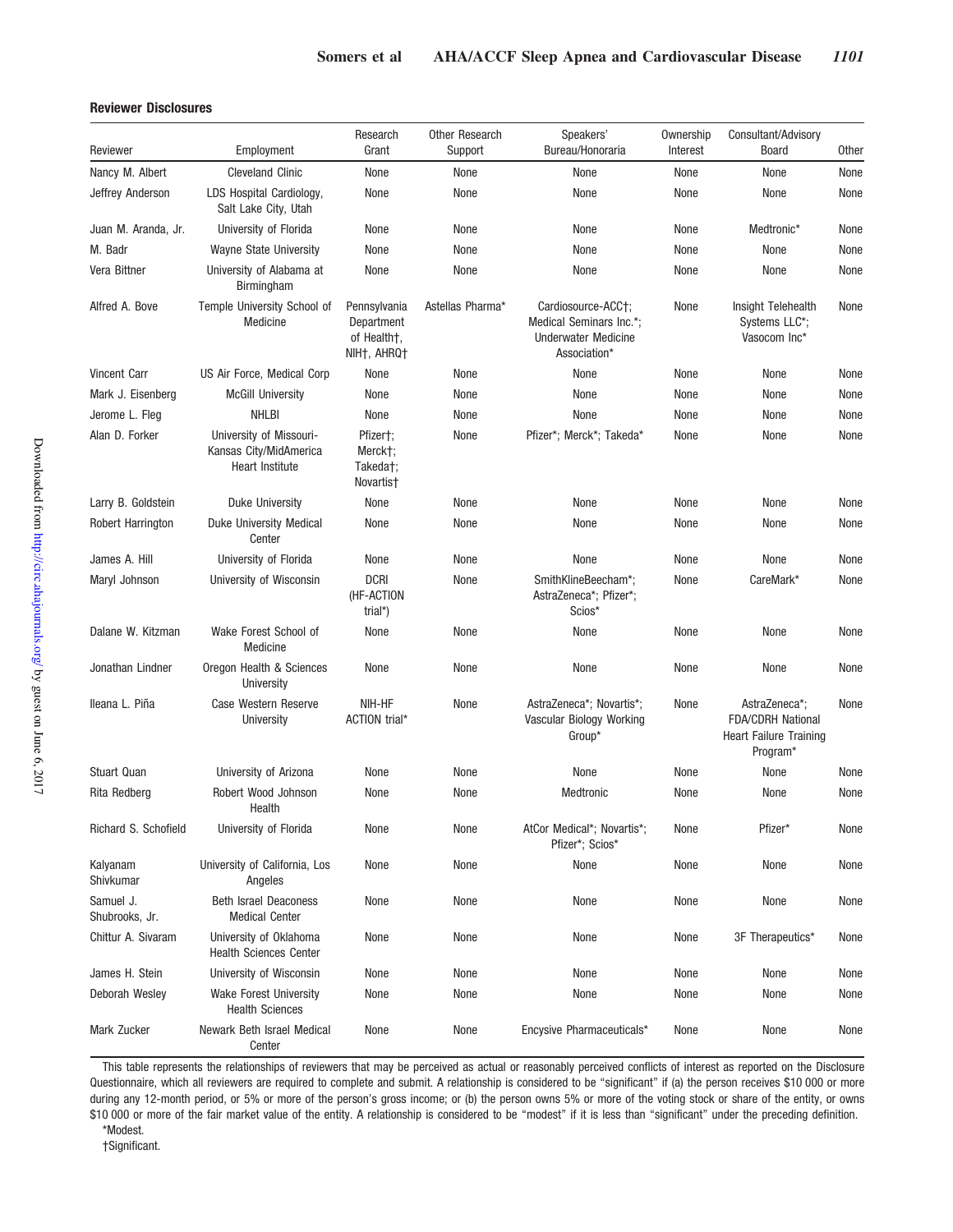#### **References**

- 1. Caples SM, Gami AS, Somers VK. Obstructive sleep apnea. *Ann Intern Med*. 2005;142:187–197.
- 2. Lattimore JD, Celermajer DS, Wilcox I. Obstructive sleep apnea and cardiovascular disease. *J Am Coll Cardiol*. 2003;41:1429 –1437.
- 3. Malhotra A, White DP. Obstructive sleep apnoea. *Lancet*. 2002;360: 237–245.
- 4. Shamsuzzaman AS, Gersh BJ, Somers VK. Obstructive sleep apnea: implications for cardiac and vascular disease. *JAMA*. 2003;290: 1906 –1914.
- 5. Bradley TD, Floras JS. Sleep apnea and heart failure: part I: obstructive sleep apnea. *Circulation*. 2003;107:1671–1678.
- 6. Caples SM, Garcia-Touchard A, Somers VK. Sleep-disordered breathing and cardiovascular risk. *Sleep*. 2007;30:291–303.
- 7. Leung RS, Bradley TD. Sleep apnea and cardiovascular disease. *Am J Respir Crit Care Med*. 2001;164:2147–2165.
- 8. Pack AI. Advances in sleep-disordered breathing. *Am J Respir Crit Care Med*. 2006;173:7–15.
- 9. Veasey SC. Molecular and physiologic basis of obstructive sleep apnea. *Clin Chest Med*. 2003;24:179 –193.
- 10. Quan SF, Gersh BJ. Cardiovascular consequences of sleep-disordered breathing: past, present and future: report of a workshop from the National Center on Sleep Disorders Research and the National Heart, Lung, and Blood Institute. *Circulation*. 2004;109:951–957.
- 11. Wolk R, Kara T, Somers VK. Sleep-disordered breathing and cardiovascular disease. *Circulation*. 2003;108:9 –12.
- 12. McNicholas WT, Bonsigore MR. Management Committee of EU COST ACTION B26. Sleep apnoea as an independent risk factor for cardiovascular disease: current evidence, basic mechanisms and research priorities. *Eur Respir J*. 2007;29:156 –178.
- 13. Kapa S, Sert Kuniyoshi FH, Somers VK. Sleep apnea and hypertension: interactions and implications for management. *Hypertension*. 2008;51: 605-608.
- 14. Lopez-Jimenez F, Sert Kuniyoshi FHS, Gami A, Somers VK. Obstructive sleep apnea: implications for cardiac and vascular disease: part II: contemporary reviews in sleep medicine. *Chest*. 2008;133: 793– 804.
- 15. Bradley TD, Floras JS. Sleep apnea and heart failure: part II: central sleep apnea. *Circulation*. 2003;107:1822–1826.
- 16. Caples SM, Wolk R, Somers VK. Influence of cardiac function and failure on sleep-disordered breathing: evidence for a causative role. *J Appl Physiol*. 2005;99:2433–2439.
- 17. Eckert DJ, Jordan AS, Merchia P, Malhotra A. Central sleep apnea: Pathophysiology and treatment. *Chest*. 2007;131:595– 607.
- 18. Olson LJ, Somers VK. Sleep apnea: implications for heart failure. *Curr Heart Fail Rep*. 2007;4:63– 69.
- 19. Javaheri S. Heart failure and sleep apnea: emphasis on practical therapeutic options. *Clin Chest Med*. 2003;24:207–222.
- 20. Sleep-related breathing disorders in adults: recommendations for syndrome definition and measurement techniques in clinical research. The Report of an American Academy of Sleep Medicine Task Force. *Sleep*. 1999;22:667– 689.
- 21. Punjabi NM, Newman A, Young T, Resnick HE, Sanders M. Sleepdisordered breathing and cardiovascular disease: an outcome-based definition of hypopneas. *Am J Respir Crit Care Med*. February 18, 2008. DOI: 10.1164/rccm.200712-1884OC. Available at: http://ajrccm. atsjournals.org/cgi/content/abstract/200712-1884OCv1. Accessed February 19, 2008.
- 22. Schwab RJ, Pasirstein M, Pierson R, Mackley A, Hachadoorian R, Arens R, Maislin G, Pack AI. Identification of upper airway anatomic risk factors for obstructive sleep apnea with volumetric magnetic resonance imaging. *Am J Respir Crit Care Med*. 2003;168:522–530.
- 23. Fogel RB, Malhotra A, Pillar G, Edwards JK, Beauregard J, Shea SA, White DP. Genioglossal activation in patients with obstructive sleep apnea versus control subjects. Mechanisms of muscle control. *Am J Respir Crit Care Med*. 2001;164:2025–2030.
- 24. Fogel RB, Trinder J, Malhotra A, Stanchina M, Edwards JK, Schory KE, White DP. Within-breath control of genioglossal muscle activation in humans: effect of sleep-wake state. *J Physiol*. 2003;550:899 –910.
- 25. White DP. Pathogenesis of obstructive and central sleep apnea. *Am J Respir Crit Care Med*. 2005;172:1363–1370.
- 26. Younes M. Role of arousals in the pathogenesis of obstructive sleep apnea. *Am J Respir Crit Care Med*. 2004;169:623– 633.
- 27. Heinzer RC, Stanchina ML, Malhotra A, Jordan AS, Patel SR, Lo YL, Wellman A, Schory K, Dover L, White DP. Effect of increased lung

volume on sleep disordered breathing in patients with sleep apnoea. *Thorax*. 2006;61:435– 439.

- 28. Wellman A, Jordan AS, Malhotra A, Fogel RB, Katz ES, Schory K, Edwards JK, White DP. Ventilatory control and airway anatomy in obstructive sleep apnea. *Am J Respir Crit Care Med*. 2004;170: 1225–1232.
- 29. Miletin MS, Hanly PJ. Measurement properties of the Epworth sleepiness scale. *Sleep Med*. 2003;4:195–199.
- 30. Netzer NC, Stoohs RA, Netzer CM, Clark K, Strohl KP. Using the Berlin Questionnaire to identify patients at risk for the sleep apnea syndrome. *Ann Intern Med*. 1999;131:485– 491.
- 31. Abraham WT, Trupp RJ, Phillips B, Bourge RC, Bailey B, Harding SM, Schofield P, Pilsworth S, Shneerson JM, Di Salvo T, Camuso J, Johnson D, King M, Javaheri S. Validation and clinical utility of a simple in-home testing tool for sleep-disordered breathing and arrhythmias in heart failure: results of the Sleep Events, Arrhythmias, and Respiratory Analysis in Congestive Heart Failure (SEARCH) study. *Congest Heart Fail*. 2006;12:241–247.
- 32. Roche F, Gaspoz JM, Court-Fortune I, Minini P, Pichot V, Duverney D, Costes F, Lacour JR, Barthélémy JC. Screening of obstructive sleep apnea syndrome by heart rate variability analysis. *Circulation*. 1999; 100:1411–1415.
- 33. Iber C, ed. *The AASM Manual for the Scoring of Sleep and Associated Events: Rules, Terminology and Technical Specification*. Westchester, Ill: The American Academy of Sleep Medicine; 2007.
- 34. Caples SM, Somers VK, Rosen CL, Shen WK, Gami AS, Cotts W, Adams M, Dorostkar P, Shivkumar K, Iber C. The scoring of cardiac events during sleep. *J Clin Sleep Med*. 2007;3:147–154.
- 35. Collop NA, Anderson WM, Boehlecke B, Claman D, Goldberg R, Gottlieb DJ, Hudgel D, Sateia M, Schwab R. Clinical guideline for the use of unattended portable monitors in the diagnosis of obstructive sleep apnea in adult patients. *J Clin Sleep Med*. 2007;3:737–747.
- 36. Javaheri S. A mechanism of central sleep apnea in patients with heart failure. *N Engl J Med*. 1999;341:949 –954.
- 37. White DP. Pathogenesis of obstructive and central sleep apnea. *Am J Respir Crit Care Med*. 2005;172:1363–1370.
- 38. Leite JJ, Mansur AJ, de Freitas HF, Chizola PR, Bocchi EA, Terra-Filho M, Neder JA, Lorenzi-Filho G. Periodic breathing during incremental exercise predicts mortality in patients with chronic heart failure evaluated for cardiac transplantation. *J Am Coll Cardiol*. 2003;41: 2175–2181.
- 39. Corrà U, Pistono M, Mezzani A, Braghiroli A, Giordano A, Lanfranchi P, Bosimini E, Gnemmi M, Giannuzzi P. Sleep and exertional periodic breathing in chronic heart failure: prognostic importance and interdependence. *Circulation*. 2006;113:44 –50.
- 40. Young T, Peppard PE, Gottlieb DJ. Epidemiology of obstructive sleep apnea: a population health perspective. *Am J Respir Crit Care Med*. 2002;165:1217–1239.
- 41. Tishler PV, Larkin EK, Schluchter MD, Redline S. Incidence of sleepdisordered breathing in an urban adult population: the relative importance of risk factors in the development of sleep-disordered breathing. *JAMA*. 2003;289:2230 –2237.
- 42. Kapur V, Strohl KP, Redline S, Iber C, O'Connor G, Nieto J. Underdiagnosis of sleep apnea syndrome in U.S. communities. *Sleep Breath*. 2002;6:49 –54.
- 43. Young T, Evans L, Finn L, Palta M. Estimation of the clinically diagnosed proportion of sleep apnea syndrome in middle-aged men and women. *Sleep*. 1997;20:705–706.
- 44. Bixler EO, Vgontzas AN, Lin HM, Ten Have T, Rein J, Vela-Bueno A, Kales A. Prevalence of sleep-disordered breathing in women: effects of gender. Am J Respir Crit Care Med. 2001;163:608-613.
- 45. Bixler EO, Vgontzas AN, Ten Have T, Tyson K, Kales A. Effects of age on sleep apnea in men: I: prevalence and severity. *Am J Respir Crit Care Med*. 1998;157:144 –148.
- 46. Ancoli-Israel S, DuHamel ER, Stepnowsky C, Engler R, Cohen-Zion M, Marler M. The relationship between congestive heart failure, sleep apnea, and mortality in older men. *Chest*. 2003;124:1400 –1405.
- 47. Sin DD, Fitzgerald F, Parker JD, Newton G, Floras JS, Bradley TD. Risk factors for central and obstructive sleep apnea in 450 men and women with congestive heart failure. *Am J Respir Crit Care Med*. 1999;160: 1101–1106.
- 48. Javaheri S, Parker TJ, Liming JD, Corbett WS, Nishiyama H, Wexler L, Roselle GA. Sleep apnea in 81 ambulatory male patients with stable heart failure. Types and their prevalences, consequences, and presentations. *Circulation*. 1998;97:2154 –2159.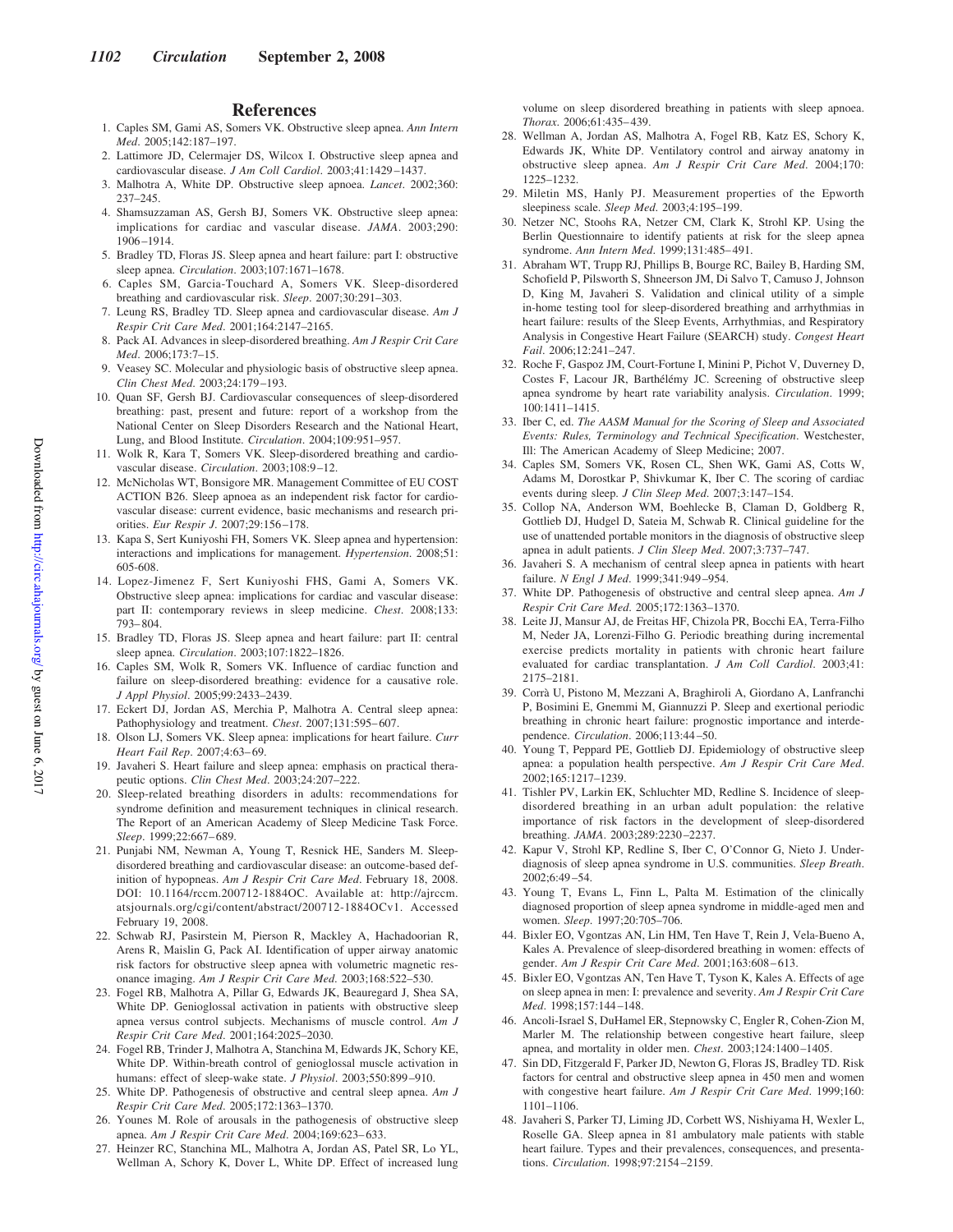- 49. Arzt M, Young T, Finn L, Skatrud JB, Ryan CM, Newton GE, Mak S, Parker JD, Floras JS, Bradley TD. Sleepiness and sleep in patients with both systolic heart failure and obstructive sleep apnea. *Arch Intern Med*. 2006;166:1716 –1722.
- 50. Al-Delaimy WK, Manson JE, Willett WC, Stampfer MJ, Hu FB. Snoring as a risk factor for type II diabetes mellitus: a prospective study. *Am J Epidemiol*. 2002;155:387–393.
- 51. Coughlin SR, Mawdsley L, Mugarza JA, Calverley PM, Wilding JP. Obstructive sleep apnoea is independently associated with an increased prevalence of metabolic syndrome. *Eur Heart J*. 2004;25:735–741.
- 52. Elmasry A, Lindberg E, Berne C, Janson C, Gislason T, Awad Tageldin M, Boman G. Sleep-disordered breathing and glucose metabolism in hypertensive men: a population-based study. *J Intern Med*. 2001;249: 153–161.
- 53. Hu FB, Willett WC, Colditz GA, Ascherio A, Speizer FE, Rosner B, Hennekens CH, Stampfer MJ. Prospective study of snoring and risk of hypertension in women. *Am J Epidemiol*. 1999;150:806-816.
- 54. Hu FB, Willett WC, Manson JE, Colditz GA, Rimm EB, Speizer FE, Hennekens CH, Stampfer MJ. Snoring and risk of cardiovascular disease in women. *J Am Coll Cardiol*. 2000;35:308 –313.
- 55. Nieto FJ, Young TB, Lind BK, Shahar E, Samet JM, Redline S, D'Agostino RB, Newman AB, Lebowitz MD, Pickering TG. Association of sleep-disordered breathing, sleep apnea, and hypertension in a large community-based study. Sleep Heart Health Study. *JAMA*. 2000; 283:1829 –1836.
- 56. Peppard PE, Young T, Palta M, Skatrud J. Prospective study of the association between sleep-disordered breathing and hypertension. *N Engl J Med*. 2000;342:1378 –1384.
- 57. Shahar E, Whitney CW, Redline S, Lee ET, Newman AB, Javier Nieto F, O'Connor GT, Boland LL, Schwartz JE, Samet JM. Sleep-disordered breathing and cardiovascular disease: cross-sectional results of the Sleep Heart Health Study. *Am J Respir Crit Care Med*. 2001;163:19 –25.
- 58. Wilcox I, McNamara SG, Collins FL, Grunstein RR, Sullivan CE. "Syndrome Z": the interaction of sleep apnoea, vascular risk factors and heart disease. *Thorax*. 1998;53(suppl 3):S25–S28.
- 59. Sullivan CE, Issa FG, Berthon-Jones M, Eves L. Reversal of obstructive sleep apnoea by continuous positive airway pressure applied through the nares. *Lancet*. 1981;1:862– 865.
- 60. Basner RC. Continuous positive airway pressure for obstructive sleep apnea. *N Engl J Med*. 2007;356:1751–1758.
- 61. Partinen M, Jamieson A, Guilleminault C. Long-term outcome for obstructive sleep apnea syndrome patients: mortality. *Chest*. 1988;94: 1200 –1204.
- 62. He J, Kryger MH, Zorick FJ, Conway W, Roth T. Mortality and apnea index in obstructive sleep apnea: experience in 385 male patients. *Chest*. 1988;94:9 –14.
- 63. Ayas NT, White DP, Manson JE, Stampfer MJ, Speizer FE, Malhotra A, Hu FB. A prospective study of sleep duration and coronary heart disease in women. *Arch Intern Med*. 2003;163:205–209.
- 64. Quan SF, Howard BV, Iber C, Kiley JP, Nieto FJ, O'Connor GT, Rapoport DM, Redline S, Robbins J, Samet JM, Wahl PW. The Sleep Heart Health Study: design, rationale, and methods. *Sleep*. 1997;20: 1077–1085.
- 65. Haas DC, Foster GL, Nieto FJ, Redline S, Resnick HE, Robbins JA, Young T, Pickering TG. Age-dependent associations between sleepdisordered breathing and hypertension: importance of discriminating between systolic/diastolic hypertension and isolated systolic hypertension in the Sleep Heart Health Study. *Circulation*. 2005;111:  $614 - 621$ .
- 66. Gami AS, Hodge DO, Herges RM, Olson EJ, Nykodym J, Kara T, Somers VK. Obstructive sleep apnea, obesity, and the risk of incident atrial fibrillation. *J Am Coll Cardiol*. 2007;49:565–571.
- 67. Lavie P, Lavie L, Herer P. All-cause mortality in males with sleep apnoea syndrome: declining mortality rates with age. *Eur Respir J*. 2005;25:514 –520.
- 68. Somers VK, Dyken ME, Mark AL, Abboud FM. Sympathetic-nerve activity during sleep in normal subjects. *N Engl J Med*. 1993;328: 303–307.
- 69. Somers VK, Mark AL, Zavala DC, Abboud FM. Contrasting effects of hypoxia and hypercapnia on ventilation and sympathetic activity in humans. *J Appl Physiol*. 1989;67:2101–2106.
- 70. Somers VK, Mark AL, Zavala DC, Abboud FM. Influence of ventilation and hypocapnia on sympathetic nerve responses to hypoxia in normal humans. *J Appl Physiol*. 1989;67:2095–2100.
- 71. Somers VK, Dyken ME, Clary MP, Abboud FM. Sympathetic neural mechanisms in obstructive sleep apnea. *J Clin Invest*. 1995;96: 1897–1904.
- 72. Narkiewicz K, van de Borne PJ, Cooley RL, Dyken ME, Somers VK. Sympathetic activity in obese subjects with and without obstructive sleep apnea. *Circulation*. 1998;98:772–776.
- 73. Narkiewicz K, Montano N, Cogliati C, van de Borne PJ, Dyken ME, Somers VK. Altered cardiovascular variability in obstructive sleep apnea. *Circulation*. 1998;98:1071–1077.
- 74. Narkiewicz K, van de Borne PJ, Montano N, Dyken ME, Phillips BG, Somers VK. Contribution of tonic chemoreflex activation to sympathetic activity and blood pressure in patients with obstructive sleep apnea. *Circulation*. 1998;97:943–945.
- 75. Copie X, Hnatkova K, Staunton A, Fei L, Camm AJ, Malik M. Predictive power of increased heart rate versus depressed left ventricular ejection fraction and heart rate variability for risk stratification after myocardial infarction: results of a two-year follow-up study. *J Am Coll Cardiol*. 1996;27:270 –276.
- 76. Task Force of the European Society of Cardiology and the North American Society of Pacing and Electrophysiology. Heart rate variability: standards of measurement, physiological interpretation and clinical use. *Circulation*. 1996;93:1043–1065.
- 77. Kleiger RE, Miller JP, Bigger JT Jr, Moss AJ. Decreased heart rate variability and its association with increased mortality after acute myocardial infarction. *Am J Cardiol*. 1987;59:256 –262.
- 78. Singh JP, Larson MG, Tsuji H, Evans JC, O'Donnell CJ, Levy D. Reduced heart rate variability and new-onset hypertension: insights into pathogenesis of hypertension: the Framingham Heart Study. *Hypertension*. 1998;32:293–297.
- 79. Frattola A, Parati G, Cuspidi C, Albini F, Mancia G. Prognostic value of 24-hour blood pressure variability. *J Hypertens*. 1993;11:1133–1137.
- 80. Kourembanas S, Marsden PA, McQuillan LP, Faller DV. Hypoxia induces endothelin gene expression and secretion in cultured human endothelium. *J Clin Invest*. 1991;88:1054 –1057.
- 81. Phillips BG, Narkiewicz K, Pesek CA, Haynes WG, Dyken ME, Somers VK. Effects of obstructive sleep apnea on endothelin-1 and blood pressure. *J Hypertens*. 1999;17:61-66.
- 82. Gjørup PH, Sadauskiene L, Wessels J, Nyvad O, Strunge B, Pedersen EB. Abnormally increased endothelin-1 in plasma during the night in obstructive sleep apnea: relation to blood pressure and severity of disease. *Am J Hypertens*. 2007;20:44 –52.
- 83. Pratt-Ubunama MN, Nishizaka MK, Boedefeld RL, Cofield SS, Harding SM, Calhoun DA. Plasma aldosterone is related to severity of obstructive sleep apnea in subjects with resistant hypertension. *Chest*. 2007;131:453– 459.
- 84. Hartmann G, Tschöp M, Fischer R, Bidlingmaier C, Riepl R, Tschöp K, Hautmann H, Endres S, Toepfer M. High altitude increases circulating interleukin-6, interleukin-1 receptor antagonist and C-reactive protein. *Cytokine*. 2000;12:246 –252.
- 85. Meier-Ewert HK, Ridker PM, Rifai N, Regan MM, Price NJ, Dinges DF, Mullington JM. Effect of sleep loss on C-reactive protein, an inflammatory marker of cardiovascular risk. *J Am Coll Cardiol*. 2004; 43:678 – 683.
- 86. Vgontzas AN, Papanicolaou DA, Bixler EO, Kales A, Tyson K, Chrousos GP. Elevation of plasma cytokines in disorders of excessive daytime sleepiness: role of sleep disturbance and obesity. *J Clin Endocrinol Metab*. 1997;82:1313–1316.
- 87. Ohga E, Tomita T, Wada H, Yamamoto H, Nagase T, Ouchi Y. Effects of obstructive sleep apnea on circulating ICAM-1, IL-8, and MCP-1. *J Appl Physiol*. 2003;94:179 –184.
- 88. Minoguchi K, Yokoe T, Tazaki T, Minoguchi H, Oda N, Tanaka A, Yamamoto M, Ohta S, O'Donnell CP, Adachi M. Silent brain infarction and platelet activation in obstructive sleep apnea. *Am J Respir Crit Care Med*. 2007;175:612– 617.
- 89. Svatikova A, Wolk R, Shamsuzzaman AS, Kara T, Olson EJ, Somers VK. Serum amyloid a in obstructive sleep apnea. *Circulation*. 2003;108: 1451–1454.
- 90. Shamsuzzaman AS, Winnicki M, Lanfranchi P, Wolk R, Kara T, Accurso V, Somers VK. Elevated C-reactive protein in patients with obstructive sleep apnea. *Circulation*. 2002;105:2462–2464.
- 91. Larkin EK, Rosen CL, Kirchner HL, Storfer-Isser A, Emancipator JL, Johnson NL, Zambito AM, Tracy RP, Jenny NS, Redline S. Variation of C-reactive protein levels in adolescents: association with sleepdisordered breathing and sleep duration. *Circulation*. 2005;111: 1978 –1984.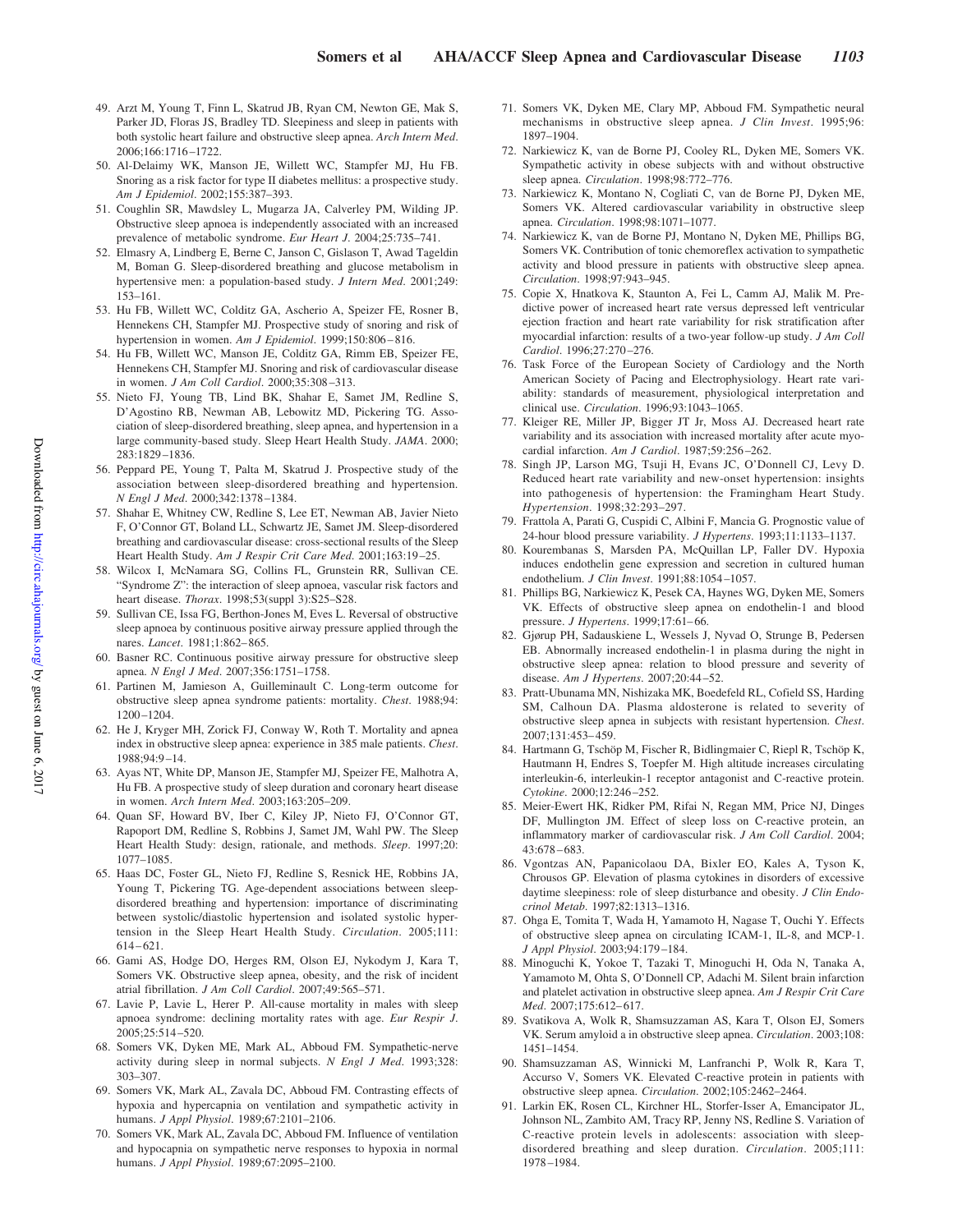- 92. Punjabi NM, Beamer BA. C-reactive protein is associated with sleep disordered breathing independent of adiposity. *Sleep*. 2007;30:29 –34.
- 93. Guilleminault C, Kirisoglu C, Ohayon MM. C-reactive protein and sleep-disordered breathing. *Sleep*. 2004;27:1507–1511.
- 94. Dyugovskaya L, Lavie P, Lavie L. Increased adhesion molecules expression and production of reactive oxygen species in leukocytes of sleep apnea patients. *Am J Respir Crit Care Med*. 2002;165:934 –939.
- 95. Dyugovskaya L, Lavie P, Lavie L. Lymphocyte activation as a possible measure of atherosclerotic risk in patients with sleep apnea. *Ann N Y Acad Sci*. 2005;1051:340 –350.
- 96. Ryan S, Taylor CT, McNicholas WT. Selective activation of inflammatory pathways by intermittent hypoxia in obstructive sleep apnea syndrome. *Circulation*. 2005;112:2660 –2667.
- 97. Prabhakar NR. Sleep apneas: an oxidative stress? *Am J Respir Crit Care Med*. 2002;165:859 – 860.
- 98. Schulz R, Mahmoudi S, Hattar K, Sibelius U, Olschewski H, Mayer K, Seeger W, Grimminger F. Enhanced release of superoxide from polymorphonuclear neutrophils in obstructive sleep apnea: impact of continuous positive airway pressure therapy. *Am J Respir Crit Care Med*. 2000;162:566 –570.
- 99. Suzuki YJ, Jain V, Park AM, Day RM. Oxidative stress and oxidant signaling in obstructive sleep apnea and associated cardiovascular diseases. *Free Radic Biol Med*. 2006;40:1683–1692.
- 100. Lavie L. Obstructive sleep apnoea syndrome: an oxidative stress disorder. *Sleep Med Rev*. 2003;7:35–51.
- 101. Svatikova A, Wolk R, Lerman LO, Juncos LA, Greene EL, McConnell JP, Somers VK. Oxidative stress in obstructive sleep apnoea. *Eur Heart J*. 2005;26:2435–2439.
- 102. Svatikova A, Wolk R, Wang HH, Otto ME, Bybee KA, Singh RJ, Somers VK. Circulating free nitrotyrosine in obstructive sleep apnea. *Am J Physiol Integr Comp Physiol*. 2004;287:R284 –R287.
- 103. Hoffmann MS, Singh P, Wolk R, Romero-Corral A, Raghavakaimal S, Somers VK. Microarray studies of genomic oxidative stress and cell cycle responses in obstructive sleep apnea. *Antioxid Redox Signal*. 2007;9:661– 669.
- 104. Kraiczi H, Caidahl K, Samuelsson A, Peker Y, Hedner J. Impairment of vascular endothelial function and left ventricular filling: association with the severity of apnea-induced hypoxemia during sleep. *Chest*. 2001;119: 1085–1091.
- 105. Carlson JT, Rångemark C, Hedner JA. Attenuated endotheliumdependent vascular relaxation in patients with sleep apnoea. *J Hypertens*. 1996;14:577–584.
- 106. Kraiczi H, Hedner J, Peker Y, Carlson J. Increased vasoconstrictor sensitivity in obstructive sleep apnea. *J Appl Physiol*. 2000;89:493– 498.
- 107. El Solh AA, Akinnusi ME, Baddoura FH, Mankowski CR. Endothelial cell apoptosis in obstructive sleep apnea: a link to endothelial dysfunction. *Am J Respir Crit Care Med*. 2007;175:1186 –1191.
- 108. Ip MS, Tse HF, Lam B, Tsang KW, Lam WK. Endothelial function in obstructive sleep apnea and response to treatment. *Am J Respir Crit Care Med*. 2004;169:348 –353.
- 109. Spiegel K, Knutson K, Leproult R, Tasali E, Van Cauter E. Sleep loss: a novel risk factor for insulin resistance and type 2 diabetes. *J Appl Physiol*. 2005;99:2008 –2019.
- 110. Ip MS, Lam B, Ng MM, Lam WK, Tsang KW, Lam KS. Obstructive sleep apnea is independently associated with insulin resistance. *Am J Respir Crit Care Med*. 2002;165:670 – 676.
- 111. Punjabi NM, Polotsky VY. Disorders of glucose metabolism in sleep apnea. *J Appl Physiol*. 2005;99:1998 –2007.
- 112. Punjabi NM, Shahar E, Redline S, Gottlieb DJ, Givelber R, Resnick HE; Sleep Heart Health Study Investigators. Sleep-disordered breathing, glucose intolerance, and insulin resistance: the Sleep Heart Health Study. *Am J Epidemiol*. 2004;160:521–530.
- 113. Harsch IA, Schahin SP, Brückner K, Radespiel-Tröger M, Fuchs FS, Hahn EG, Konturek PC, Lohmann T, Ficker JH. The effect of continuous positive airway pressure treatment on insulin sensitivity in patients with obstructive sleep apnoea syndrome and type 2 diabetes. *Respiration*. 2004;71:252–259.
- 114. Punjabi NM, Ahmed MM, Polotsky VY, Beamer BA, O'Donnell CP. Sleep-disordered breathing, glucose intolerance, and insulin resistance. *Respir Physiol Neurobiol*. 2003;136:167–178.
- 115. Wolk R, Somers VK. Sleep and the metabolic syndrome. *Exp Physiol*. 2007;92:67–78.
- 116. von Känel R, Loredo JS, Ancoli-Israel S, Mills PJ, Natarajan L, Dimsdale JE. Association between polysomnographic measures of disrupted sleep and prothrombotic factors. *Chest*. 2007;131:733–739.
- 117. von Känel R, Dimsdale JE. Hemostatic alterations in patients with obstructive sleep apnea and the implications for cardiovascular disease. *Chest*. 2003;124:1956 –1967.
- 118. Buda AJ, Pinsky MR, Ingels NB Jr, Daughters GT 2nd, Stinson EB, Alderman EL. Effect of intrathoracic pressure on left ventricular performance. *N Engl J Med*. 1979;301:453– 459.
- 119. Floras JS, Bradley TD. Treating obstructive sleep apnea: is there more to the story than 2 millimeters of mercury? *Hypertension*. 2007;50: 289 –291.
- 120. Somers VK, Dyken ME, Skinner JL. Autonomic and hemodynamic responses and interactions during the Mueller maneuver in humans. *J Auton Nerv Syst*. 1993;44:253–259.
- 121. Otto ME, Belohlavek M, Romero-Corral A, Gami AS, Gilman G, Svatikova A, Amin RS, Lopez-Jimenez F, Khandheria BK, Somers VK. Comparison of cardiac structural and functional changes in obese otherwise healthy adults with versus without obstructive sleep apnea. *Am J Cardiol*. 2007;99:1298 –1302.
- 122. Romero-Corral A, Somers VK, Pellikka PA, Olson EJ, Bailey KR, Korinek J, Orban M, Sierra-Johnson J, Kato M, Amin RS, Lopez-Jimenez F. Decreased right and left ventricular myocardial performance in obstructive sleep apnea. *Chest*. 2007;132:1863–1870.
- 123. Arias MA, García-Río F, Alonso-Fernandez A, Mediano O, Martinez I, Villamor J. Obstructive sleep apnea syndrome affects left ventricular diastolic function: effects of nasal continuous positive airway pressure in men. *Circulation*. 2005;112:375–383.
- 124. Sampol G, Romero O, Salas A, Tovar JL, Lloberes P, Sagalés T, Evangelista A. Obstructive sleep apnea and thoracic aorta dissection. *Am J Respir Crit Care Med*. 2003;168:1528 –1531.
- 125. Silverberg DS, Oksenberg A, Iaina A. Sleep-related breathing disorders as a major cause of essential hypertension: fact or fiction? *Curr Opin Nephrol Hypertens*. 1998;7:353–357.
- 126. Fletcher EC, DeBehnke RD, Lovoi MS, Gorin AB. Undiagnosed sleep apnea in patients with essential hypertension. *Ann Intern Med*. 1985; 103:190 –195.
- 127. Kales A, Bixler EO, Cadieux RJ, Schneck DW, Shaw LC 3rd, Locke TW, Vela-Bueno A, Soldatos CR. Sleep apnoea in a hypertensive population. *Lancet*. 1984;2:1005–1008.
- 128. Lavie P, Ben-Yosef R, Rubin AE. Prevalence of sleep apnea syndrome among patients with essential hypertension. *Am Heart J*. 1984;108: 373–376.
- 129. Vardan S, Dunsky MH, Hill NE, Mookherjee S, Smulyan H, Warner RA. Systemic systolic hypertension in the elderly: correlation of hemodynamics, plasma volume, renin, aldosterone, urinary metanephrines and response to thiazide therapy. *Am J Cardiol*. 1986;58:1030 –1034.
- 130. Williams AJ, Houston D, Finberg S, Lam C, Kinney JL, Santiago S. Sleep apnea syndrome and essential hypertension. *Am J Cardiol*. 1985; 55:1019 –1022.
- 131. Hla KM, Young TB, Bidwell T, Palta M, Skatrud JB, Dempsey J. Sleep apnea and hypertension: a population-based study. *Ann Intern Med*. 1994;120:382–388.
- 132. Young T, Peppard PE, Palta M, Hla KM, Finn L, Morgan B, Skatrud J. Population-based study of sleep-disordered breathing as a risk factor for hypertension. *Arch Intern Med*. 1997;157:1746 –1752.
- 133. Portaluppi F, Provini F, Cortelli P, Plazzi G, Bertozzi N, Manfredini R, Fersini C, Lugaresi E. Undiagnosed sleep-disordered breathing among male nondippers with essential hypertension. *J Hypertens*. 1997;15: 1227–1233.
- 134. Schwartz GL, Bailey KR, Mosley T, Knopman DS, Jack CR Jr, Canzanello VJ, Turner ST. Association of ambulatory blood pressure with ischemic brain injury. *Hypertension*. 2007;49:1228 –1234.
- 135. Ben-Dov IZ, Kark JD, Ben-Ishay D, Mekler J, Ben-Arie L, Bursztyn M. Predictors of all-cause mortality in clinical ambulatory monitoring: unique aspects of blood pressure during sleep. *Hypertension*. 2007;49: 1235–1241.
- 136. Lesske J, Fletcher EC, Bao G, Unger T. Hypertension caused by chronic intermittent hypoxia: influence of chemoreceptors and sympathetic nervous system. *J Hypertens*. 1997;15:1593–1603.
- 137. Fletcher EC, Lesske J, Culman J, Miller CC, Unger T. Sympathetic denervation blocks blood pressure elevation in episodic hypoxia. *Hypertension*. 1992;20:612– 619.
- 138. O'Donnell CP, Ayuse T, King ED, Schwartz AR, Smith PL, Robotham JL. Airway obstruction during sleep increases blood pressure without arousal. *J Appl Physiol*. 1996;80:773–781.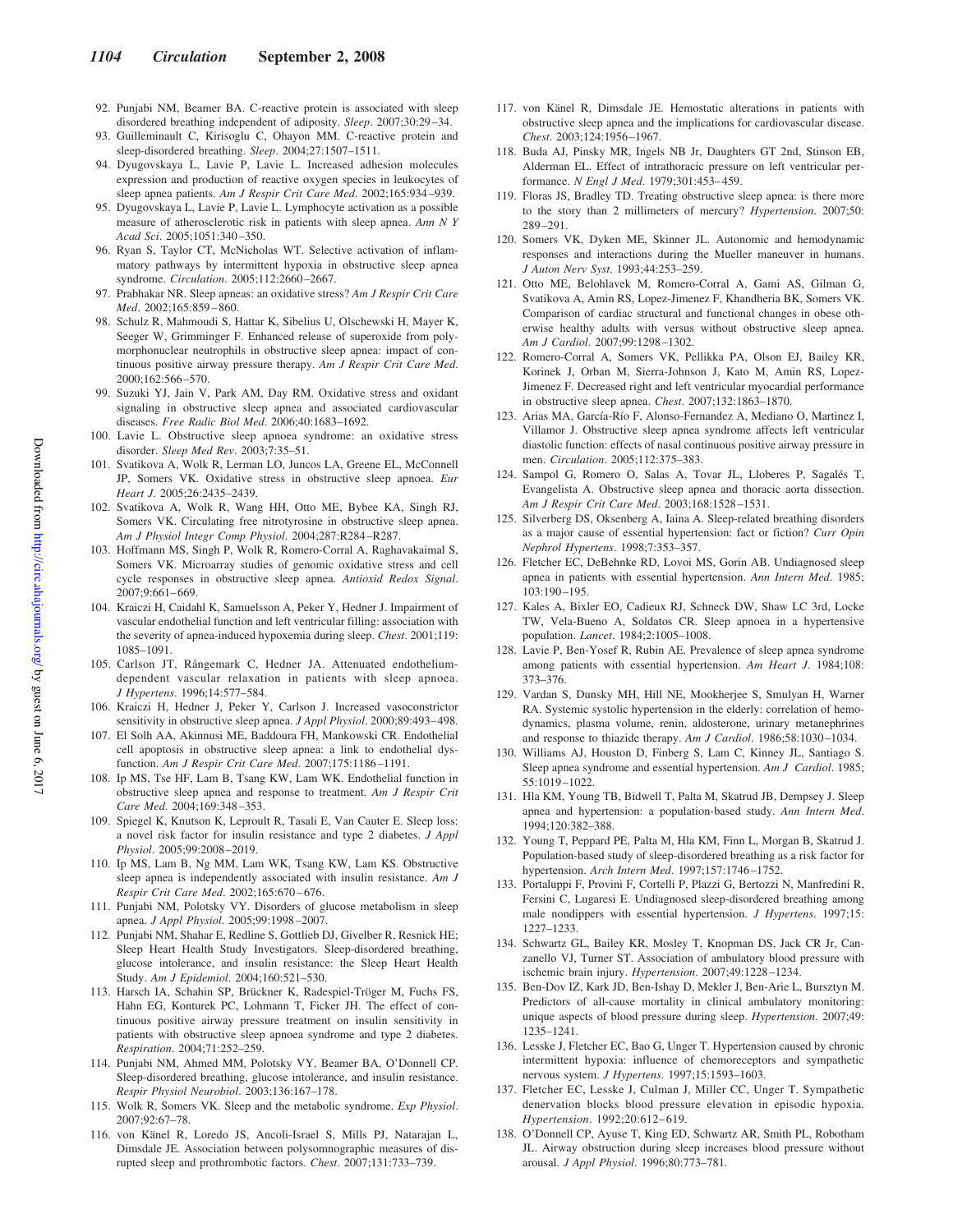- 139. Brooks D, Horner RL, Kozar LF, Render-Teixeira CL, Phillipson EA. Obstructive sleep apnea as a cause of systemic hypertension. Evidence from a canine model. *J Clin Invest*. 1997;99:106 –109.
- 140. Edwards N, Blyton DM, Kirjavainen TT, Sullivan CE. Hemodynamic responses to obstructive respiratory events during sleep are augmented in women with preeclampsia. Am J Hypertens. 2001;14:1090-1095.
- 141. Sahota PK, Jain SS, Dhand R. Sleep disorders in pregnancy. *Curr Opin Pulm Med*. 2003;9:477– 483.
- 142. Yinon D, Lowenstein L, Suraya S, Beloosesky R, Zmora O, Malhotra A, Pillar G. Pre-eclampsia is associated with sleep-disordered breathing and endothelial dysfunction. *Eur Respir J*. 2006;27:328 –333.
- 143. Izci B, Vennelle M, Liston WA, Dundas KC, Calder AA, Douglas NJ. Sleep-disordered breathing and upper airway size in pregnancy and post-partum. *Eur Respir J*. 2006;27:321–327.
- 144. Edwards N, Blyton DM, Hennessy A, Sullivan CE. Severity of sleepdisordered breathing improves following parturition. *Sleep*. 2005;28: 737–741.
- 145. Logan AG, Perlikowski SM, Mente A, Tisler A, Tkacova R, Niroumand M, Leung RS, Bradley TD. High prevalence of unrecognized sleep apnoea in drug-resistant hypertension. *J Hypertens*. 2001;19: 2271–2277.
- 146. Grote L, Hedner J, Peter JH. Sleep-related breathing disorder is an independent risk factor for uncontrolled hypertension. *J Hypertens*. 2000;18:679 – 685.
- 147. Calhoun DA, Nishizaka MK, Zaman MA, Harding SM. Aldosterone excretion among subjects with resistant hypertension and symptoms of sleep apnea. *Chest*. 2004;125:112–117.
- 148. Goodfriend TL, Calhoun DA. Resistant hypertension, obesity, sleep apnea, and aldosterone: theory and therapy. *Hypertension*. 2004;43: 518 –524.
- 149. Chobanian AV, Bakris GL, Black HR, Cushman WC, Green LA, Izzo JL Jr, Jones DW, Materson BJ, Oparil S, Wright JT Jr, Roccella EJ; National Heart, Lung, and Blood Institute Joint National Committee on Prevention, Detection, Evaluation, and Treatment of High Blood Pressure; National High Blood Pressure Education Program Coordinating Committee. The Seventh Report of the Joint National Committee on Prevention, Detection, Evaluation, and Treatment of High Blood Pressure: the JNC 7 report. *JAMA*. 2003;289:2560 –2572.
- 150. Doherty LS, Kiely JL, Swan V, McNicholas WT. Long-term effects of nasal continuous positive airway pressure therapy on cardiovascular outcomes in sleep apnea syndrome. *Chest*. 2005;127:2076 –2084.
- 151. Bloch MJ, Basile J. Short-term treatment of sleep apnea with nocturnal continuous positive airway pressure does not improve blood pressure in patients with well controlled hypertension. *J Clin Hypertens (Greenwich)*. 2006;8:673– 675.
- 152. Barnes M, Houston D, Worsnop CJ, Neill AM, Mykytyn IJ, Kay A, Trinder J, Saunders NA, Douglas McEvoy R, Pierce RJ. A randomized controlled trial of continuous positive airway pressure in mild obstructive sleep apnea. *Am J Respir Crit Care Med*. 2002;165:773–780.
- 153. Engleman HM, Gough K, Martin SE, Kingshott RN, Padfield PL, Douglas NJ. Ambulatory blood pressure on and off continuous positive airway pressure therapy for the sleep apnea/hypopnea syndrome: effects in "non-dippers." *Sleep*. 1996;19:378 –381.
- 154. Faccenda JF, Mackay TW, Boon NA, Douglas NJ. Randomized placebo-controlled trial of continuous positive airway pressure on blood pressure in the sleep apnea-hypopnea syndrome. *Am J Respir Crit Care Med*. 2001;163:344 –348.
- 155. Pepperell JC, Ramdassingh-Dow S, Crosthwaite N, Mullins R, Jenkinson C, Stradling JR, Davies RJ. Ambulatory blood pressure after therapeutic and subtherapeutic nasal continuous positive airway pressure for obstructive sleep apnoea: a randomised parallel trial. *Lancet*. 2002; 359:204 –210.
- 156. Dimsdale JE, Loredo JS, Profant J. Effect of continuous positive airway pressure on blood pressure: a placebo trial. *Hypertension*. 2000;35: 144 –147.
- 157. Becker HF, Jerrentrup A, Ploch T, Grote L, Penzel T, Sullivan CE, Peter JH. Effect of nasal continuous positive airway pressure treatment on blood pressure in patients with obstructive sleep apnea. *Circulation*.  $2003:107.68 - 73$
- 158. Hla KM, Skatrud JB, Finn L, Palta M, Young T. The effect of correction of sleep-disordered breathing on BP in untreated hypertension. *Chest*. 2002;122:1125–1132.
- 159. Campos-Rodriguez F, Grilo-Reina A, Perez-Ronchel J, Merino-Sanchez M, Gonzalez-Benitez MA, Beltran-Robles M, Almeida-Gonzalez C. Effect of continuous positive airway pressure on ambulatory BP in

patients with sleep apnea and hypertension: a placebo-controlled trial. *Chest*. 2006;129:1459 –1467.

- 160. Haentjens P, Van Meerhaeghe A, Moscariello A, De Weerdt S, Poppe K, Dupont A, Velkeniers B. The impact of continuous positive airway pressure on blood pressure in patients with obstructive sleep apnea syndrome: evidence from a meta-analysis of placebo-controlled randomized trials. *Arch Intern Med*. 2007;167:757–764.
- 161. Bazzano LA, Khan Z, Reynolds K, He J. Effect of treatment with nocturnal nasal continuous positive airway pressure on blood pressure in patients with obstructive sleep apnea. *Hypertension*. 2007;50:417-423.
- 162. Alajmi M, Mulgrew AT, Fox J, Davidson W, Schulzer M, Mak E, Ryan CF, Fleetham J, Choi P, Ayas NT. Impact of continuous positive airway pressure therapy on blood pressure in patients with obstructive sleep apnea hypopnea: a meta-analysis of randomized controlled trials. *Lung*. 2007;185:67–72.
- 163. Logan AG, Tkacova R, Perlikowski SM, Leung RS, Tisler A, Floras JS, Bradley TD. Refractory hypertension and sleep apnoea: effect of CPAP on blood pressure and baroreflex. *Eur Respir J*. 2003;21:241–247.
- 164. Gotsopoulos H, Kelly JJ, Cistulli PA. Oral appliance therapy reduces blood pressure in obstructive sleep apnea: a randomized, controlled trial. *Sleep*. 2004;27:934 –941.
- 165. Otsuka R, Ribeiro de Almeida F, Lowe AA, Linden W, Ryan F. The effect of oral appliance therapy on blood pressure in patients with obstructive sleep apnea. *Sleep Breath*. 2006;10:29 –36.
- 166. Issa FG. Effect of clonidine in obstructive sleep apnea. *Am Rev Respir Dis*. 1992;145:435– 439.
- 167. Grote L, Wutkewicz K, Knaack L, Ploch T, Hedner J, Peter JH. Association between blood pressure reduction with antihypertensive treatment and sleep apnea activity. *Am J Hypertens*. 2000;13: 1280 –1287.
- 168. Planès C, Foucher A, Leroy M, Dartois N, Juste K, Baillart O, Raffestin B. Effect of celiprolol treatment in hypertensive patients with sleep apnea. *Sleep*. 1999;22:507–513.
- 169. Kraiczi H, Hedner J, Peker Y, Grote L. Comparison of atenolol, amlodipine, enalapril, hydrochlorothiazide, and losartan for antihypertensive treatment in patients with obstructive sleep apnea. *Am J Respir Crit Care Med*. 2000;161:1423–1428.
- 170. Cicolin A, Mangiardi L, Mutani R, Bucca C. Angiotensin-converting enzyme inhibitors and obstructive sleep apnea. *Mayo Clin Proc*. 2006; 81:53–55.
- 171. Wang H, Parker JD, Newton GE, Floras JS, Mak S, Chiu KL, Ruttanaumpawan P, Tomlinson G, Bradley TD. Influence of obstructive sleep apnea on mortality in patients with heart failure. *J Am Coll Cardiol*. 2007;49:1625–1631.
- 172. Chan J, Sanderson J, Chan W, Lai C, Choy D, Ho A, Leung R. Prevalence of sleep-disordered breathing in diastolic heart failure. *Chest*. 1997;111:1488 –1493.
- 173. Levy D, Larson MG, Vasan RS, Kannel WB, Ho KK. The progression from hypertension to congestive heart failure. *JAMA*. 1996;275: 1557–1562.
- 174. Fung JW, Li TS, Choy DK, Yip GW, Ko FW, Sanderson JE, Hui DS. Severe obstructive sleep apnea is associated with left ventricular diastolic dysfunction. *Chest*. 2002;121:422– 429.
- 175. Kenchaiah S, Evans JC, Levy D, Wilson PW, Benjamin EJ, Larson MG, Kannel WB, Vasan RS. Obesity and the risk of heart failure. *N Engl J Med*. 2002;347:305–313.
- 176. Verdecchia P, Schillaci G, Guerrieri M, Gatteschi C, Benemio G, Boldrini F, Porcellati C. Circadian blood pressure changes and left ventricular hypertrophy in essential hypertension. *Circulation*. 1990;81: 528 –536.
- 177. Spaak J, Egri ZJ, Kubo T, Yu E, Ando S, Kaneko Y, Usui K, Bradley TD, Floras JS. Muscle sympathetic nerve activity during wakefulness in heart failure patients with and without sleep apnea. *Hypertension*. 2005; 46:1327–1332.
- 178. Shivalkar B, Van de Heyning C, Kerremans M, Rinkevich D, Verbraecken J, De Backer W, Vrints C. Obstructive sleep apnea syndrome: more insights on structural and functional cardiac alterations, and the effects of treatment with continuous positive airway pressure. *J Am Coll Cardiol*. 2006;47:1433–1439.
- 179. Drager LF, Bortolotto LA, Figueiredo AC, Silva BC, Krieger EM, Lorenzi-Filho G. Obstructive sleep apnea, hypertension, and their interaction on arterial stiffness and heart remodeling. *Chest*. 2007;131: 1379 –1386.
- 180. Marin JM, Carrizo SJ, Vicente E, Agusti AG. Long-term cardiovascular outcomes in men with obstructive sleep apnoea-hypopnoea with or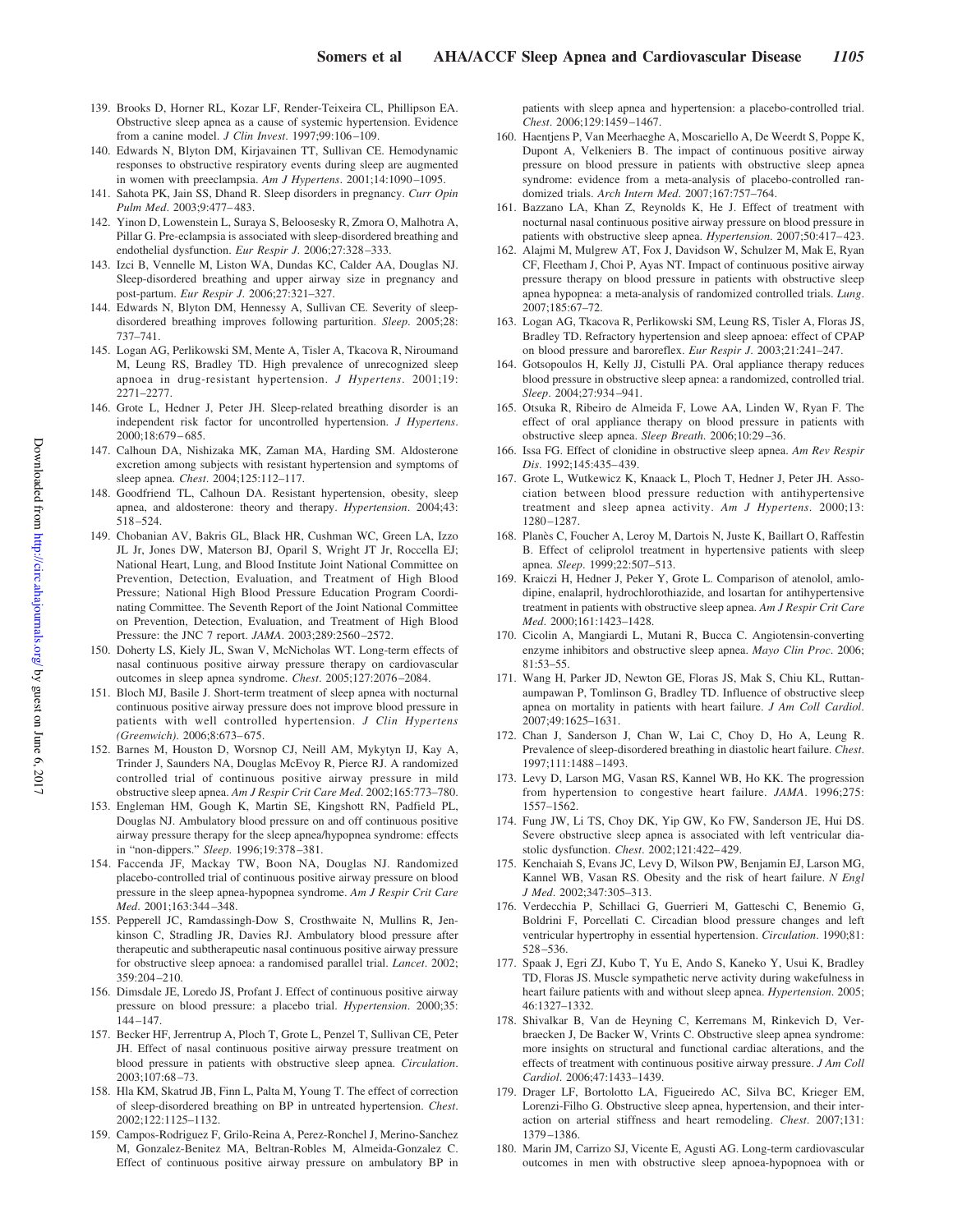without treatment with continuous positive airway pressure: an observational study. *Lancet*. 2005;365:1046 –1053.

- 181. Okuda N, Ito T, Emura N, Suwa M, Hayashi T, Yoneda H, Kitaura Y. Depressed myocardial contractile reserve in patients with obstructive sleep apnea assessed by tissue Doppler imaging with dobutamine stress echocardiography. *Chest*. 2007;131:1082–1089.
- 182. Chareonthaitawee P, Somers V. Continuous positive airway pressure and increased ejection fraction in heart failure and obstructive sleep apnea: is there a metabolic cost or benefit? *J Am Coll Cardiol*. 2007; 49:459 – 460.
- 183. Yoshinaga K, Burwash IG, Leech JA, Haddad H, Johnson CB, deKemp RA, Garrard L, Chen L, Williams K, DaSilva JN, Beanlands RS. The effects of continuous positive airway pressure on myocardial energetics in patients with heart failure and obstructive sleep apnea. *J Am Coll Cardiol*. 2007;49:450 – 458.
- 184. Tkacova R, Rankin F, Fitzgerald FS, Floras JS, Bradley TD. Effects of continuous positive airway pressure on obstructive sleep apnea and left ventricular afterload in patients with heart failure. *Circulation*. 1998;98: 2269 –2275.
- 185. Kusuoka H, Weisfeldt ML, Zweier JL, Jacobus WE, Marban E. Mechanism of early contractile failure during hypoxia in intact ferret heart: evidence for modulation of maximal Ca2+-activated force by inorganic phosphate. *Circ Res*. 1986;59:270 –282.
- 186. Franklin KA, Nilsson JB, Sahlin C, Naslund U. Sleep apnoea and nocturnal angina. *Lancet*. 1995;345:1085–1087.
- 187. Malone S, Liu PP, Holloway R, Rutherford R, Xie A, Bradley TD. Obstructive sleep apnoea in patients with dilated cardiomyopathy: effects of continuous positive airway pressure. *Lancet*. 1991;338: 1480 –1484.
- 188. Bradley TD, Hall MJ, Ando S, Floras JS. Hemodynamic effects of simulated obstructive apneas in humans with and without heart failure. *Chest*. 2001;119:1827–1835.
- 189. Bradley TD, Tkacova R, Hall MJ, Ando S, Floras JS. Augmented sympathetic neural response to simulated obstructive apneas in heart failure. *Clin Sci*. 2003;104:231–238.
- 190. Cohn JN, Ferrari R, Sharpe N. Cardiac remodeling– concepts and clinical implications: a consensus paper from an international forum on cardiac remodeling. *J Am Coll Cardiol*. 2000;35:569 –582.
- 191. Roebuck T, Solin P, Kaye DM, Bergin P, Bailey M, Naughton MT. Increased long-term mortality in heart failure due to sleep apnoea is not yet proven. *Eur Respir J*. 2004;23:735–740.
- 192. Issa FG, Sullivan CE. Alcohol, snoring and sleep apnea. *J Neurol Neurosurg Psychiatry*. 1982;45:353–359.
- 193. Smith PL, Gold AR, Meyers DA, Haponik EF, Bleecker ER. Weight loss in mildly to moderately obese patients with obstructive sleep apnea. *Ann Intern Med*. 1985;103:850 – 855.
- 194. Kaneko Y, Floras JS, Usui K, Plante J, Tkacova R, Kubo T, Ando S, Bradley TD. Cardiovascular effects of continuous positive airway pressure in patients with heart failure and obstructive sleep apnea. *N Engl J Med*. 2003;348:1233–1241.
- 195. Mansfield DR, Gollogly NC, Kaye DM, Richardson M, Bergin P, Naughton MT. Controlled trial of continuous positive airway pressure in obstructive sleep apnea and heart failure. *Am J Respir Crit Care Med*. 2004;169:361–366.
- 196. Smith LA, Vennelle M, Gardner RS, McDonagh TA, Denvir MA, Douglas NJ, Newby DE. Auto-titrating continuous positive airway pressure therapy in patients with chronic heart failure and obstructive sleep apnoea: a randomized placebo-controlled trial. *Eur Heart J*. 2007; 28:1221–1227.
- 197. Caples SM, Somers VK. CPAP treatment for obstructive sleep apnoea in heart failure: expectations unmet. *Eur Heart J.* 2007;28:1184-1186.
- 198. Somers VK, Gami AS, Olson LJ. Treating sleep apnea in heart failure patients: promises but still no prizes. *J Am Coll Cardiol*. 2005;45: 2012–2014.
- 199. Shepard JW Jr, Pevernagie DA, Stanson AW, Daniels BK, Sheedy PF. Effects of changes in central venous pressure on upper airway size in patients with obstructive sleep apnea. *Am J Respir Crit Care Med*. 1996;153:250 –254.
- 200. Chiu K-L, Ryan CM, Shiota S, Ruttanaumpawan P, Arzt M, Haight JS, Chan CT, Floras JS, Bradley TD. Fluid shift by lower body positive pressure increases pharyngeal resistance in healthy subjects. *Am J Respir Crit Care Med*. 2006;174:1378 –1383.
- 201. Shiota A, Ryan CM, Chiu K-L, Ruttanaumpawan P, Haight J, Arzt M, Floras JS, Chan C, Bradley TD. Alterations in upper airway cross-

sectional area in response to lower body positive pressure in healthy subject. *Thorax*. 2007;62:868 – 872.

- 202. Bassetti C, Aldrich MS, Chervin RD, Quint D. Sleep apnea in patients with transient ischemic attack and stroke: a prospective study of 59 patients. *Neurology*. 1996;47:1167–1173.
- 203. Bassetti CL, Milanova M, Gugger M. Sleep-disordered breathing and acute ischemic stroke: diagnosis, risk factors, treatment, evolution, and long-term clinical outcome. *Stroke*. 2006;37:967–972.
- 204. Sahlin C, Sandberg O, Gustafson Y, Bucht G, Carlberg B, Stenlund H, Franklin KA. Obstructive sleep apnea is a risk factor for death in patients with stroke. *Arch Intern Med*. 2008;168:297–301.
- 205. Turkington PM, Bamford J, Wanklyn P, Elliott MW. Prevalence and predictors of upper airway obstruction in the first 24 hours after acute stroke. *Stroke*. 2002;33:2037–2042.
- 206. Bassetti C, Aldrich MS. Sleep apnea in acute cerebrovascular diseases: final report on 128 patients. *Sleep*. 1999;22:217–223.
- 207. McArdle N, Riha RL, Vennelle M, Coleman EL, Dennis MS, Warlow CP, Douglas NJ. Sleep-disordered breathing as a risk factor for cerebrovascular disease: a case-control study in patients with transient ischemic attacks. *Stroke*. 2003;34:2916 –2921.
- 208. Foster GE, Hanly PJ, Ostrowski M, Poulin MJ. Effects of continuous positive airway pressure on cerebral vascular response to hypoxia in patients with obstructive sleep apnea. *Am J Respir Crit Care Med*. 2007;175:720 –725.
- 209. Partinen M, Palomaki H. Snoring and cerebral infarction. *Lancet*. 1985; 2:1325–1326.
- 210. Davies DP, Rodgers H, Walshaw D, James OF, Gibson GJ. Snoring, daytime sleepiness and stroke: a case-control study of first-ever stroke. *J Sleep Res*. 2003;12:313–318.
- 211. Harbison J, Gibson GJ, Birchall D, Zammit-Maempel I, Ford GA. White matter disease and sleep-disordered breathing after acute stroke. *Neurology*. 2003;14:959 –963.
- 212. Arzt M, Young T, Finn L, Skatrud JB, Bradley TD. Association of sleep-disordered breathing and the occurrence of stroke. *Am J Respir Crit Care Med*. 2005;172:1447–1451.
- 213. Yaggi HK, Concato J, Kernan WN, Lichtman JH, Brass LM, Mohsenin V. Obstructive sleep apnea as a risk factor for stroke and death. *N Engl J Med*. 2005;353:2034 –2041.
- 214. Somers VK. Sleep: a new cardiovascular frontier. *N Engl J Med*. 2005; 353:2070 –2073.
- 215. Hsu CY, Vennelle M, Li HY, Engleman HM, Dennis MS, Douglas NJ. Sleep-disordered breathing after stroke: a randomised controlled trial of continuous positive airway pressure. *J Neurol Neurosurg Psychiatry*. 2006;77:1143–1149.
- 216. Palombini L, Guilleminault C. Stroke and treatment with nasal CPAP. *Eur J Neurol*. 2006;13:198 –200.
- 217. Wessendorf TE, Wang YM, Thilmann AF, Sorgenfrei U, Konietzko N, Teschler H. Treatment of obstructive sleep apnoea with nasal continuous positive airway pressure in stroke. *Eur Respir J*. 2001;18:623– 629.
- 218. Dyken ME, Somers VK, Yamada T, Ren ZY, Zimmerman MB. Investigating the relationship between stroke and obstructive sleep apnea. *Stroke*. 1996;27:401– 407.
- 219. Good DC, Henkle JQ, Gelber D, Welsh J, Verhulst S. Sleep-disordered breathing and poor functional outcome after stroke. *Stroke*. 1996;27: 252–259.
- 220. Mohsenin V, Valor R. Sleep apnea in patients with hemispheric stroke. *Arch Phys Med Rehabil*. 1995;76:71–76.
- 221. Kaneko Y, Hajek VE, Zivanovic V, Raboud J, Bradley TD. Relationship of sleep apnea to functional capacity and length of hospitalization following stroke. *Sleep*. 2003;26:293–297.
- 222. Parra O, Arboix A, Bechich S, Garcia-Eroles L, Montserrat JM, Lopez JA, Ballester E, Guerra JM, Sopena JJ. Time course of sleep-related breathing disorders in first-ever stroke or transient ischemic attack. *Am J Respir Crit Care Med*. 2000;161:375–380.
- 223. Koehler U, Schafer H. Is obstructive sleep apnea (OSA) a risk factor for myocardial infarction and cardiac arrhythmias in patients with coronary heart disease (CHD)? *Sleep*. 1996;19:283–286.
- 224. Liston R, Deegan PC, McCreery C, McNicholas WT. Role of respiratory sleep disorders in the pathogenesis of nocturnal angina and arrhythmias. *Postgrad Med J*. 1994;70:275–280.
- 225. Shepard JW Jr. Hypertension, cardiac arrhythmias, myocardial infarction, and stroke in relation to obstructive sleep apnea. *Clin Chest Med*. 1992;13:437– 458.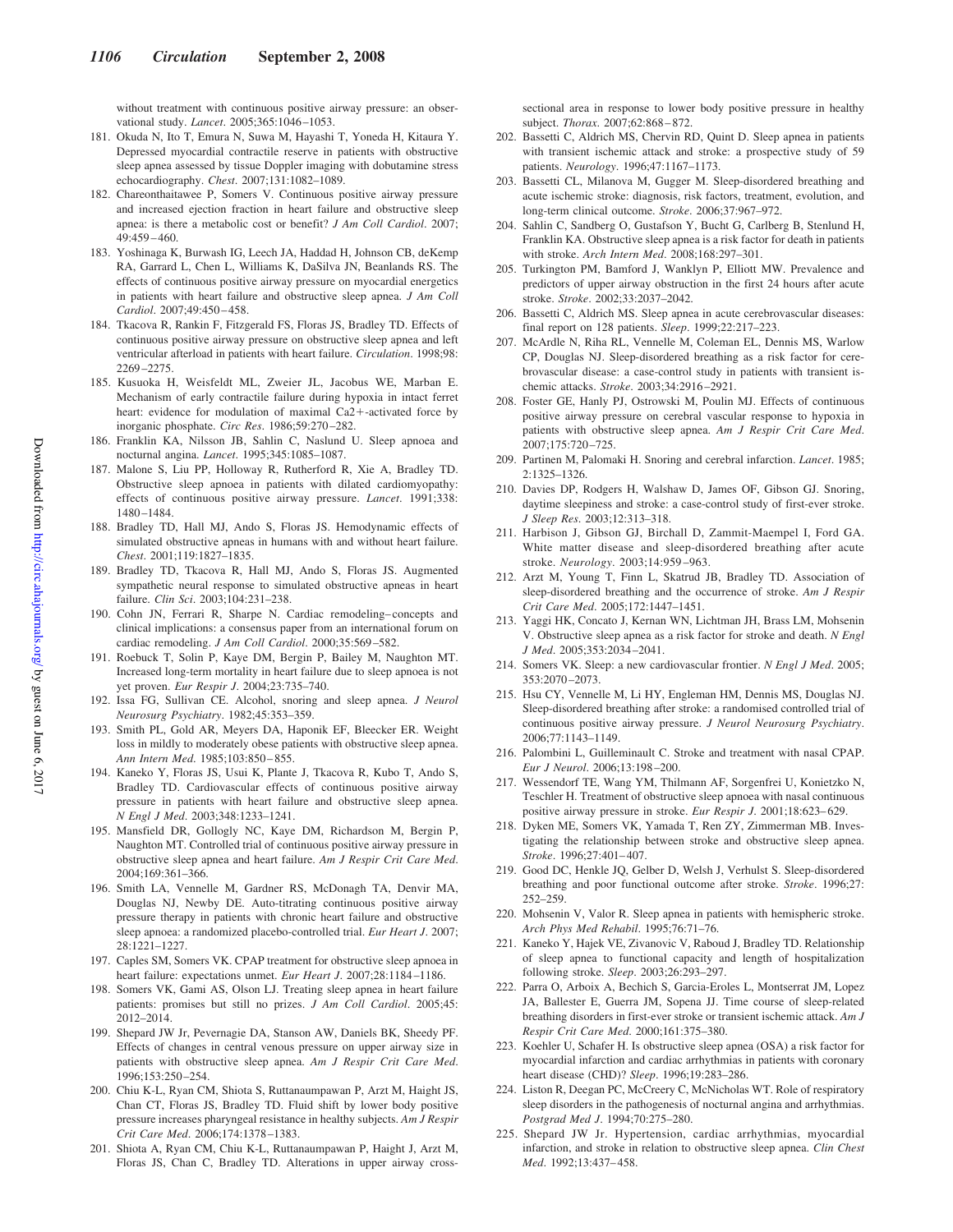- 226. Guilleminault C, Connolly SJ, Winkle RA. Cardiac arrhythmia and conduction disturbances during sleep in 400 patients with sleep apnea syndrome. *Am J Cardiol*. 1983;52:490 – 494.
- 227. Hoffstein V, Mateika S. Cardiac arrhythmias, snoring, and sleep apnea. *Chest*. 1994;106:466 – 471.
- 228. Miller WP. Cardiac arrhythmias and conduction disturbances in the sleep apnea syndrome. Prevalence and significance. *Am J Med*. 1982; 73:317–321.
- 229. Randazo DN, Winters SL, Schweitzer P. Obstructive sleep apneainduced supraventricular tachycardia. *J Electrocardiol*. 1996;29:65-67.
- 230. Tilkian AG, Guilleminault C, Schroeder JS, Lehrman KL, Simmons FB, Dement WC. Sleep-induced apnea syndrome. Prevalence of cardiac arrhythmias and their reversal after tracheostomy. *Am J Med*. 1977;63: 348 –358.
- 231. Mehra R, Benjamin EJ, Shahar E, Gottlieb DJ, Nawabit R, Kirchner HL, Sahadevan J, Redline S. Association of nocturnal arrhythmias with sleep-disordered breathing: The Sleep Heart Health Study. *Am J Respir Crit Care Med*. 2006;173:910 –916.
- 232. Daly MD, Angell-James JE, Elsner R. Role of carotid-body chemoreceptors and their reflex interactions in bradycardia and cardiac arrest. *Lancet*. 1979;1:764 –767.
- 233. Somers VK, Dyken ME, Mark AL, Abboud FM. Parasympathetic hyperresponsiveness and bradyarrhythmias during apnoea in hypertension. *Clin Auton Res*. 1992;2:171–176.
- 234. Zwillich C, Devlin T, White D, Douglas N, Weil J, Martin R. Bradycardia during sleep apnea. Characteristics and mechanism. *J Clin Invest*. 1982;69:1286 –1292.
- 235. Koehler U, Fus E, Grimm W, Pankow W, Schafer H, Stammnitz A, Peter JH. Heart block in patients with obstructive sleep apnoea: pathogenetic factors and effects of treatment. *Eur Respir J*. 1998;11:434 – 439.
- 236. Becker H, Brandenburg U, Peter JH, Von Wichert P. Reversal of sinus arrest and atrioventricular conduction block in patients with sleep apnea during nasal continuous positive airway pressure. *Am J Respir Crit Care Med*. 1995;151:215–218.
- 237. Grimm W, Hoffmann J, Menz V, Kohler U, Heitmann J, Peter JH, Maisch B. Electrophysiologic evaluation of sinus node function and atrioventricular conduction in patients with prolonged ventricular asystole during obstructive sleep apnea. *Am J Cardiol*. 1996;77: 1310 –1314.
- 238. Garrigue S, Pepin JL, Defaye P, Murgatroyd F, Poezevara Y, Clementy J, Levy P. High prevalence of sleep apnea syndrome in patients with long-term pacing: the European Multicenter Polysomnographic Study. *Circulation*. 2007;115:1703–1709.
- 239. Wang TJ, Parise H, Levy D, D'Agostino RB Sr, Wolf PA, Vasan RS, Benjamin EJ. Obesity and the risk of new-onset atrial fibrillation. *JAMA*. 2004;292:2471–2477.
- 240. Frost L, Hune LJ, Vestergaard P. Overweight and obesity as risk factors for atrial fibrillation or flutter: the Danish Diet, Cancer, and Health Study. *Am J Med*. 2005;118:489 – 495.
- 241. Mitchell AR, Spurrell PA, Sulke N. Circadian variation of arrhythmia onset patterns in patients with persistent atrial fibrillation. *Am Heart J*. 2003;146:902–907.
- 242. Mooe T, Gullsby S, Rabben T, Eriksson P. Sleep-disordered breathing: a novel predictor of atrial fibrillation after coronary artery bypass surgery. *Coron Artery Dis*. 1996;7:475– 478.
- 243. Gami AS, Pressman G, Caples SM, Kanagala R, Gard JJ, Davison DE, Malouf JF, Ammash NM, Friedman PA, Somers VK. Association of atrial fibrillation and obstructive sleep apnea. *Circulation*. 2004;110: 364 –367.
- 244. Harbison J, O'Reilly P, McNicholas WT. Cardiac rhythm disturbances in the obstructive sleep apnea syndrome: effects of nasal continuous positive airway pressure therapy. *Chest*. 2000;118:591–595.
- 245. Javaheri S. Effects of continuous positive airway pressure on sleep apnea and ventricular irritability in patients with heart failure. *Circulation*. 2000; 101:392–397.
- 246. Shepard JW Jr, Garrison MW, Grither DA, Dolan GF. Relationship of ventricular ectopy to oxyhemoglobin desaturation in patients with obstructive sleep apnea. *Chest*. 1985;88:335–340.
- 247. Ryan CM, Juvet S, Leung R, Bradley TD. Timing of nocturnal ventricular ectopy in heart failure patients with sleep apnea. *Chest*. 2008;133: 934 –940.
- 248. Fischter J, Bauer D, Arampatis S, Fries R, Heisel A, Sybrecht GW. Sleep-related breathing disorders are associated with ventricular arrhythmias in patients with an implantable cardioverter-defibrillator. *Chest*. 2002;122:558 –561.
- 249. Guilleminault C, Pool P, Motta J, Gillis AM. Sinus arrest during REM sleep in young adults. *N Engl J Med*. 1984;311:1006 –1010.
- 250. Stegman SS, Burroughs JM, Henthorn RW. Asymptomatic bradyarrhythmias as a marker for sleep apnea: appropriate recognition and treatment may reduce the need for pacemaker therapy. *Pacing Clin Electrophysiol*. 1996;19:899 –904.
- 251. Kanagala R, Murali NS, Friedman PA, Ammash NM, Gersh BJ, Ballman KV, Shamsuzzaman AS, Somers VK. Obstructive sleep apnea and the recurrence of atrial fibrillation. *Circulation*. 2003;107: 2589 –2594.
- 252. Ryan CM, Usui K, Floras JS, Bradley TD. Effect of continuous positive airway pressure on ventricular ectopy in heart failure patients with obstructive sleep apnoea. *Thorax*. 2005;60:781–785.
- 253. Garrigue S, Bordier P, Jaïs P, Shah DC, Hocini M, Raherison C, Tunon De Lara M, Haïssaguerre M, Clementy J. Benefit of atrial pacing in sleep apnea syndrome. *N Engl J Med*. 2002;346:404 – 412.
- 254. Lüthje L, Unterberg-Buchwald C, Dajani D, Vollman D, Hasenfuss G, Andreas S. Atrial overdrive pacing in patients with sleep apnea with implanted pacemaker. *Am J Respir Crit Care Med*. 2005;172:118 –122.
- 255. Pépin JL, Defaye P, Garrigue S, Poezevara Y, Lévy P. Overdrive pacing does not improve obstructive sleep apneoa syndrome. *Eur Respir J*. 2005;25:343–347.
- 256. Unterberg-Buchwald C, Lüthje L, Szych J, Vollman D, Hasenfuss G, Andreas S. Atrial overdrive pacing compared to CPAP in patients with obstructive sleep apneoa syndrome. *Eur Heart J*. 2005;26:2568 –2575.
- 257. Simantirakis EN, Schiza SE, Chrysostomakis SI, Chlouverakis GI, Kalapsinos NC, Siafakas NM, Vardas PE. Atrial overdrive pacing for the obstructive sleep apnea-hypopnea syndrome. *N Engl J Med*. 2005; 353:2568 –2577.
- 258. Krahn AD, Yee R, Erickson MK, Markowitz T, Gula LJ, Klein GJ, Skanes AC, George CF, Ferguson KA. Physiologic pacing in patients with obstructive sleep apnea: a prospective, randomized crossover trial. *J Am Coll Cardiol*. 2006;47:379 –383.
- 259. Sharafkhaneh A, Sharafkhaneh H, Bredikus A, Guilleminault C, Bozkurt B, Hirshkowitz M. Effect of atrial overdrive pacing on obstructive sleep apnea in patients with systolic heart failure. *Sleep Med*. 2007;8:31–36.
- 260. Mooe T, Rabben T, Wiklund U, Franklin KA, Eriksson P. Sleepdisordered breathing in men with coronary artery disease. *Chest*. 1996; 109:659 – 663.
- 261. Peker Y, Kraiczi H, Hedner J, Loth S, Johansson A, Bende M. An independent association between obstructive sleep apnoea and coronary artery disease. *Eur Respir J*. 1999;14:179 –184.
- 262. Sanner BM, Konermann M, Doberauer C, Weiss T, Zidek W. Sleepdisordered breathing in patients referred for angina evaluation–association with left ventricular dysfunction. *Clin Cardiol*. 2001;24: 146 –150.
- 263. Shafer H, Koehler U, Ewig S, Hosper E, Tasci S, Luderitz B. Obstructive sleep apnea as a risk marker in coronary artery disease. *Cardiology*. 1999;92:79 – 84.
- 264. Sorajja D, Gami AS, Somers VK, Behrenbeck TR, Garcia-Touchard A, Lopez-Jimenez F. Independent association between obstructive sleep apnea and subclinical coronary artery disease. *Chest*. 2008;133: 927–933.
- 265. Peled N, Abinader EG, Pillar G, Sharif D, Lavie P. Nocturnal ischemic events in patients with obstructive sleep apnea syndrome and ischemic heart disease: effects of continuous positive air pressure treatment. *J Am Coll Cardiol*. 1999;34:1744 –1749.
- 266. Hanly P, Sasson Z, Zuberi N, Lunn K. ST-segment depression during sleep in obstructive sleep apnea. *Am J Cardiol*. 1993;71:1341–1345.
- 267. Gami AS, Svatikova A, Wolk R, Olson EJ, Duenwald CJ, Jaffe AS, Somers VK. Cardiac troponin T in obstructive sleep apnea. *Chest*. 2004;125:2097–2100.
- 268. Mooe T, Franklin KA, Holmström K, Rabben T, Wiklund U. Sleepdisordered breathing and coronary artery disease: long-term prognosis. *Am J Respir Crit Care Med*. 2001;164:1910 –1913.
- 269. Hung J, Whitford EG, Parsons RW, Hillman DR. Association of sleep apnoea with myocardial infarction in men. *Lancet*. 1990;336:261–264.
- 270. Gami AS, Rader S, Svatikova A, Wolk R, Herold DL, Huyber C, Winnicki M, Somers VK. Familial premature coronary artery disease mortality and obstructive sleep apnea. *Chest*. 2007;131:118 –121.
- 271. Gami AS, Howard DE, Olson EJ, Somers VK. Day-night pattern of sudden death in obstructive sleep apnea. *N Engl J Med*. 2005;352: 1206 –1214.
- 272. Milleron O, Pillière R, Foucher A, de Roquefeuil F, Aegerter P, Jondeau G, Raffestin BG, Dubourg O. Benefits of obstructive sleep apnoea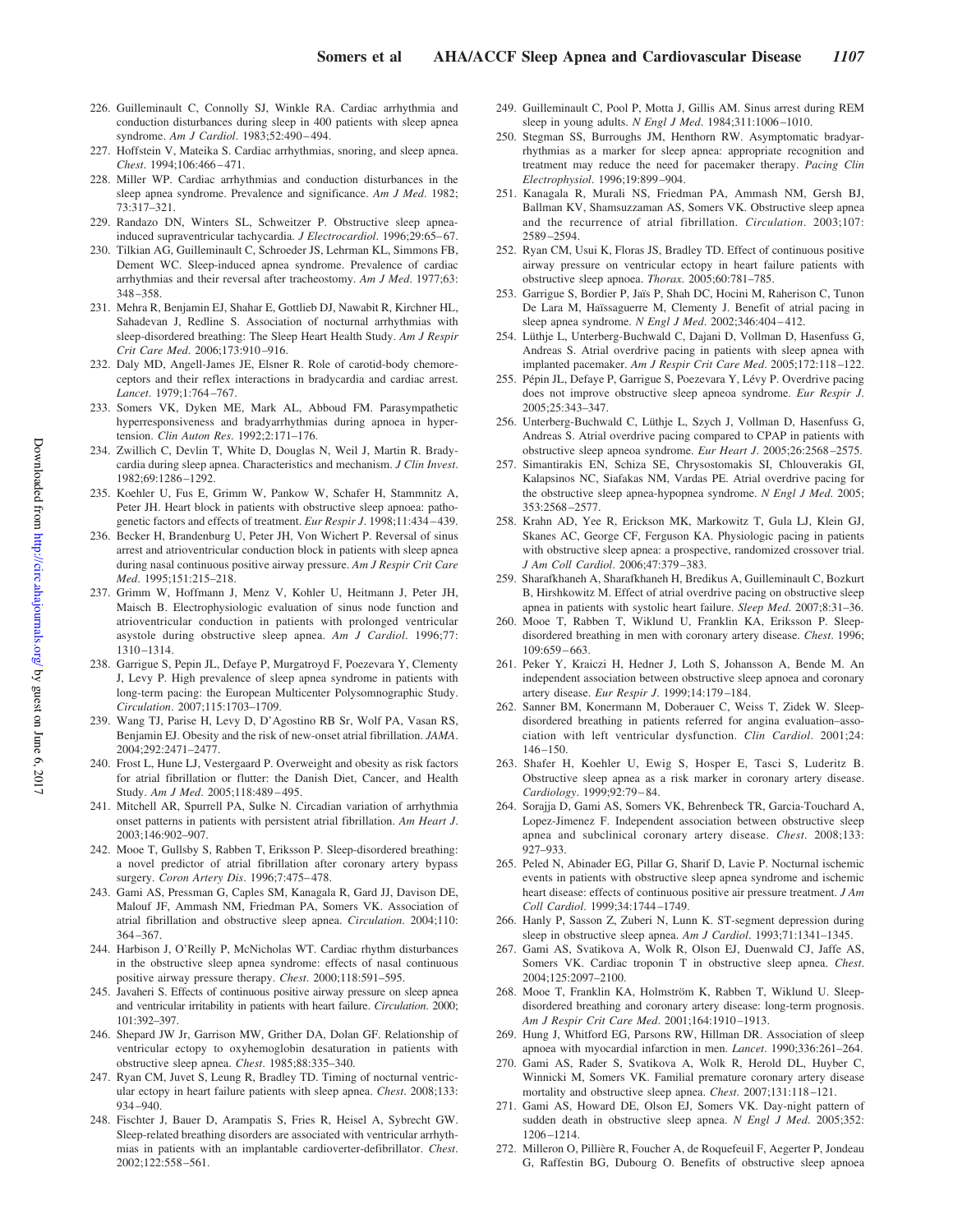treatment in coronary artery disease: a long-term follow-up study. *Eur Heart J*. 2004;25:728 –734.

- 273. Gami AS, Somers VK. Obstructive sleep apnoea, metabolic syndrome, and cardiovascular outcomes. *Eur Heart J*. 2004;25:709 –711.
- 274. Chaouat A, Weitzenblum E, Krieger J, Oswald M, Kessler R. Pulmonary hemodynamics in the obstructive sleep apnea syndrome: results in 220 consecutive patients. *Chest*. 1996;109:380 –386.
- 275. Laks L, Lehrhaft B, Grunstein RR, Sullivan CE. Pulmonary hypertension in obstructive sleep apnoea. *Eur Respir J*. 1995;8:537– 451.
- 276. Sanner BM, Doberauer C, Konermann M, Sturm A, Zidek W. Pulmonary hypertension in patients with obstructive sleep apnea syndrome. *Arch Intern Med*. 1997;157:2483–2487.
- 277. Yamakawa H, Shiomi T, Sasanabe R, Hasegawa R, Ootake K, Banno K, Wakayama H, Katada M, Kobayashi T. Pulmonary hypertension in patients with severe obstructive sleep apnea. *Psychiatry Clin Neurosci*. 2002;56:311–312.
- 278. Motley HL CA, Werko L, Himmelstein A, Dresdale D. The influence of short periods of induced acute anoxia upon pulmonary artery pressures in man. *Am J Physiol-Legacy*. 1947;150:315–320.
- 279. Voelkel NF. Mechanisms of hypoxic pulmonary vasoconstriction. *Am Rev Respir Dis*. 1986;133:1186 –1195.
- 280. Sajkov D, Wang T, Saunders NA, Bune AJ, McEvoy RD. Continuous positive airway pressure treatment improves pulmonary hemodynamics in patients with obstructive sleep apnea. *Am J Respir Crit Care Med*. 2002;165:152–158.
- 281. Sajkov D, Wang T, Saunders NA, Bune AJ, Neill AM, Douglas Mcevoy R. Daytime pulmonary hemodynamics in patients with obstructive sleep apnea without lung disease. *Am J Respir Crit Care Med*. 1999;159: 1518 –1526.
- 282. Simonneau G, Galiè N, Rubin LJ, Langleben D, Seeger W, Domenighetti G, Gibbs S, Lebrec D, Speich R, Beghetti M, Rich S, Fishman A. Clinical classification of pulmonary hypertension. *J Am Coll Cardiol*. 2004;43:5S–12S.
- 283. Badesch DB, Abman SH, Ahearn GS, Barst RJ, McCrory DC, Simonneau G, McLaughlin VV, American College of Chest Physicians. Medical therapy for pulmonary arterial hypertension: ACCP evidence-based clinical practice guidelines. *Chest*. 2004;126:35S– 62S.
- 284. Kessler R, Chaouat A, Weitzenblum E, Oswald M, Ehrhart M, Apprill M, Krieger J. Pulmonary hypertension in the obstructive sleep apnoea syndrome: prevalence, causes and therapeutic consequences. *Eur Respir J*. 1996;9:787–794.
- 285. Alchanatis M, Tourkohoriti G, Kakouros S, Kosmas E, Podaras S, Jordanoglou JB. Daytime pulmonary hypertension in patients with obstructive sleep apnea: the effect of continuous positive airway pressure on pulmonary hemodynamics. *Respiration*. 2001;68:566 –572.
- 286. Motta J, Guilleminault C, Schroeder JS, Dement WC. Tracheostomy and hemodynamic changes in sleep-inducing apnea. *Ann Intern Med*. 1978; 89:454 – 458.
- 287. Chaouat A, Weitzenblum E, Kessler R, Oswald M, Sforza E, Liegeon MN, Krieger J. Five-year effects of nasal continuous positive airway pressure in obstructive sleep apnoea syndrome. *Eur Respir J*. 1997;10: 2578 –2582.
- 288. Arias MA, Garcia-Rio F, Alonso-Fernandez A, Martinez I, Villamor J. Pulmonary hypertension in obstructive sleep apnoea: effects of continuous positive airway pressure: a randomized, controlled cross-over study. *Eur Heart J*. 2006;27:1106 –1113.
- 289. Perl J, Unruh ML, Chan CT. Sleep disorders in end-stage renal disease: "markers of inadequate dialysis"? *Kidney Int*. 2006;70:1687-1693.
- 290. Hanly P. Sleep apnea and daytime sleepiness in end-stage renal disease. *Semin Dial*. 2004;17:109 –114.
- 291. Hanly PJ, Millar TW, Steljes DG, Baert R, Frais MA, Kryger MH. The effect of oxygen on respiration and sleep in patients with congestive heart failure. *Ann Intern Med*. 1989;111:777–782.
- 292. Kimmel PL, Miller G, Mendelson WB. Sleep apnea syndrome in chronic renal disease. *Am J Med*. 1989;86:308 –314.
- 293. Amann K, Koch A, Hofstetter J, Gross ML, Haas C, Orth SR, Ehmke H, Rump LC, Ritz E. Glomerulosclerosis and progression: effect of subantihypertensive doses of alpha and beta blockers. *Kidney Int*. 2001;60: 1309 –1323.
- 294. Johnson RJ, Gordon KL, Suga S, Duijvestijn AM, Griffin K, Bidani A. Renal injury and salt-sensitive hypertension after exposure to catecholamines. *Hypertension*. 1999;34:151–159.
- 295. Foley RN, Parfrey PS, Sarnak MJ. Epidemiology of cardiovascular disease in chronic renal disease. *J Am Soc Nephrol*. 1998;9:S16 –S23.
- 296. Schohn D, Weidmann P, Jahn H, Beretta-Piccoli C. Norepinephrinerelated mechanism in hypertension accompanying renal failure. *Kidney Int*. 1985;28:814 – 822.
- 297. Kinebuchi S, Kazama JJ, Satoh M, Sakai K, Nakayama H, Yoshizawa H, Narita I, Suzuki E, Gejyo F. Short-term use of continuous positive airway pressure ameliorates glomerular hyperfiltration in patients with obstructive sleep apnoea syndrome. *Clin Sci (Lond)*. 2004;107:317–322.
- 298. Sklar AH, Chaudhary BA, Harp R. Nocturnal urinary protein excretion rates in patients with sleep apnea. *Nephron*. 1989;51:35–38.
- 299. Mello P, Franger M, Boujaoude Z, Adaimy M, Gelfand E, Kass J, Weisberg LS. Night and day proteinuria in patients with sleep apnea. *Am J Kidney Dis*. 2004;44:636 – 641.
- 300. Sarnak MJ, Levey AS, Schoolwerth AC, Coresh J, Culleton B, Hamm LL, McCullough PA, Kasiske BL, Kelepouris E, Klag MJ, Parfrey P, Pfeffer M, Raij L, Spinosa DJ, Wilson PW; American Heart Association Councils on Kidney in Cardiovascular Disease, High Blood Pressure Research, Clinical Cardiology, and Epidemiology and Prevention. Kidney disease as a risk factor for development of cardiovascular disease: a statement from the American Heart Association Councils on Kidney in Cardiovascular Disease, High Blood Pressure Research, Clinical Cardiology, and Epidemiology and Prevention. *Circulation*. 2003;108:2154 –2169.
- 301. Port FK, Hulbert-Shearon TE, Wolfe RA, Bloembergen WE, Golper TA, Agodoa LY, Young EW. Predialysis blood pressure and mortality risk in a national sample of maintenance hemodialysis patients. *Am J Kidney Dis*. 1999;33:507–517.
- 302. Zoccali C, Mallamaci F, Parlongo S, Cutrupi S, Benedetto FA, Tripepi G, Bonanno G, Rapisarda F, Fatuzzo P, Seminara G, Cataliotti A, Stancanelli B, Malatino LS. Plasma norepinephrine predicts survival and incident cardiovascular events in patients with end-stage renal disease. *Circulation*. 2002;105:1354 –1359.
- 303. Zoccali C, Mallamaci F, Tripepi G. Nocturnal hypoxemia predicts incident cardiovascular complications in dialysis patients. *J Am Soc Nephrol*. 2002;13:729 –733.
- 304. Silberberg JS, Barre PE, Prichard SS, Sniderman AD. Impact of left ventricular hypertrophy on survival in end-stage renal disease. *Kidney Int*. 1989;36:286 –290.
- 305. Benz RL, Pressman MR, Hovick ET, Peterson DD. Potential novel predictors of mortality in end-stage renal disease patients with sleep disorders. *Am J Kidney Dis*. 2000;35:1052–1060.
- 306. Auckley DH, Schmidt-Nowara W, Brown LK. Reversal of sleep apnea hypopnea syndrome in end-stage renal disease after kidney transplantation. *Am J Kidney Dis*. 1999;34:739 –744.
- 307. Langevin B, Fouque D, Leger P, Robert D. Sleep apnea syndrome and end-stage renal disease. Cure after renal transplantation. *Chest*. 1993; 103:1330 –1335.
- 308. Wadhwa NK, Seliger M, Greenberg HE, Bergofsky E, Mendelson WB. Sleep related respiratory disorders in end-stage renal disease patients on peritoneal dialysis. *Perit Dial Int*. 1992;12:51–56.
- 309. Hanly PJ, Pierratos A. Improvement of sleep apnea in patients with chronic renal failure who undergo nocturnal hemodialysis. *N Engl J Med*. 2001;344:102–107.
- 310. Chan CT, Hanly P, Gabor J, Picton P, Pierratos A, Floras JS. Impact of nocturnal hemodialysis on the variability of heart rate and duration of hypoxemia during sleep. *Kidney Int*. 2004;65:661– 665.
- 311. Tang SC, Lam B, Ku PP, Leung WS, Chu CM, Ho YW, Ip MS, Lai KN. Alleviation of sleep apnea in patients with chronic renal failure by nocturnal cycler-assisted peritoneal dialysis compared with conventional continuous ambulatory peritoneal dialysis. *J Am Soc Nephrol*. 2006;17: 2607–2616.
- 312. Cleator IG, Birmingham CL, Kovacevic S, Cleator MM, Gritzner S. Long-term effect of ileogastrostomy surgery for morbid obesity on diabetes mellitus and sleep apnea. *Obes Surg*. 2006;16:1337–1341.
- 313. Fritscher LG, Mottin CC, Canani S, Chatkin JM. Obesity and obstructive sleep apnea-hypopnea syndrome: the impact of bariatric surgery. *Obes Surg*. 2007;17:95–99.
- 314. Haines KL, Nelson LG, Gonzalez R, Torrella T, Martin T, Kandil A, Dragotti R, Anderson WM, Gallagher SF, Murr MM. Objective evidence that bariatric surgery improves obesity-related obstructive sleep apnea. *Surgery*. 2007;141:354 –358.
- 315. Neill AM, Angus SM, Sajkov D, McEvoy RD. Effects of sleep posture on upper airway stability in patients with obstructive sleep apnea. *Am J Respir Crit Care Med*. 1997;155:199 –204.
- 316. Phillips BA, Okeson J, Paesani D, Gilmore R. Effect of sleep position on sleep apnea and parafunctional activity. *Chest*. 1986;90:424 – 429.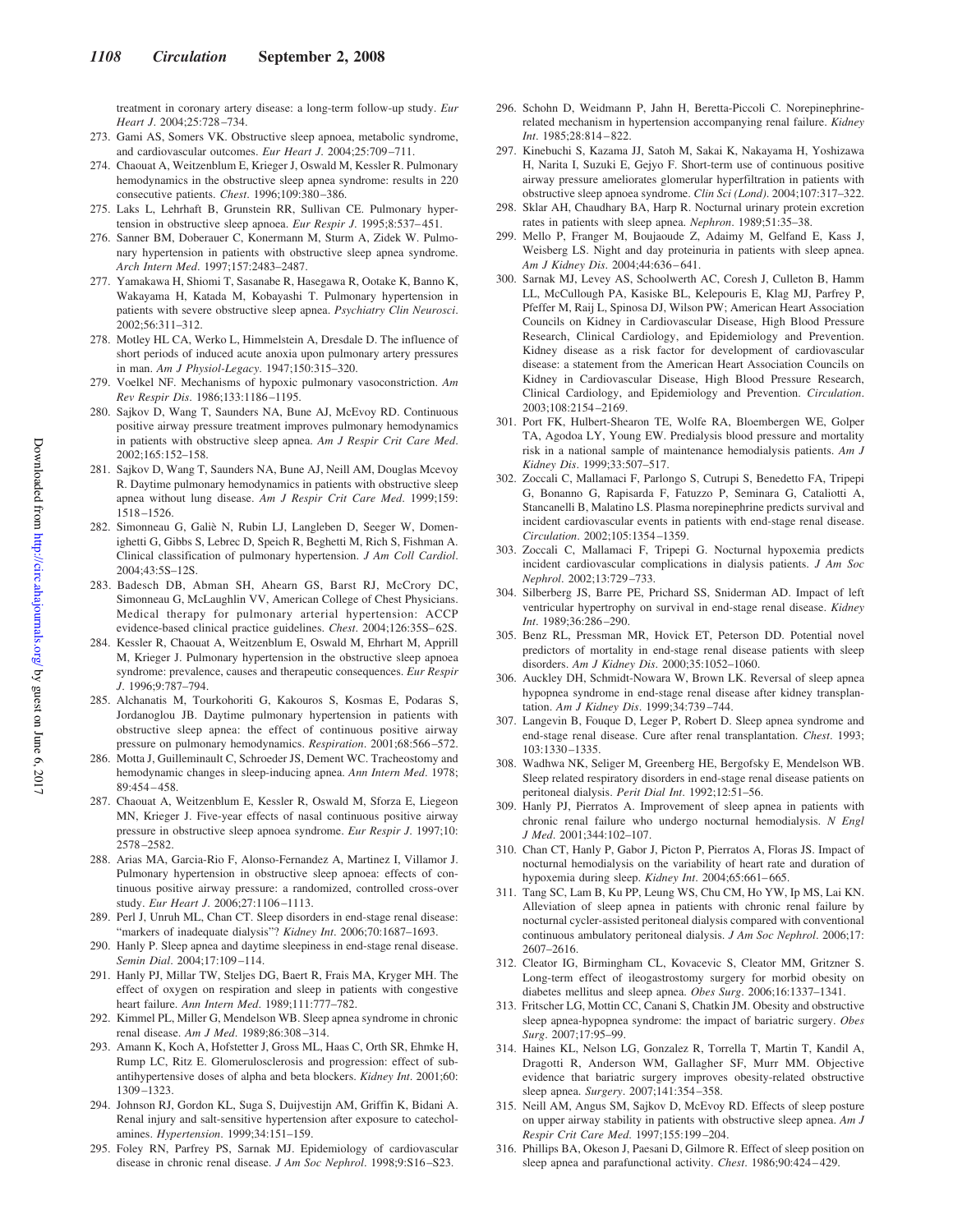- 317. Sanders MH, Moore SE, Eveslage J. CPAP via nasal mask: a treatment for occlusive sleep apnea. *Chest*. 1983;83:144 –145.
- 318. Sanders MH. Nasal CPAP effect on patterns of sleep apnea. *Chest*. 1984;86:839 – 844.
- 319. Derderian SS, Bridenbaugh RH, Rajagopal KR. Neuropsychologic symptoms in obstructive sleep apnea improve after treatment with nasal continuous positive airway pressure. *Chest*. 1988;94:1023–1027.
- 320. Engleman HM, Cheshire KE, Deary IJ, Douglas NJ. Daytime sleepiness, cognitive performance and mood after continuous positive airway pressure for the sleep apnoea/hypopnoea syndrome. *Thorax*. 1989;48: 911–914.
- 321. Engleman HM, Martin SE, Deary IJ, Douglas NJ. Effect of continuous positive airway pressure treatment on daytime function in sleep apnoea/ hypopnoea syndrome. *Lancet*. 1994;343:572–575.
- 322. Lamphere J, Roehrs T, Wittig R. Recovery of alertness after CPAP in apnea. *Chest*. 1989;96:1364 –1367.
- 323. Rajagopal KR, Bennett LL, Dillard TA, Tellis CJ, Tenholder MF. Overnight nasal CPAP improves hypersomnolence in sleep apnea. *Chest*. 1986;90:172–176.
- 324. Zimmerman ME, Arnedt JT, Stanchina M, Millman RP, Aloia MS. Normalization of memory performance and positive airway pressure adherence in memory-impaired patients with obstructive sleep apnea. *Chest*. 2006;130:1772–1778.
- 325. Aloia MS, Arnedt JT, Riggs RL, Hecht J, Borrelli B. Clinical management of poor adherence to CPAP: motivational enhancement. *Behav Sleep Med*. 2004;2:205–222.
- 326. Aloia MS, Smith K, Arnedt JT, Millman RP, Stanchina M, Carlisle C, Hecht J, Borrelli B. Brief behavioral therapies reduce early positive airway pressure discontinuation rates in sleep apnea syndrome: preliminary findings. *Behav Sleep Med*. 2007;5:89 –104.
- 327. Ferguson KA, Love LL, Ryan CF. Effect of mandibular and tongue protrusion on upper airway size during wakefulness. *Am J Respir Crit Care Med*. 1997;155:1748 –1754.
- 328. Lowe AA. Can we predict the success of dental appliance therapy for the treamtent of obstructive sleep apnea based on anatomic considerations? *Sleep*. 1993;16:S93–S95.
- 329. Ferguson KA, Cartwright R, Rogers R, Schmidt-Nowara W. Oral appliances for snoring and obstructive sleep apnea: a review. *Sleep*. 2006;29:244 –262.
- 330. Kezirian EJ, Goldberg AN. Hypopharyngeal surgery in obstructive sleep apnea: an evidence-based medicine review. *Arch Otolaryngol Head Neck Surg*. 2006;132:206 –213.
- 331. Sher AE, Schechtman KB, Piccirillo JF. The efficacy of surgical modifications of the upper airway in adults with obstructive sleep apnea syndrome. *Sleep*. 1996;19:156 –177.
- 332. Laurentano AM, Khosla RK, Richardson G, Matheson J, Weiss JW, Graham C, Fried MP. Efficacy of laser-assisted uvulopalatoplasty. *Lasers Surg Med*. 1997;21:109 –116.
- 333. Veasey SC, Guilleminault C, Strohl KP, Sanders MH, Ballard RD, Magalang UJ. Medical therapy for obstructive sleep apnea: a review by the Medical Therapy for Obstructive Sleep Apnea Task Force of the Standards of Practice Committee of the American Academy of Sleep Medicine. *Sleep*. 2006;29:1036 –1044.
- 334. Javaheri S. Sleep disorders in systolic heart failure: a prospective study of 100 male patients. The final report. *Int J Cardiol*. 2006;106:21–28.
- 335. Young T, Shahar E, Nieto FJ, Redline S, Newman AB, Gottlieb DJ, Walsleben JA, Finn L, Enright P, Samet JM; Sleep Heart Health Study Research Group. Predictors of sleep-disordered breathing in communitydwelling adults: the Sleep Heart Health Study. *Arch Intern Med*. 2002; 162:893–900.
- 336. Resnick HE, Redline S, Shahar E, Gilpin A, Newman A, Walter R, Ewy GA, Howard BV, Punjabi NM; Sleep Heart Health Study. Diabetes and sleep disturbances: findings from the Sleep Heart Health Study. *Diabetes Care*. 2003;26:702–709.
- 337. Lanfranchi PA, Somers VK, Braghiroli A, Corra U, Eleuteri E, Giannuzzi P. Central sleep apnea in left ventricular dysfunction: prevalence and implications for arrhythmic risk. *Circulation*. 2003;107: 727–732.
- 338. Bradley TD, Logan AG, Kimoff RJ, Series F, Morrison D, Ferguson K, Belenkie I, Pfeifer M, Fleetham J, Hanly P, Smilovitch M, Tomlinson G, Floras JS; CANPAP Investigators. Continuous positive airway pressure for central sleep apnea and heart failure. *N Engl J Med*. 2005;353: 2025–2033.
- 339. Lanfranchi PA, Braghiroli A, Bosimini E, Mazzuero G, Colombo R, Donner CF, Giannuzzi P. Prognostic value of nocturnal Cheyne-Stokes respiration in chronic heart failure. *Circulation*. 1999;99:1435–1440.
- 340. Solin P, Bergin P, Richardson M, Kaye DM, Walters EH, Naughton MT. Influence of pulmonary capillary wedge pressure on central apnea in heart failure. *Circulation*. 1999;99:1574 –1579.
- 341. Brack T, Thüer I, Clarenbach CF, Senn O, Noll G, Russi EW, Bloch KE. Daytime Cheyne-Stokes respiration in ambulatory patients with severe congestive heart failure is associated with increased mortality. *Chest*. 2007;132:1463–1471.
- 342. Olson LJ, Arruda-Olson AM, Somers VK, Scott CG, Johnson BD. Exercise oscillatory ventilation: instability of breathing control associated with advanced heart failure. *Chest*. 2008;133:474 – 481.
- 343. van de Borne P, Oren R, Abouassaly C, Anderson E, Somers VK. Effect of Cheyne-Stokes respiration on muscle sympathetic nerve activity in severe congestive heart failure secondary to ischemic or idiopathic dilated cardiomyopathy. *Am J Cardiol*. 1998;81:432– 436.
- 344. Naughton MT, Benard DC, Liu PP, Rutherford R, Rankin F, Bradley TD. Effects of nasal CPAP on sympathetic activity in patients with heart failure and central sleep apnea. *Am J Respir Crit Care Med*. 1995;152: 473– 479.
- 345. Mansfield D, Kaye DM, Brunner La Rocca H, Solin P, Esler MD, Naughton MT. Raised sympathetic nerve activity in heart failure and central sleep apnea is due to heart failure severity. *Circulation*. 2003; 107:1396 –1400.
- 346. Crowell JW, Guyton AC, Moore JW. Basic oscillating mechanism of Cheyne-Stokes breathing. *Am J Physiol*. 1956;187:395–398.
- 347. Francis DP, Willson K, Davies LC, Coats AJ, Piepoli M. Quantitative general theory for periodic breathing in chronic heart failure and its clinical implications. *Circulation*. 2000;102:2214 –2221.
- 348. Javaheri S. Central sleep apnea in congestive heart failure: prevalence, mechanisms, impact, and therapeutic options. *Semin Respir Crit Care Med*. 2005;26:44 –55.
- 349. Hanly PJ, Zuberi-Khokhar NS. Increased mortality associated with Cheyne-Stokes respiration in patients with congestive heart failure. *Am J Respir Crit Care Med*. 1996;153:272–276.
- 350. Sin DD, Logan AG, Fitzgerald FS, Liu PP, Bradley TD. Effects of continuous positive airway pressure on cardiovascular outcomes in heart failure patients with and without Cheyne-Stokes respiration. *Circulation*. 2000; 102:61– 66.
- 351. Javaheri S, Shukla R, Zeigler H, Wexler L. Central sleep apnea, right ventricular dysfunction, and low diastolic blood pressure are predictors of mortality in systolic heart failure. *J Am Coll Cardiol*. 2007;49: 2028 –2034.
- 352. Tkacova R, Niroumand M, Lorenzi-Filho G, Bradley TD. Overnight shift from obstructive to central apneas in patients with heart failure: role of PCO2 and circulatory delay. *Circulation*. 2001;103:238 –243.
- 353. Tkacova R, Wang H, Bradley TD. Night-to-night alterations in sleep apnea type in patients with heart failure. *J Sleep Res*. 2006;15:321–328.
- 354. Walsh JT, Andrews R, Starling R, Cowley AJ, Johnston ID, Kinnear WJ. Effects of captopril and oxygen on sleep apnoea in patients with mild to moderate congestive cardiac failure. *Br Heart J*. 1995;73: 237–241.
- 355. Nakayama H, Smith CA, Rodman JR, Skatrud JB, Dempsey JA. Effect of ventilatory drive on carbon dioxide sensitivity below eupnea during sleep. *Am J Respir Crit Care Med*. 2002;165:1251–1260.
- 356. Xie A, Skatrud JB, Puleo DS, Rahko PS, Dempsey JA. Apnea-hypopnea threshold for CO2 in patients with congestive heart failure. *Am J Respir Crit Care Med*. 2002;165:1245–1250.
- 357. Tamura A, Kawano Y, Naono S, Kotoku M, Kadota J. Relationship between beta-blocker treatment and the severity of central sleep apnea in chronic heart failure. *Chest*. 2007;131:130 –135.
- 358. Franklin KA, Eriksson P, Sahlin C, Lundgren R. Reversal of central sleep apnea with oxygen. *Chest*. 1997;111:163–169.
- 359. Staniforth AD, Kinnear WJ, Starling R, Hetmanski DJ, Cowley AJ. Effect of oxygen on sleep quality, cognitive function and sympathetic activity in patients with chronic heart failure and Cheyne-Stokes respiration. *Eur Heart J*. 1998;19:922–928.
- 360. Andreas S, Clemens C, Sandholzer H, Figulla HR, Kreuzer H. Improvement of exercise capacity with treatment of Cheyne-Stokes respiration in patients with congestive heart failure. *J Am Coll Cardiol*. 1996;27:1486 –1490.
- 361. Javaheri S, Parker TJ, Wexler L, Liming JD, Lindower P, Roselle GA. Effect of theophylline on sleep-disordered breathing in heart failure. *N Engl J Med*. 1996;335:562–567.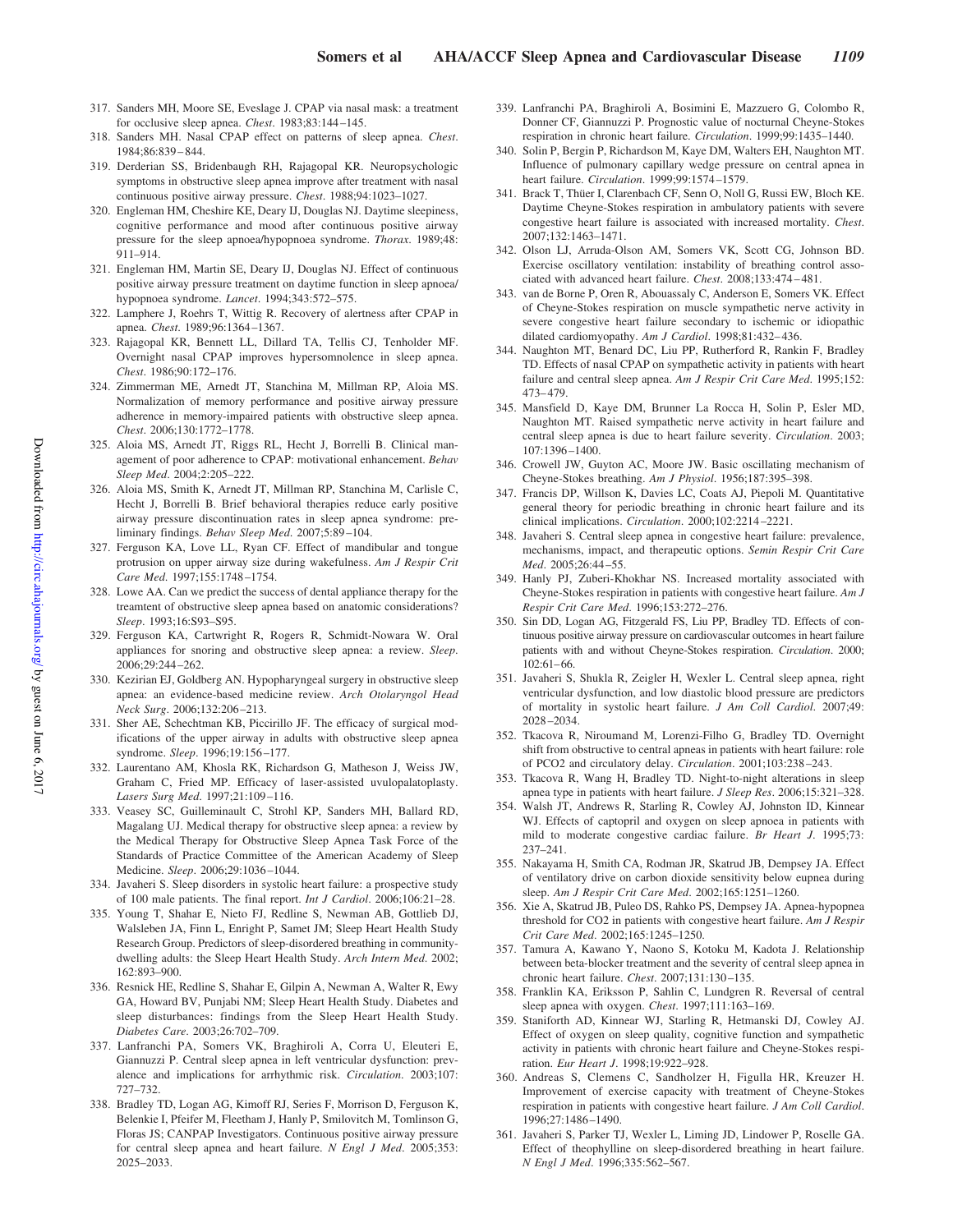- 362. Javaheri S. Acetazolamide improves central sleep apnea in heart failure: a double-blind, prospective study. *Am J Respir Crit Care Med*. 2006; 173:234 –237.
- 363. Naughton MT, Liu PP, Bernard DC, Goldstein RS, Bradley TD. Treatment of congestive heart failure and Cheyne-Stokes respiration during sleep by continuous positive airway pressure. *Am J Respir Crit Care Med*. 1995;151:92–97.
- 364. Teschler H, Döhring J, Wang YM, Berthon-Jones M. Adaptive pressure support servo-ventilation: a novel treatment for Cheyne-Stokes respiration in heart failure. *Am J Respir Crit Care Med*. 2001;164:614-619.
- 365. Philippe C, Stoïca-Herman M, Drouot X, Raffestin B, Escourrou P, Hittinger L, Michel PL, Rouault S, d'Ortho MP. Compliance with and effectiveness of adaptive servoventilation versus continuous positive airway pressure in the treatment of Cheyne-Stokes respiration in heart failure over a six month period. *Heart*. 2006;92:337–342.
- 366. Tkacova R, Liu PP, Naughton MT, Bradley TD. Effect of continuous positive airway pressure on mitral regurgitant fraction and atrial natriuretic peptide in patients with heart failure. *J Am Coll Cardiol*. 1997; 30:739 –745.
- 367. Sin D, Logan A, Fitzgerald F, Liu PP, Bradley TD. Effects of continuous positive airway pressure on cardiovascular outcomes in heart failure patients with and without Cheyne-Stokes respiration. *Circulation*. 2000; 102:61– 66.
- 368. Pepperell JC, Maskell NA, Jones DR, Langford-Wiley BA, Crosthwaite N, Stradling JR, Davies RJ. A randomized controlled trial of adaptive ventilation for Cheyne-Stokes breathing in heart failure. *Am J Respir Crit Care Med*. 2003;168:1109 –1114.
- 369. Bradley TD. CPAP should be used for central sleep apnea in congestive heart failure patients. *J Clin Sleep Med*. 2006;2:394 –398.
- 370. Javaheri S. CPAP should not be used for central sleep apnea in congestive heart failure patients. *J Clin Sleep Med*. 2006;2:399 – 402.
- 371. Arzt M, Floras JS, Logan AG, Kimoff RJ, Series F, Morrison D, Ferguson K, Belenkie I, Pfeifer M, Fleetham J, Hanly P, Smilovitch M, Ryan C, Tomlinson G, Bradley TD; CANPAP Investigators. Suppression of central sleep apnea by continuous positive airway pressure and transplant-free survival in heart failure: a post hoc analysis of the Canadian Continuous Positive Airway Pressure for Patients with Central Sleep Apnea and Heart Failure Trial (CANPAP). *Circulation*. 2007;115: 3173–3180.
- 372. Olson LJ, Somers VK. Treating central sleep apnea in heart failure: outcomes revisited. *Circulation*. 2007;115:3140 –3142.
- 373. Sinha AM, Skobel EC, Breithardt OA, Norra C, Markus KU, Breuer C, Hanrath P, Stellbrink C. Cardiac resynchronization therapy improves central sleep apnea and Cheyne-Stokes respiration in patients with chronic heart failure. *J Am Coll Cardiol*. 2004;44:68 –71.
- 374. Kara T, Novak M, Nykodym J, Bybee KA, Meluzin J, Orban M, Novakaova Z, Lipoldova J, Hayes DL, Souceck M, Vitovec J, Somers VK. Effect of cardiac resynchronization therapy on sleep disordered breathing in patients with systolic heart failure. *Chest*. April 10, 2008. DOI: 10.1378/chest.07-2832. Available at: http://www.chestjournal.org/ cgi/reprint/chest.07-2832v1. Accessed April 21, 2008.
- 375. Amin R, Anthony L, Somers V, Fenchel M, McConnell K, Jefferies J, Willging P, Kalra M, Daniels S. Growth velocity predicts recurrence of sleep disordered breathing one year after adenotonsillectomy. *Am J Respir Crit Care Med*. 2008;177:654 – 659.
- 376. Kelly A, Marcus CL. Childhood obesity, inflammation, and apnea: what is the future for our children? *Am J Respir Crit Care Med*. 2005;171: 202–203.
- 377. Kwok KL, Ng DK, Cheung YF. BP and arterial distensibility in children with primary snoring. *Chest*. 2003;123:1561–1566.
- 378. Serratto M, Harris VJ, Carr I. Upper airways obstruction. Presentation with systemic hypertension. *Arch Dis Child*. 1981;56:153–155.
- 379. Marcus CL, Greene MG, Carroll JL. Blood pressure in children with obstructive sleep apnea. *Am J Respir Crit Care Med*. 1998;157: 1098 –1103.
- 380. Kohyama J, Ohinata JS, Hasegawa T. Blood pressure in sleep disordered breathing. *Arch Dis Child*. 2003;88:139 –142.
- 381. Enright PL, Goodwin JL, Sherrill DL, Quan JR, Quan SF; Tucson Children's Assessment of Sleep Apnea study. Blood pressure elevation associated with sleep-related breathing disorder in a community sample of white and Hispanic children: the Tucson Children's Assessment of Sleep Apnea study. *Arch Pediatr Adolesc Med*. 2003;157:901–904.
- 382. Amin RS, Carroll JL, Jeffries JL, Grone C, Bean JA, Chini B, Bokulic R, Daniels SR. Twenty-four-hour ambulatory blood pressure in children

with sleep-disordered breathing. *Am J Respir Crit Care Med*. 2004;169: 950 –956.

- 383. Leung LC, Ng DK, Lau MW, Chan CH, Kwok KL, Chow PY, Cheung JM. Twenty-four-hour ambulatory BP in snoring children with obstructive sleep apnea syndrome. *Chest*. 2006;130:1009 –1017.
- 384. Ross RD, Daniels SR, Loggie JM, Meyer RA, Ballard ET. Sleep apneaassociated hypertension and reversible left ventricular hypertrophy. *J Pediatr*. 1987;111:253–255.
- 385. Amin R, Somers VK, McConnell K, Willging P, Myer C, Sherman M, McPhail G, Morgenthal A, Fenchel M, Bean J, Kimball T, Daniels S. Activity-adjusted 24-hour ambulatory blood pressure and cardiac remodeling in children with sleep disordered breathing. *Hypertension*. 2008;51:84 –91.
- 386. Richards W, Ferdman RM. Prolonged morbidity due to delays in the diagnosis and treatment of obstructive sleep apnea in children. *Clin Pediatr (Phila)*. 2000;39:103–108.
- 387. Kaditis AG, Alexopoulos EI, Kalampouka E, Kostadima E, Angelopoulos N, Germenis A, Zintzaras E, Gourgoulianis K. Morning levels of fibrinogen in children with sleep-disordered breathing. *Eur Respir J*. 2004;24:790 –797.
- 388. Kaditis AG, Alexopoulos EI, Kalampouka E, Kostadima E, Germenis A, Zintzaras E, Gourgoulianis K. Morning levels of C-reactive protein in children with obstructive sleep-disordered breathing. *Am J Respir Crit Care Med*. 2005;171:282–286.
- 389. Tam CS, Wong M, McBain R, Bailey S, Waters KA. Inflammatory measures in children with obstructive sleep apnoea. *J Paediatr Child Health*. 2006;42:277–282.
- 390. Tauman R, Ivanenko A, O'Brien LM, Gozal D. Plasma C-reactive protein levels among children with sleep-disordered breathing. *Pediatrics*. 2004; 113:e564 –e569.
- 391. Tauman R, O'Brien LM, Gozal D. Hypoxemia and obesity modulate plasma C-reactive protein and interleukin-6 levels in sleep-disordered breathing. *Sleep Breath*. 2007;11:77– 84.
- 392. Hunt CE, Brouillette RT. Abnormalities of breathing control and airway maintenance in infants and children as a cause of cor pulmonale. *Pediatr Cardiol*. 1982;3:249 –256.
- 393. Amin RS, Kimball TR, Bean JA, Jeffries JL, Willging JP, Cotton RT, Witt SA, Glascock BJ, Daniels SR. Left ventricular hypertrophy and abnormal ventricular geometry in children and adolescents with obstructive sleep apnea. *Am J Respir Crit Care Med*. 2002;165: 1395–1399.
- 394. Sánchez-Armengol A, Rodríguez-Puras MJ, Fuentes-Pradera MA, Quintana-Gallego E, Borja-Urbano G, Cayuela A, Capote F. Echocardiographic parameters in adolescents with sleep-related breathing disorders. *Pediatr Pulmonol*. 2003;36:27–33.
- 395. Amin RS, Kimball TR, Kalra M, Jeffries JL, Carroll JL, Bean JA, Witt SA, Glascock BJ, Daniels SR. Left ventricular function in children with sleep-disordered breathing. Am J Cardiol. 2005;95:801-804.
- 396. Kaditis AG, Alexopoulos EI, Hatzi F, Kostadima E, Kiaffas M, Zakynthinos E, Gourgoulianis K. Overnight change in brain natriuretic peptide levels in children with sleep-disordered breathing. *Chest*. 2006;130: 1377–1384.
- 397. Görür K, Döven O, Unal M, Akkus¸ N, Ozcan C. Preoperative and postoperative cardiac and clinical findings of patients with adenotonsillar hypertrophy. *Int J Pediatr Otorhinolaryngol*. 2001;59:41– 46.
- 398. Tal A, Leiberman A, Margulis G, Sofer S. Ventricular dysfunction in children with obstructive sleep apnea: radionuclide assessment. *Pediatr Pulmonol*. 1988;4:139 –143.
- 399. Zohar Y, Talmi YP, Frenkel H, Finkelstein Y, Rudnicki C, Fried M, Zahavi Y. Cardiac function in obstructive sleep apnea patients following uvulopalatopharyngoplasty. *Otolaryngol Head Neck Surg*. 1992;107: 390 –394.
- 400. Baud C, Berner M. Sleep apnea syndrome in a child with reversible complications following adeno-tonsillectomy [in French]. *Rev Med Suisse Romande*. 1990;110:603– 606.
- 401. Chan D, Li AM, Yam MC, Li CK, Fok TF. Hurler's syndrome with cor pulmonale secondary to obstructive sleep apnoea treated by continuous positive airway pressure. *J Paediatr Child Health*. 2003;39:558 –559.
- 402. Djalilian M, Kern EB, Brown HA, Facer GW, Stickler GB, Weidman WH, O'Connell EJ. Hypoventilation secondary to chronic upper airway obstruction in childhood. *Mayo Clin Proc*. 1975;50:11–14.
- 403. Hill R, Robbins AW, Messing R, Arora NS. Sleep apnea syndrome after poliomyelitis. *Am Rev Respir Dis*. 1983;127:129 –131.
- 404. Karanov J, Minic P, Subarevic V, Baljosevic I. [Cor pulmonale caused by hypertrophic adenoid glands and tonsils: indications for tonsil-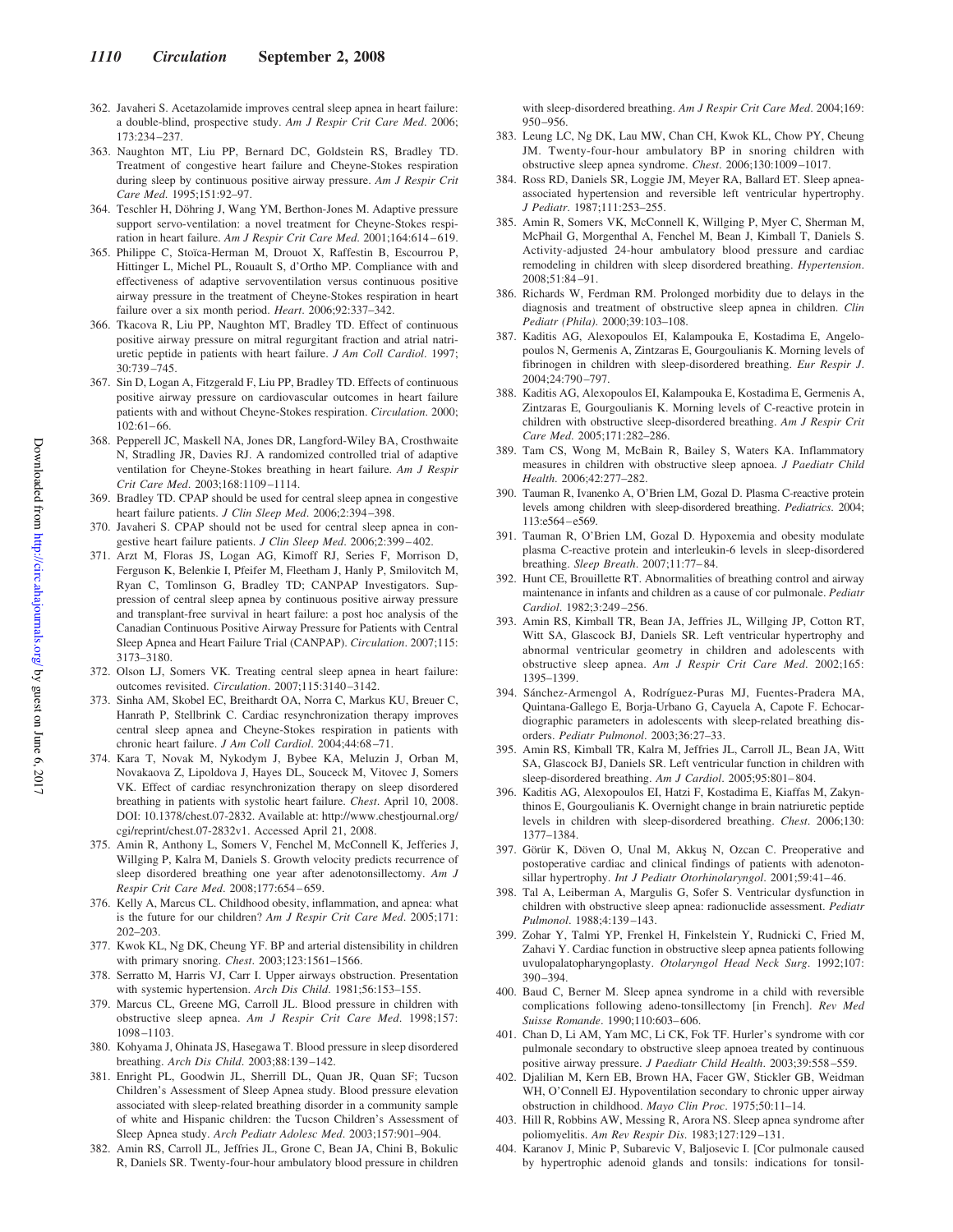lectomy and adenoidectomy in a 2-year-old child]. *Srp Arh Celok Lek*. 2000;128:208 –210.

- 405. Mucklow ES. Obstructive sleep apnoea causing severe pulmonary hypertension reversed by emergency tonsillectomy. *Br J Clin Pract*. 1989;43:260 –263.
- 406. Brouillette RT, Fernbach SK, Hunt CE. Obstructive sleep apnea in infants and children. *J Pediatr*. 1982;100:31– 40.
- 407. Wilkinson AR, McCormick MS, Freeland AP, Pickering D. Electrocardiographic signs of pulmonary hypertension in children who snore. *BMJ (Clin Res Ed)*. 1981;282:1579 –1581.
- 408. Brown OE, Manning SC, Ridenour B. Cor pulmonale secondary to tonsillar and adenoidal hypertrophy: management considerations. *Int J Pediatr Otorhinolaryngol*. 1988;16:131–139.
- 409. Li AM, Hui S, Wong E, Cheung A, Fok TF. Obstructive sleep apnoea in children with adenotonsillar hypertrophy: prospective study. *Hong Kong Med J*. 2001;7:236 –240.
- 410. Mauer KW, Staats BA, Olsen KD. Upper airway obstruction and disordered nocturnal breathing in children. *Mayo Clin Proc*. 1983;58: 349 –353.
- 411. Miman MC, Kirazli T, Ozyurek R. Doppler echocardiography in adenotonsillar hypertrophy. *Int J Pediatr Otorhinolaryngol*. 2000;54:21–26.
- 412. Goodman RS, Goodman M, Gootman N, Cohen H. Cardiac and pulmonary failure secondary to adenotonsillar hypertrophy. *Laryngoscope*. 1976;86:1367–1374.
- 413. Nussbaum E, Hirschfeld SS, Wood RE, Boat TF, Doershuk CF. Echocardiographic changes in children with pulmonary hypertension secondary to upper airway obstruction. *J Pediatr*. 1978;93: 931–936.
- 414. Levine OR, Simpser M. Alveolar hypoventilation and cor pulmonale associated with chronic airway obstruction in infants with Down syndrome. *Clin Pediatr (Phila)*. 1982;21:25–29.
- 415. Carroll JL, McColley SA, Marcus CL, Curtis S, Loughlin GM. Inability of clinical history to distinguish primary snoring from obstructive sleep apnea syndrome in children. *Chest*. 1995;108:610 – 618.
- 416. Pack AI. Toward comprehensive interdisciplinary academic sleep centers. *Sleep*. 2007;30:383–384.

KEY WORDS: AHA Scientific Statements ■ sleep ■ apnea ■ arrhythmia ■ blood pressure  $\blacksquare$  cerebrovascular disorders  $\blacksquare$  death, sudden